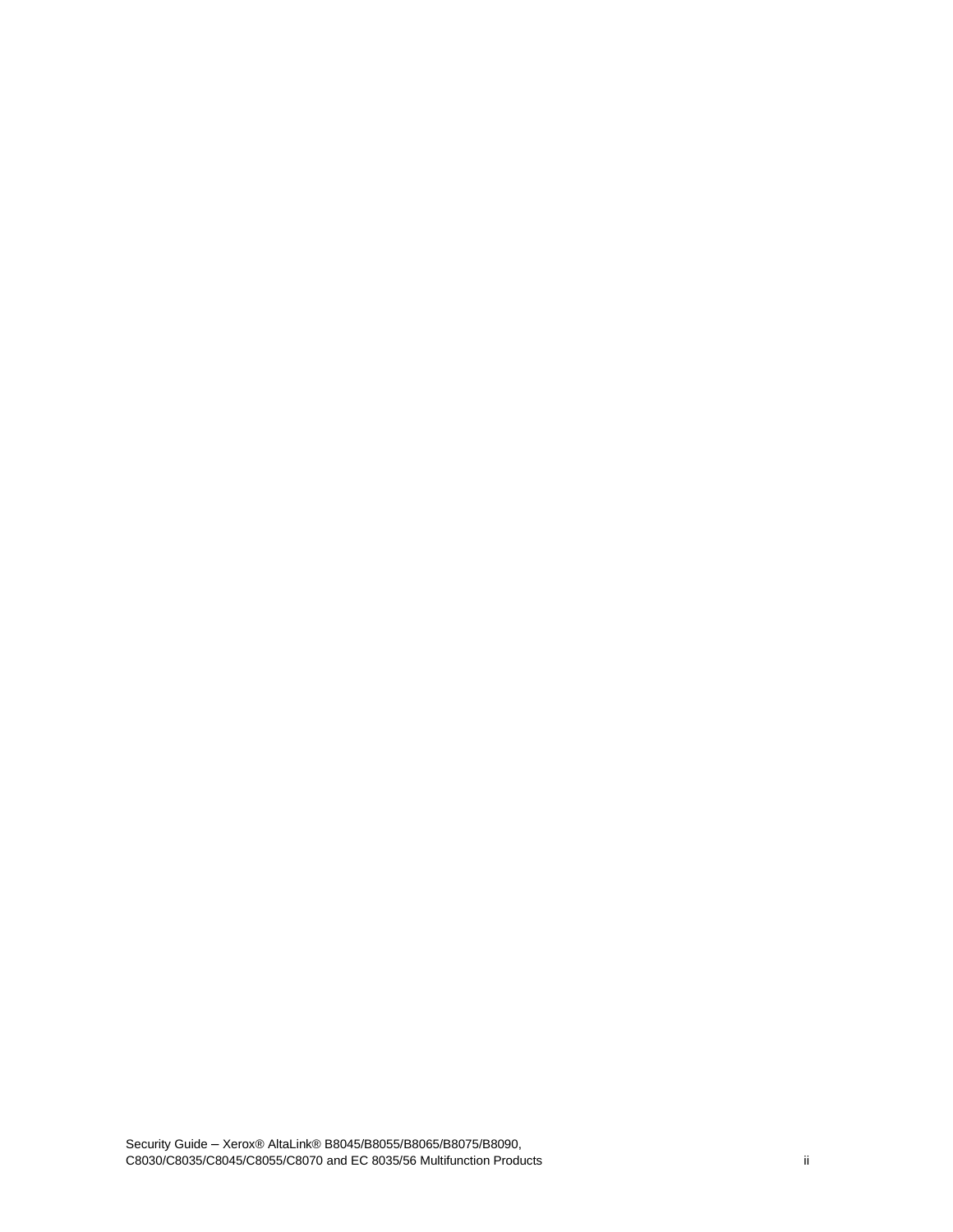© 2020 Xerox Corporation. All rights reserved. Xerox®, CentreWare®, FreeFlow®, AltaLink®, Xerox Extensible Interface Platform® are trademarks of Xerox Corporation in the United States and/or other countries. BR27383

Other company trademarks are also acknowledged.

Document Version: 1.2 (Nov 2020).

Copyright protection claimed includes all forms and matters of copyrightable material and information now allowed by statutory or judicial law or hereinafter granted including without limitation, material generated from the software programs which are displayed on the screen, such as icons, screen displays, looks, etc.

Changes are periodically made to this document. Changes, technical inaccuracies, and typographic errors will be corrected in subsequent editions.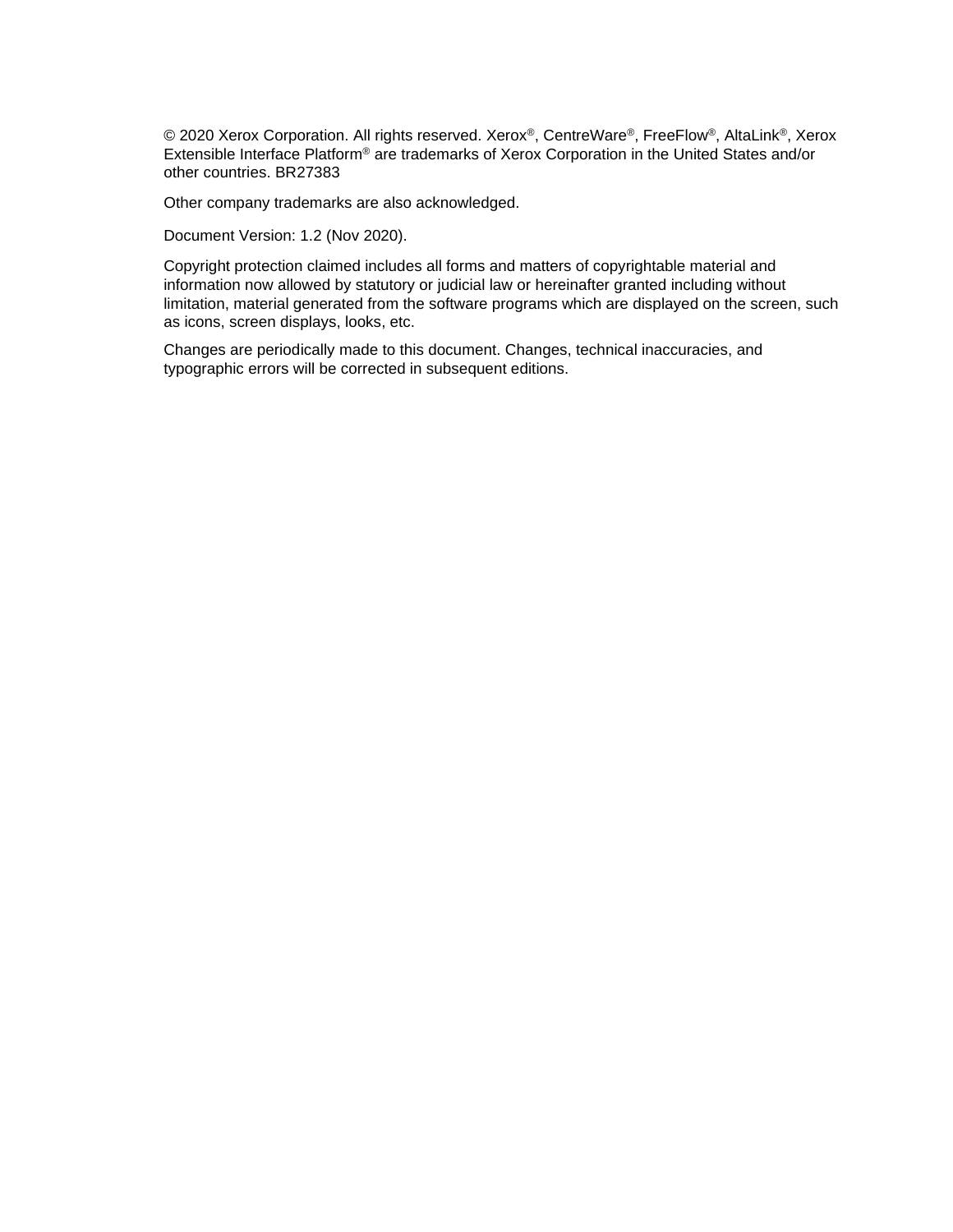# **Table of Contents**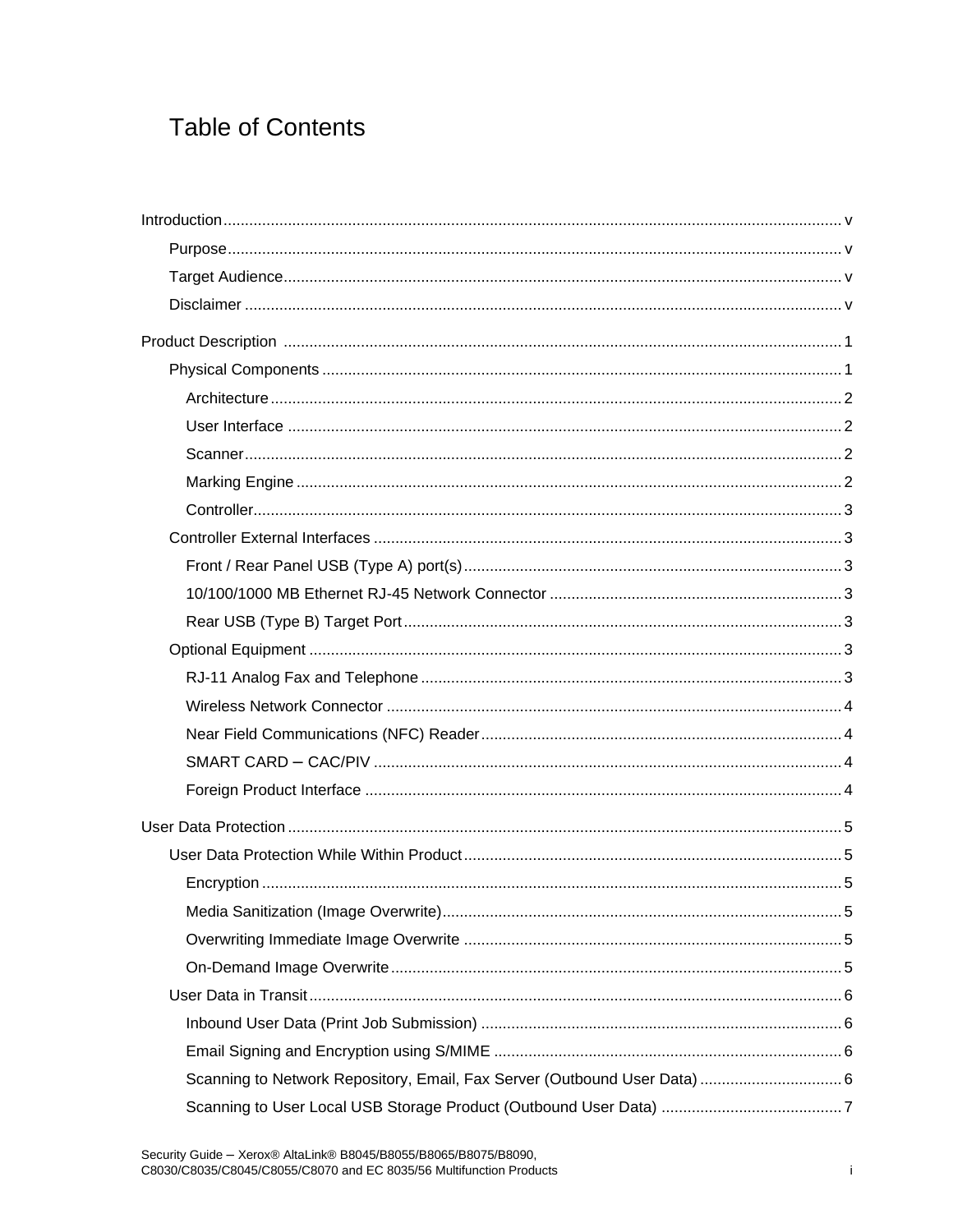| Device Security: BIOS, Firmware, OS, Runtime, and Operational Security Controls 18 |  |
|------------------------------------------------------------------------------------|--|
|                                                                                    |  |
|                                                                                    |  |
|                                                                                    |  |
|                                                                                    |  |
|                                                                                    |  |
|                                                                                    |  |
|                                                                                    |  |
|                                                                                    |  |
|                                                                                    |  |
|                                                                                    |  |
|                                                                                    |  |
|                                                                                    |  |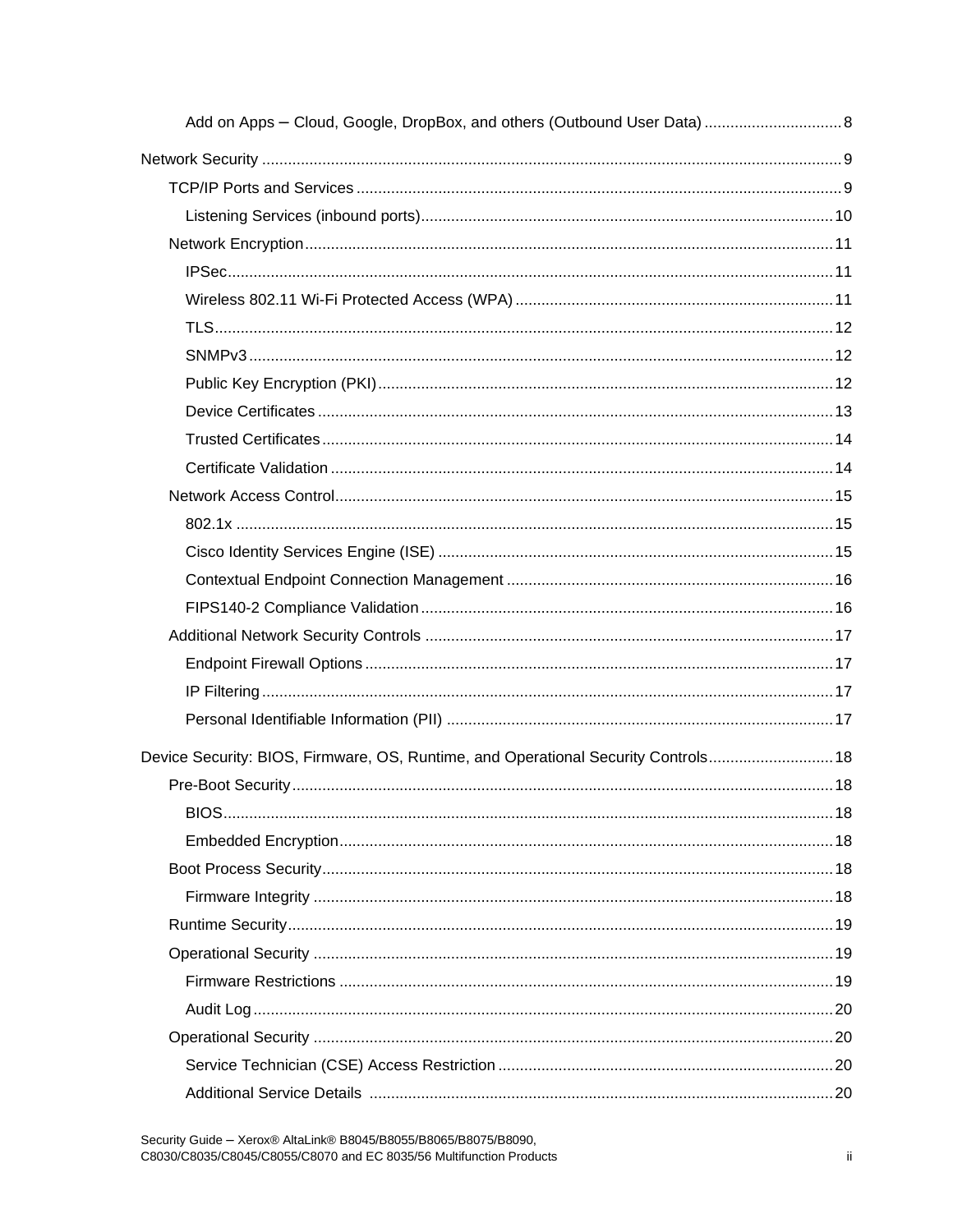| .29 |
|-----|
|     |
|     |
|     |
|     |
|     |
|     |
|     |
|     |
|     |
|     |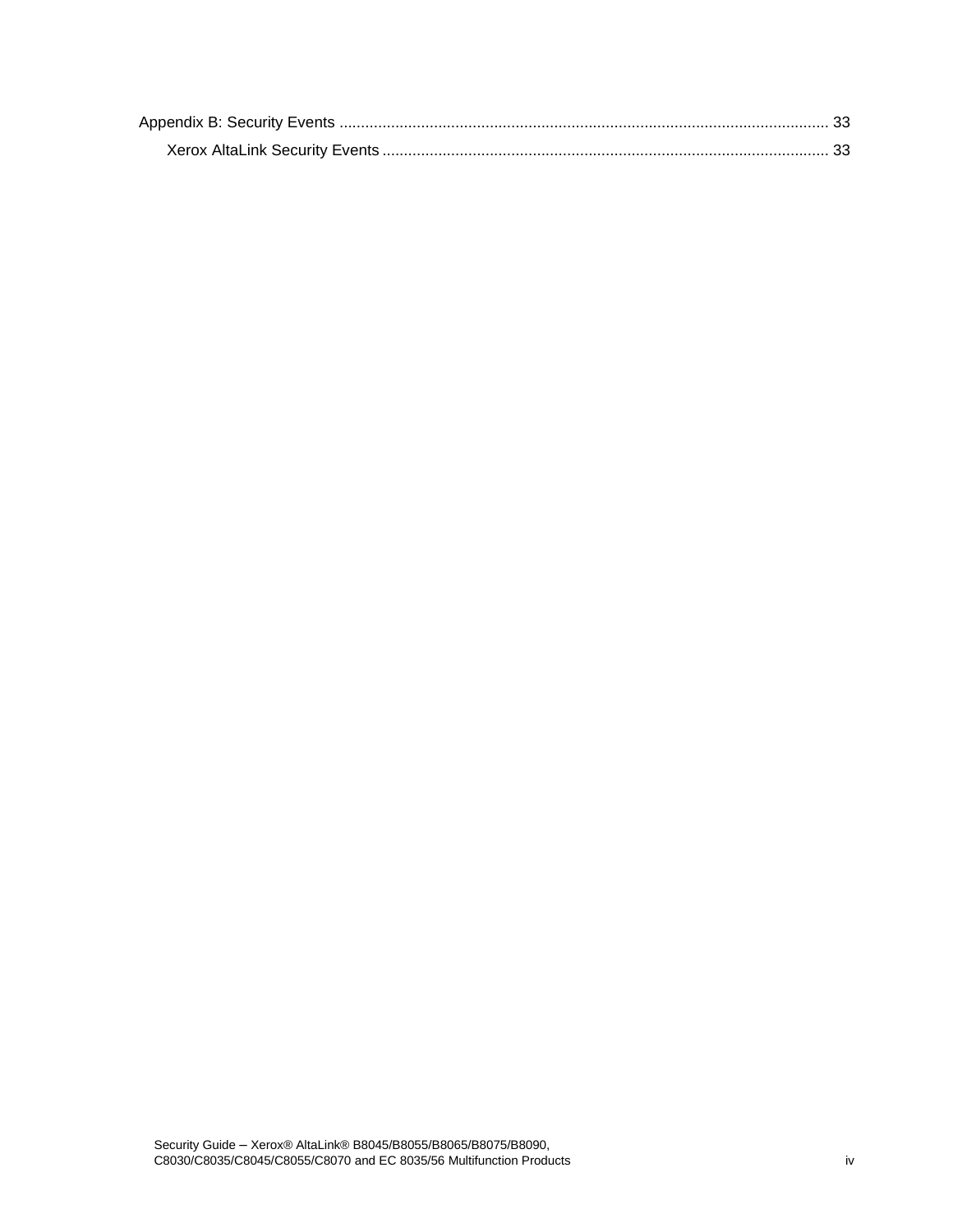# **Introduction**

### Purpose

The purpose of this document is to disclose information for the AltaLink® multifunction devices **(hereinafter called as "the product" or "the system") with respect to** product security. Product Security, for this paper, is defined as how image data is stored and transmitted, how the product behaves in a network environment, and how the product may be accessed both locally and remotely. The purpose of this document is to inform Xerox customers of the design, functions, and features of the product with respect to Information Assurance. This document does not provide **tutorial level information about security, connectivity, or the product's features and functions. This** information is readily available elsewhere. We assume that the reader has a working knowledge of these types of topics.

## Target Audience

The target audience for this document is Xerox field personnel and customers concerned with IT security.

### Disclaimer

The content of this document is provided for information purposes only. Performance of the products referenced herein is exclusively subject to the applicable Xerox Corporation terms and conditions of sale and/or lease. Nothing stated in this document constitutes the establishment of any additional agreement or binding obligations between Xerox Corporation and any third party.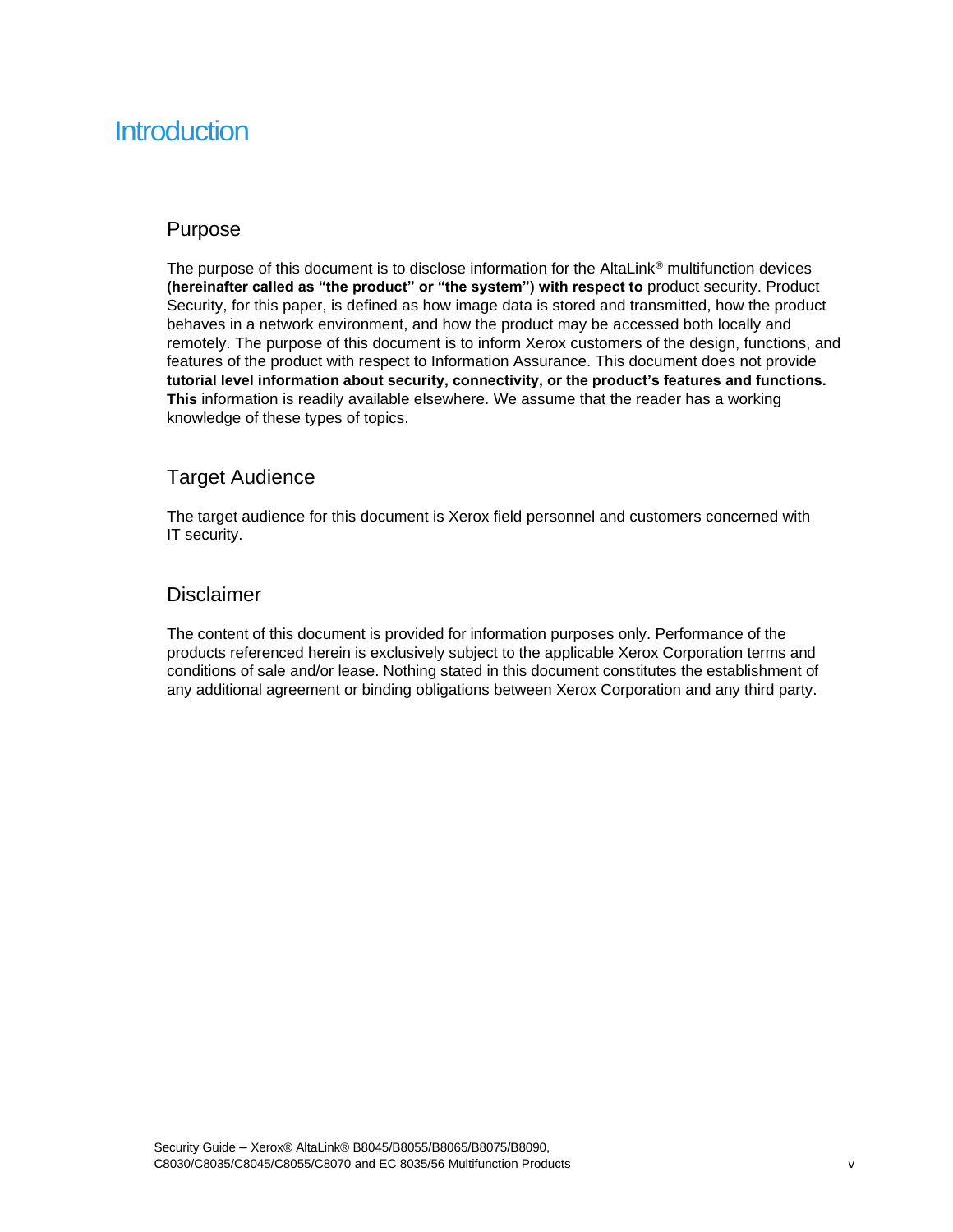# Product Description

# Physical Components

**7. Paper feed trays.**

AltaLink® products consist of an input document handler and scanner, marking engine, controller, and user interface. A typical configuration is depicted below. Please note that options including finishers, paper trays, document handers, etc. may vary configuration, however, they are not relevant to security and are not discussed.



- **1. Stabilizer. 8. Caster wheels. 2. Bypass paper feed tray. 9. Rear USB Port(s)\* 3. Front USB Port(s)\* 10. Optional Wi-Fi dongle port\* 4. Touch screen user interface. 11. RJ45 Ethernet connection\* 5. Upper paper tray. 12. Service port 6. Lower paper tray. (May require disassembly to** 
	- **13. access). AC Power**

**\*Denotes a security related component**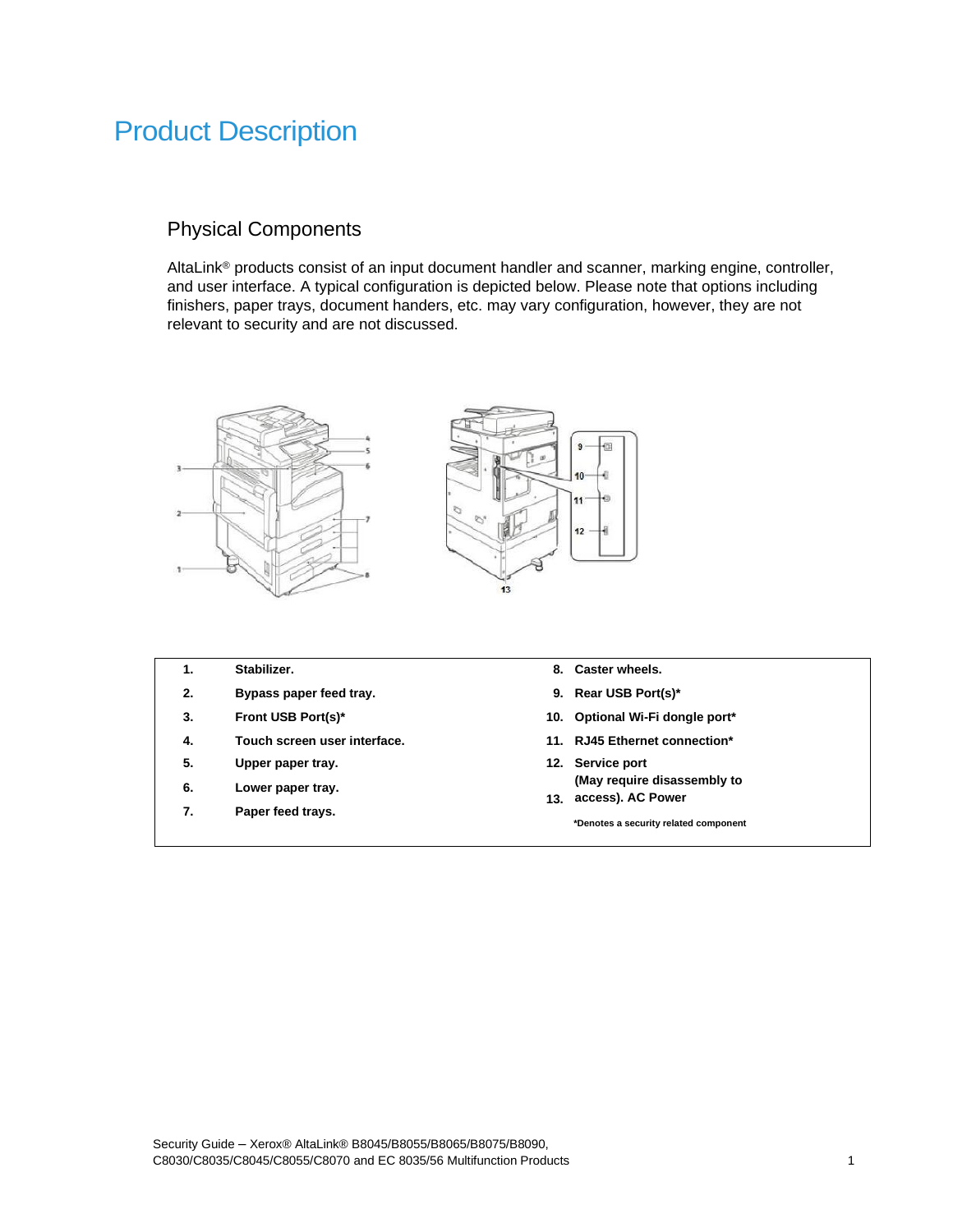#### **Architecture**

AltaLink® products share a common architecture which is depicted below. The following sections describe components in detail.



#### **User Interface**

The user interface detects soft and hard button actuations and provides text and graphical prompts to the user. The user interface is sometimes referred to as the Graphical User Interface (GUI) or Local UI (LUI) to distinguish it from the remote web server interface (WebUI).

The user interface allows users to access product services and functions. Users with administrative privileges can manage the product configuration settings. User permissions are configurable through Role Based Access Control (RBAC) policies, described in section 7 Identification, Authentication, and Authorization

#### **Scanner**

The scanner converts documents from hardcopy to electronic data. A document handler moves originals into a position to be scanned. The scanner provides enough image processing for signal conditioning and formatting. The scanner does not store scanned images.

#### **Marking Engine**

The Marking Engine performs copy/print paper feeding and transport, image marking, fusing, and document finishing. The marking engine is comprised of paper supply trays and feeders, paper transport, LED scanner, xerographics, and paper output and finishing. The marking engine is only accessible to the Controller via inter-chip communication with no other access and does not store user data.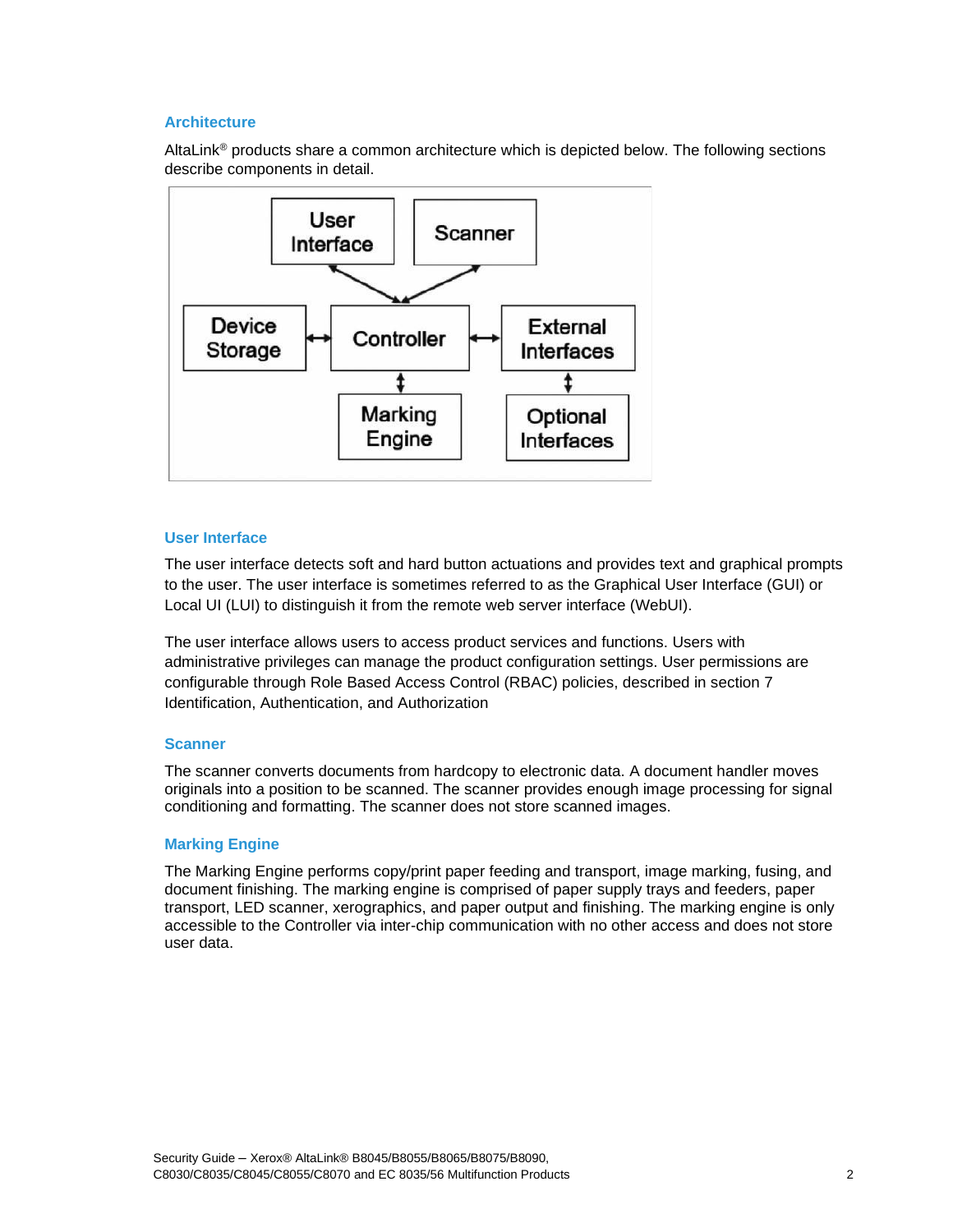#### **Controller**

The controller manages document processing using proprietary hardware and algorithms to process documents into high-quality electronic and/or printed reproductions. Documents may be temporarily buffered in RAM during processing. Some models may be equipped with additional storage options such as magnetic Hard Disk Drive (HDD), SD Card. For model specific details please see Appendix A: Product Security Profiles. AltaLink® products encrypt user data and include media sanitization (overwrite) options that ensure that erased data cannot be recovered, described further in section 3 User Data Protection.

In addition to managing document processing the controller manages all network functions and services. Details can be found in section Network Security.

The controller handles all I/O communications with connected products. The following section provides a description of each interface. Please note that not all interfaces are supported on all models; details about each model can be found in Appendix A: Product Security Profiles.

### Controller External Interfaces

#### **Front / Rear Panel USB (Type A) port(s)**

One or more USB ports may be located on the front of the product, near the user interface. Front USB ports may be enabled or disabled by a system administrator. The front USB port supports the following:

• Walk-up users may insert a USB thumb drive to store or retrieve documents for scanning and/or printing from a FAT formatted USB device. The controller will only allow reading/writing of a limited set of known document types (such as, PDF, PNG, JPEG, TIFF, etc.). Other file types including binary executables are not supported.

**Note**: Features that use the USB ports (such as Scan To USB) can be disabled independently.

- Connection of optional equipment such as NFC or CAC readers.
- Firmware updates may be submitted through the USB ports. (Note that the product must be configured to allow local firmware updates, or the update will not be processed.

#### **10/100/1000 MB Ethernet RJ-45 Network Connector**

This is a standard RJ45 Ethernet network connector and confirms to IEEE Ethernet 802.3 standards.

#### **Rear USB (Type B) Target Port**

A USB type B port located on the controller board at the rear of the product. This port supports the following:

USB target connector used for printing

**Note**: This port cannot be disabled completely by a system administrator.

### Optional Equipment

#### **RJ-11 Analog Fax and Telephone**

The embedded Fax service uses the installed embedded fax card to send and receive images over the telephone interface. The Fax card plugs into a custom interface slot on the controller. The Fax telephone lines are connected directly to the Fax card via RJ-11 connectors and it uses T.30 Fax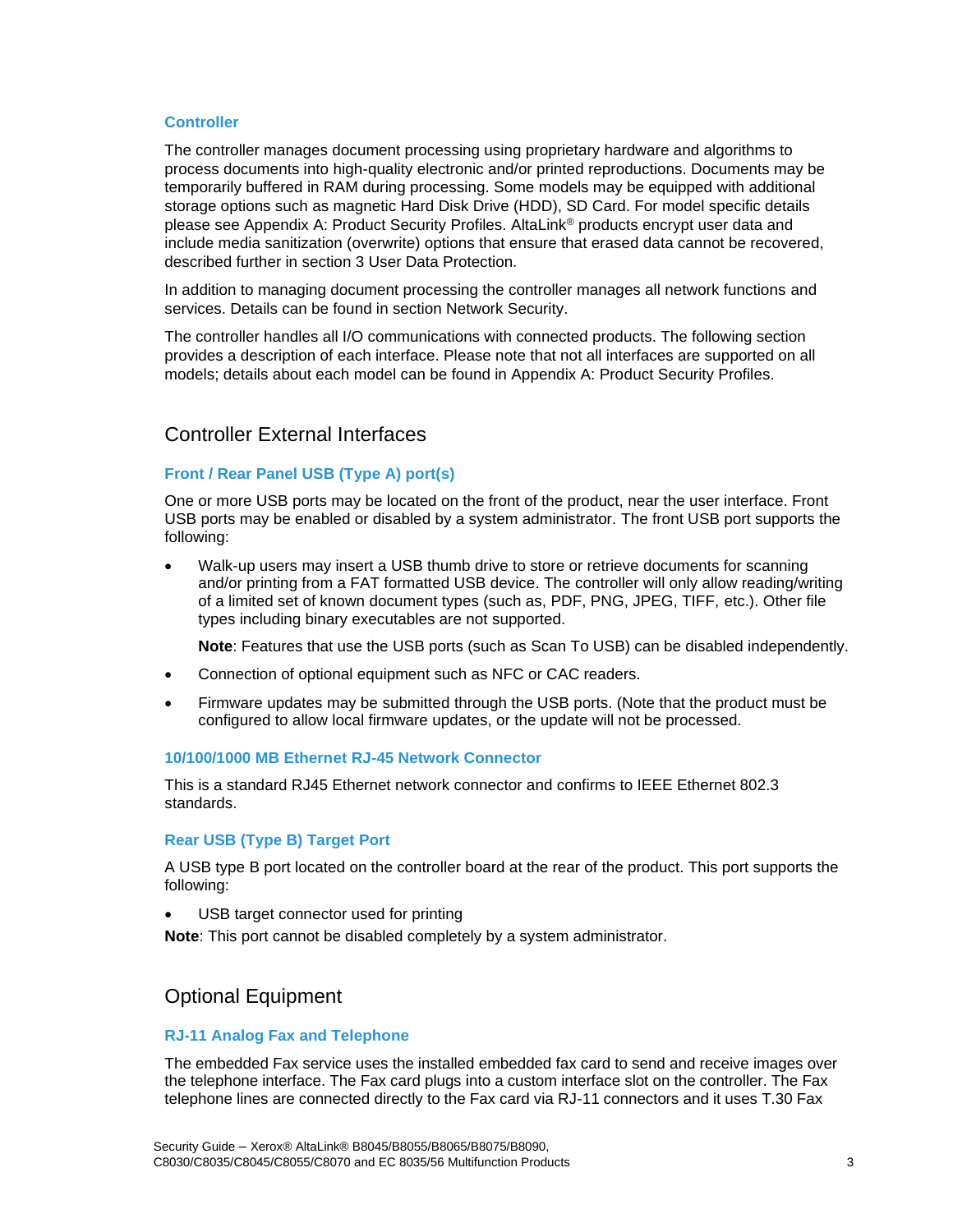Modem protocol and will not accept data or voice communication. All remaining Fax-specific features are implemented in software on the controller.

#### **Wireless Network Connector**

AltaLink® products accept an optional wireless kit that can be installed in the rear USB port.

#### **Near Field Communications (NFC) Reader**

AltaLink® products come standard with an NFC Chip built into the front panel. This is read only from man NFC client. The data exchanged is not encrypted and may include information including system network status, IP address and product location. NFC functionality can be disabled using the embedded web server of the product. NFC functionality requires a software plugin that can be obtained from Xerox sales and support.

Information shared over NFC includes: IPv4 Address, IPv6 Address, MAC Address, UUID (a unique identifier on the NFC client), and Fully qualified domain name

#### **SMART CARD – CAC/PIV**

AltaLink® products support CAC/PIV login or SIPR network access.

#### **Foreign Product Interface**

This port is used to connect optional equipment to control access to the machine. A typical application is a coin-operated product where a user must deposit money to enable the machine to print. The information available via the Foreign Product Interface is limited to optically-isolated pulses that can be used to count impressions marked on hardcopy sheets. No user data is transmitted to or from this interface.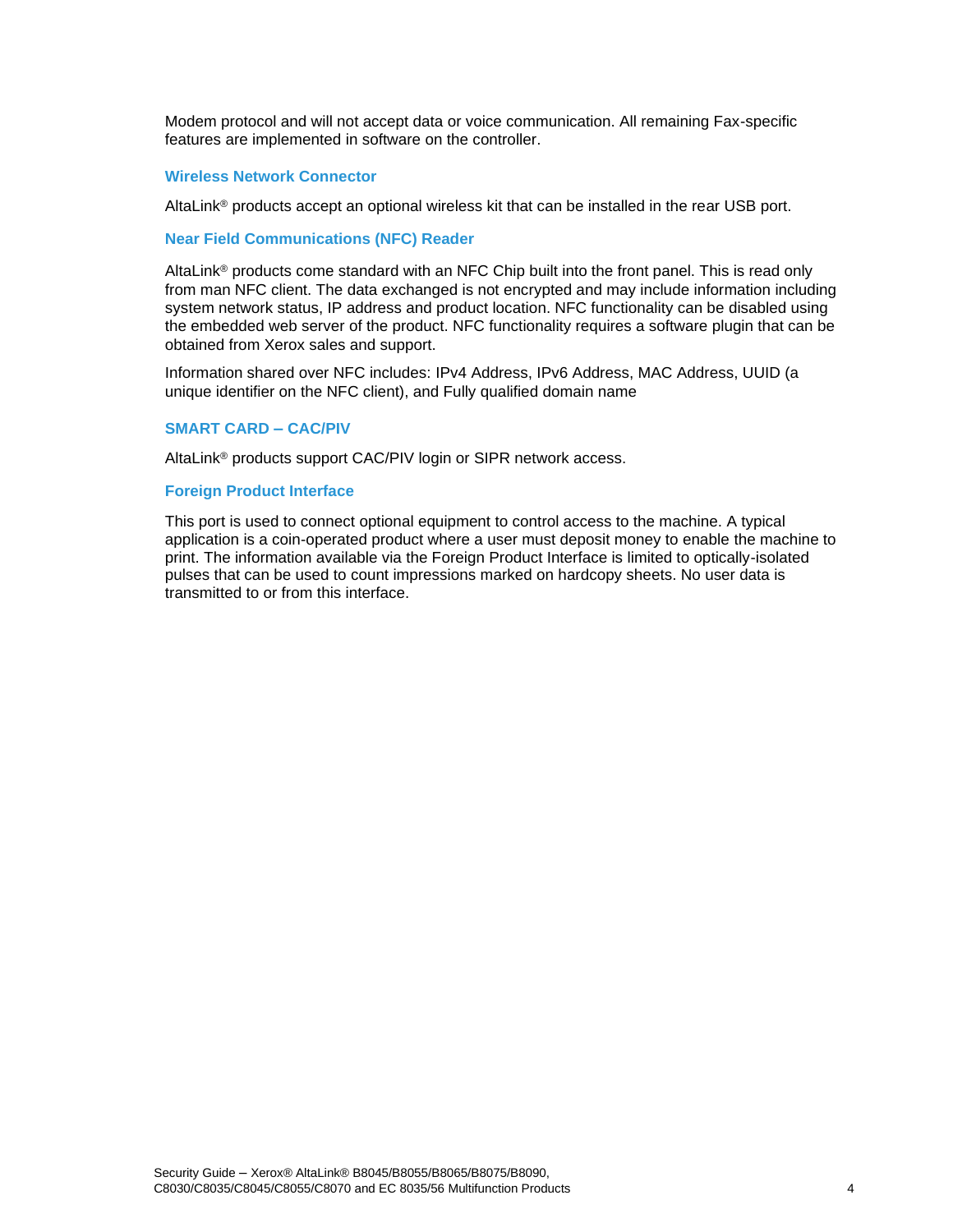# User Data Protection

Xerox printers and multifunction products receive, process, and may optionally store user data from several sources including as local print, scan, fax, or copy jobs or mobile and cloud applications, etc. Xerox products protect user data being processed by employing strong encryption. When the data is no longer needed, the Image Overwrite (IIO) feature automatically erases and overwrites the data on magnetic media, rendering it unrecoverable. As an additional layer of protection, an extension of IIO called On-Demand Image Overwrite (ODIO) can be invoked to securely wipe all user data from magnetic media.

### User Data Protection While Within Product

This section describes security controls that protect user data while it is resident within the product. For a description of security controls that protect data in transit please refer to the following section that discusses data in transit; also, the Network Security section of this document.

#### **Encryption**

All user data being processed or stored to the product is encrypted by default. Note that encryption may be disabled to enhance performance on AltaLink® products (though this is not recommended in secure environments).

The algorithm used in the product is AES-256. The encryption key is automatically created at first device start up and stored in the BIOS. The key is deleted when encryption is disabled and a new key created when encryption is re-enabled

#### **Media Sanitization (Image Overwrite)**

AltaLink<sup>®</sup> products equipped with magnetic hard disk drives are compliant with NIST Special Publication 800-88 Rev1: Guidelines for Media Sanitization. User data is securely erased using a three-pass algorithm as described in the following link: <https://nvlpubs.nist.gov/nistpubs/specialpublications/nist.sp.800-88r1.pdf>

#### **Overwriting Immediate Image Overwrite**

When enabled, Immediate Image Overwrite (IIO) will overwrite any temporary files that were created on the magnetic hard disk that may contain user data. The feature provides continuous automatic of sensitive data with minimal impact to performance, robust error reporting, and logging via the Audit Log.

#### **On-Demand Image Overwrite**

Complementing the Immediate Image Overwrite is On-Demand Overwrite (ODIO). While IIO overwrites individual files, ODIO overwrites entire partitions. The ODIO feature can be invoked at any time and optionally may be scheduled to run automatically.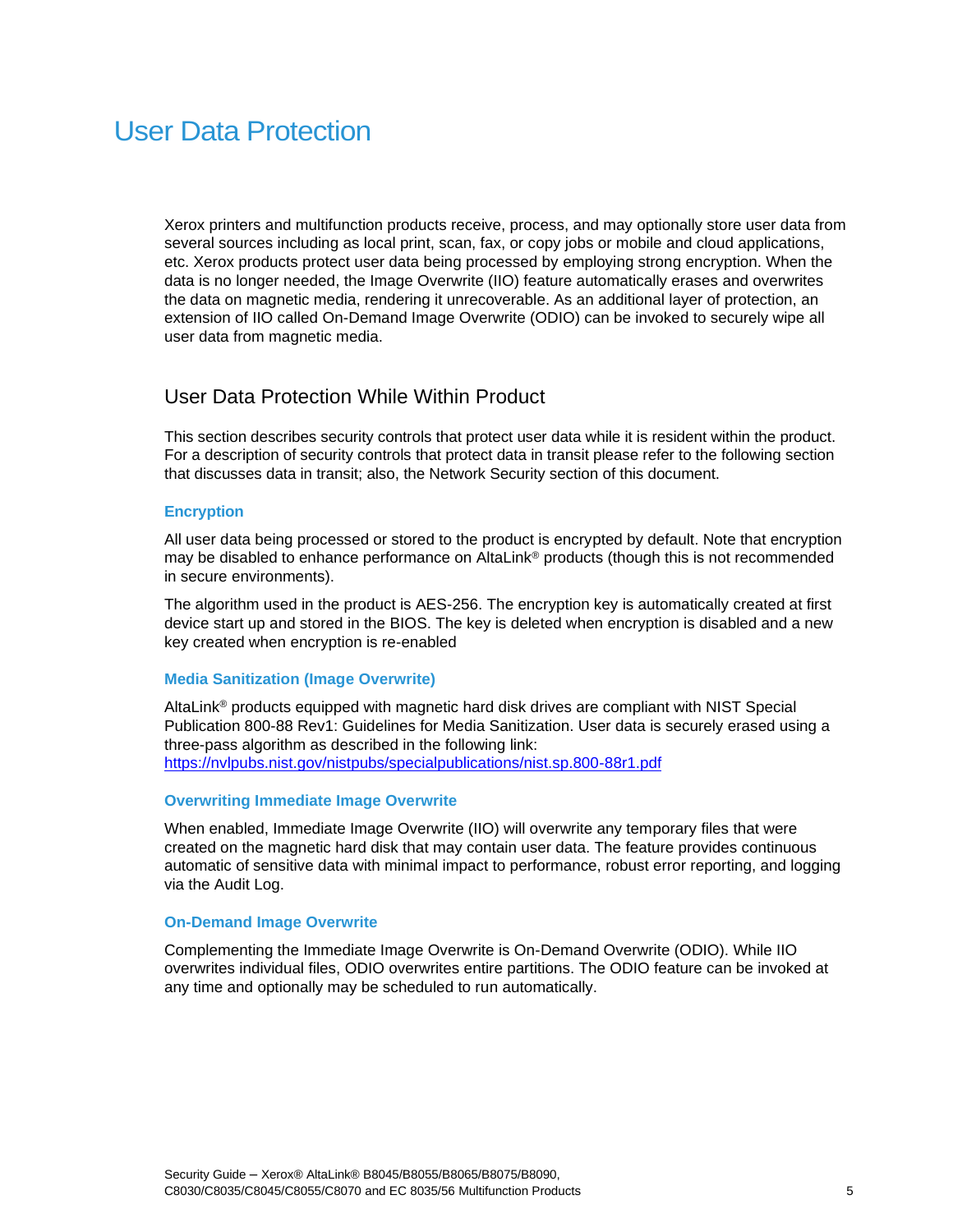# User Data in Transit

This section focuses on the protection of user data (print/scan/other jobs) in transit as they are submitted to the product for processing and/or are sent from the product to other systems. Additional protections are also discussed in the Network Security section of this document.

#### **Inbound User Data (Print Job Submission)**

In addition to supporting network level encryption including IPSec and WPA Xerox products also support encryption of print job data at the time of submission. This can be used to securely transmit print jobs over unencrypted connections or to enhance existing network level security controls.

| <b>Encrypted Transport</b>                                                                                                                                                                                                                                            | <b>Description</b>                                                           |  |
|-----------------------------------------------------------------------------------------------------------------------------------------------------------------------------------------------------------------------------------------------------------------------|------------------------------------------------------------------------------|--|
| Submit print jobs via Secure Internet Printing Protocol. This protocol is<br><b>IPPS (TLS)</b><br>based on HTTP and utilizes the TLS suite to encrypt data.                                                                                                           |                                                                              |  |
| <b>HTTPS (TLS)</b>                                                                                                                                                                                                                                                    | Securely submit a print job directly to product via the built-in web server. |  |
| The Xerox Global Print Driver® supports document encryption when submitting<br><b>Xerox Print Stream</b><br>Secure Print jobs to enabled products. Simply configure Document Encryption<br>Encryption<br>to On in the Advanced tab of the print driver at print time. |                                                                              |  |

#### **Email Signing and Encryption using S/MIME**

S/MIME (Secure/Multipurpose Internet Mail Extensions) provides Authentication, Message integrity, Non-repudiation, and encryption of email.

| AltaLink® Multifunction                                                |  |
|------------------------------------------------------------------------|--|
| B8145, B8155, B8170, C8130, C8135, C8145, C8155, C8170, EC8035, EC8056 |  |

| <b>Email S/MIME</b> |                 |                              |
|---------------------|-----------------|------------------------------|
|                     | <b>Versions</b> | lv3                          |
|                     | Digest          | SHA1, SHA256, SHA384, SHA512 |
|                     | Encryption      | AES128, AES192, AES256       |

#### **Scanning to Network Repository, Email, Fax Server (Outbound User Data)**

AltaLink® multifunction products support scanning of hardcopy documents to external network locations including file repositories and email and facsimile services. In addition to supporting network level encryption including IPSec Xerox products support the following.

| Protocol           | Encryption | <b>Description</b>         |  |
|--------------------|------------|----------------------------|--|
| <b>HTTP</b>        | N/A        | Unencrypted HTTP protocol. |  |
| <b>HTTPS (TLS)</b> | <b>TLS</b> | HTTP encrypted by TLS      |  |
| <b>FTP</b>         | N/A        | Unencrypted FTP.           |  |
| <b>SFTP (SSH)</b>  | <b>SSH</b> | FTP encrypted by SSH.      |  |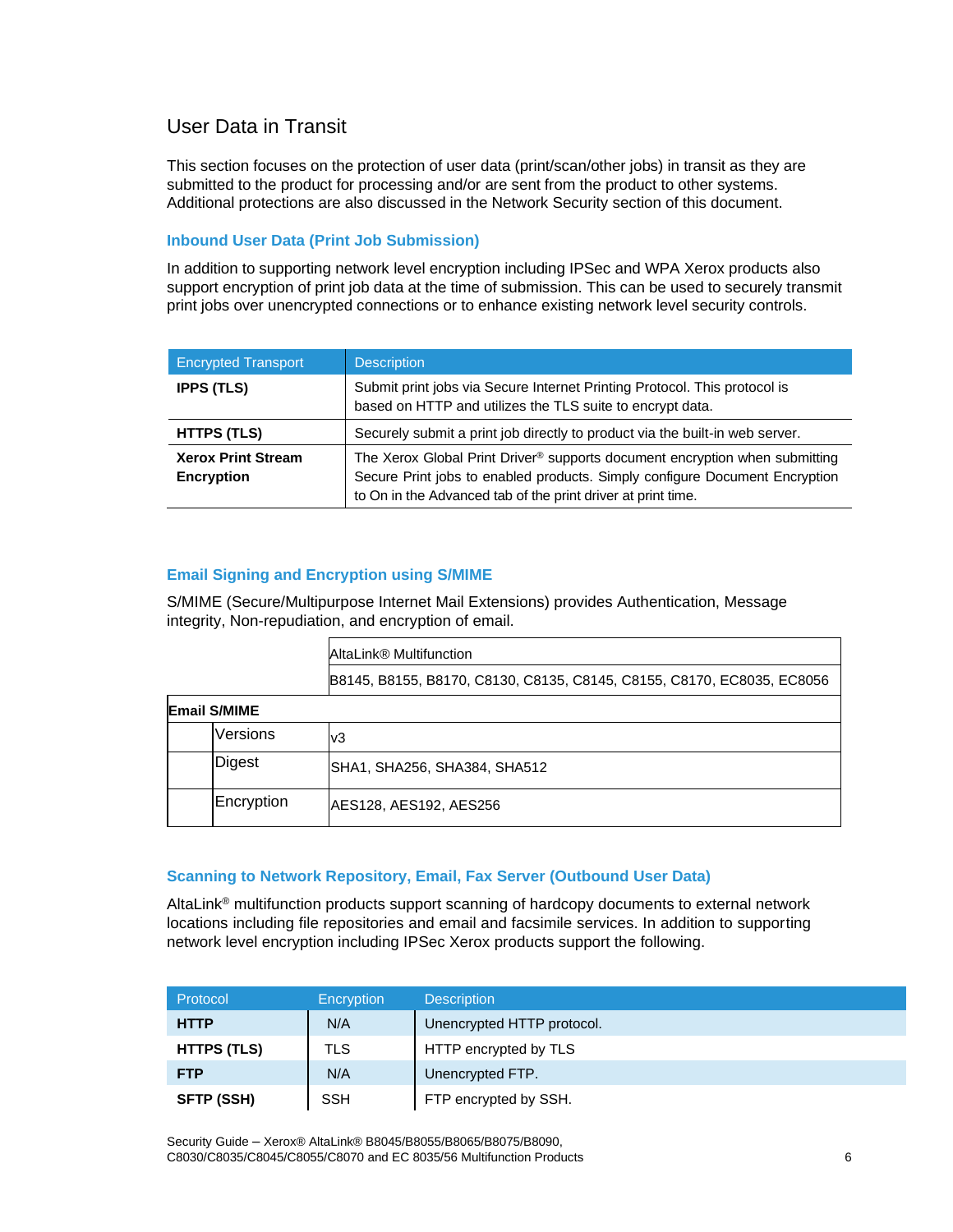| SMB <sub>v3</sub>             | N/A | Encryption may be enabled on a Windows share.<br>AltaLink <sup>®</sup> products currently support SMB encryption.                                                                                         |  |
|-------------------------------|-----|-----------------------------------------------------------------------------------------------------------------------------------------------------------------------------------------------------------|--|
| SMB <sub>v2</sub>             | N/A | Unencrypted SMB                                                                                                                                                                                           |  |
| SMB <sub>v1</sub>             | N/A | (Not used as a transport protocol. Used for network discovery only)                                                                                                                                       |  |
| <b>SMTP</b> (email)<br>S/MIME |     | The product uses SMTP to transmit data to the email server. Email<br>authentication, encryption, and signing are supported. Please refer to<br>the Network Security section of this document for details. |  |

#### **Scanning to User Local USB Storage Product (Outbound User Data)**

Scan data is transferred directly to the user's USB product. Filesystem encryption of user products are not supported.

|                                                   | AltaLink® Multifunction                                                |
|---------------------------------------------------|------------------------------------------------------------------------|
|                                                   | B8045/55/65/75/90, C8030/35/45/55/70<br>EC8036/56                      |
| <b>Local Data Encryption (HDD, IC)</b>            | <b>AES-256</b>                                                         |
| Federal Information Protection Standard 140-2     | Yes                                                                    |
| Media Sanitization NIST 800-171 (Image Overwrite) | Models with magnetic HDD. See<br>Appendix A: Product Security Profiles |
| <b>Print Submission</b>                           |                                                                        |
| <b>IPPS (TLS)</b>                                 | Supported                                                              |
| HTTPS (TLS)                                       | Supported                                                              |
| Xerox Print Stream Encryption                     | Supported                                                              |
| <b>Scan to Repository Server</b>                  |                                                                        |
| <b>HTTPS (TLS)</b>                                | 1.2                                                                    |
| SFTP (SSH)                                        | SSH-2                                                                  |
| SMB (unencrypted)                                 | v1, v2, v3                                                             |
| SMB (with share encryption enabled)               | V <sub>3</sub>                                                         |
| HTTP (unencrypted)                                | Supported                                                              |
| FTP (unencrypted)                                 | Supported                                                              |
| <b>Scan to Fax Server</b>                         |                                                                        |
| <b>HTTPS (TLS)</b>                                | 1.2                                                                    |
| SFTP (SSH)                                        | SSH-2                                                                  |
| SMB (unencrypted)                                 | v1, v2, v3                                                             |
| SMB (with share encryption enabled)               | V3                                                                     |
| S/MIME                                            | Supported                                                              |
| HTTP (unencrypted)                                | Supported                                                              |
| FTP (unencrypted)                                 | Supported                                                              |
| SMTP (unencrypted)                                | Supported                                                              |
| <b>Scan to Email</b>                              |                                                                        |
| S/MIME                                            | Supported                                                              |
| SMTP (unencrypted)                                | Supported                                                              |
| TLS (Start TLS)                                   | Supported                                                              |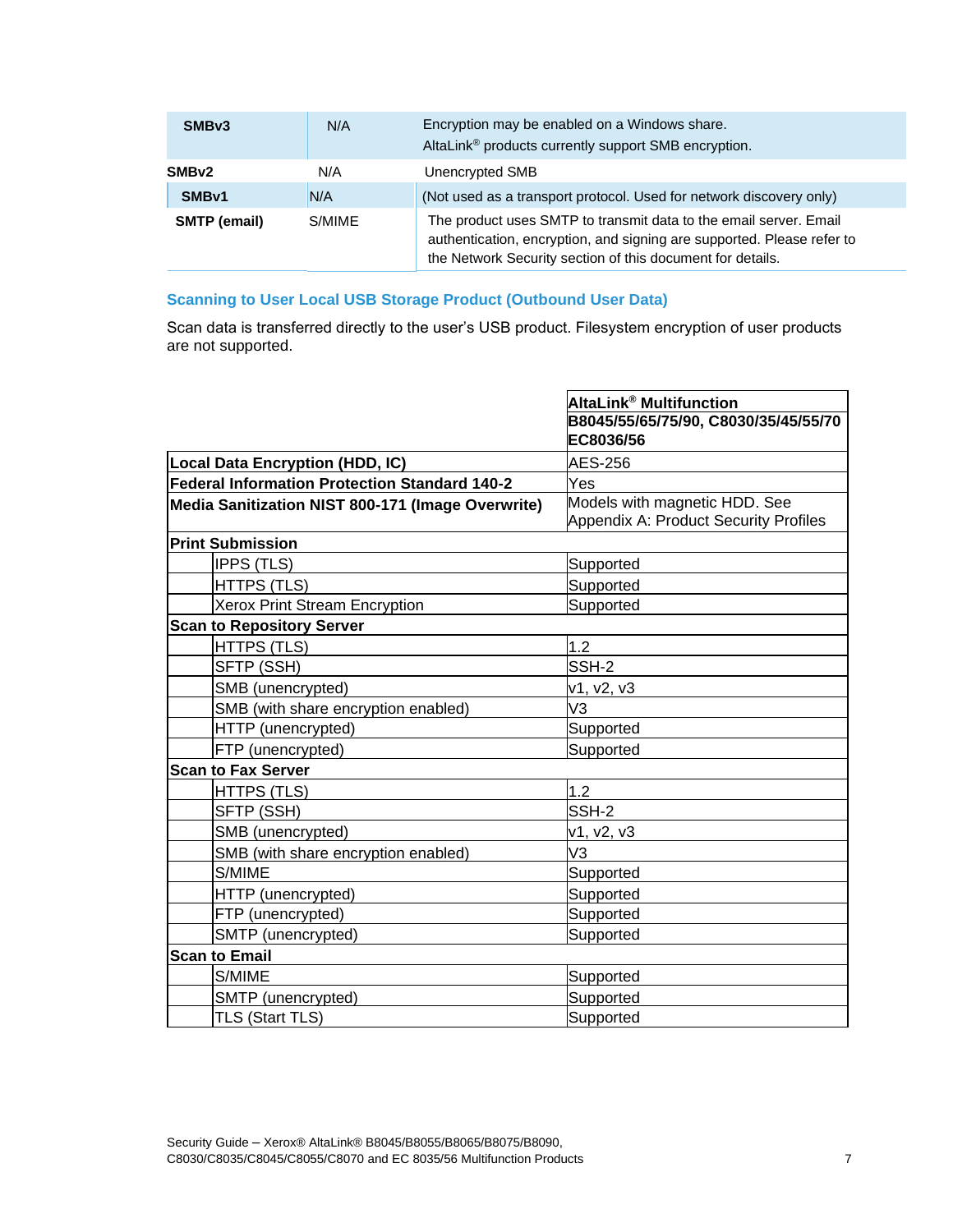#### **Add on Apps – Cloud, Google, DropBox, and others (Outbound User Data)**

The Xerox App Gallery® contains several additional applications that extend the capabilities of Xerox products. Discussion of App security is beyond the scope of this document. Xerox Apps utilize the security framework provided by the third-party vendor. (For example, Microsoft O365 or Google apps would utilize Microsoft and Google's security mechanisms respectively). Please consult documentation for individual Apps and third-party security for details.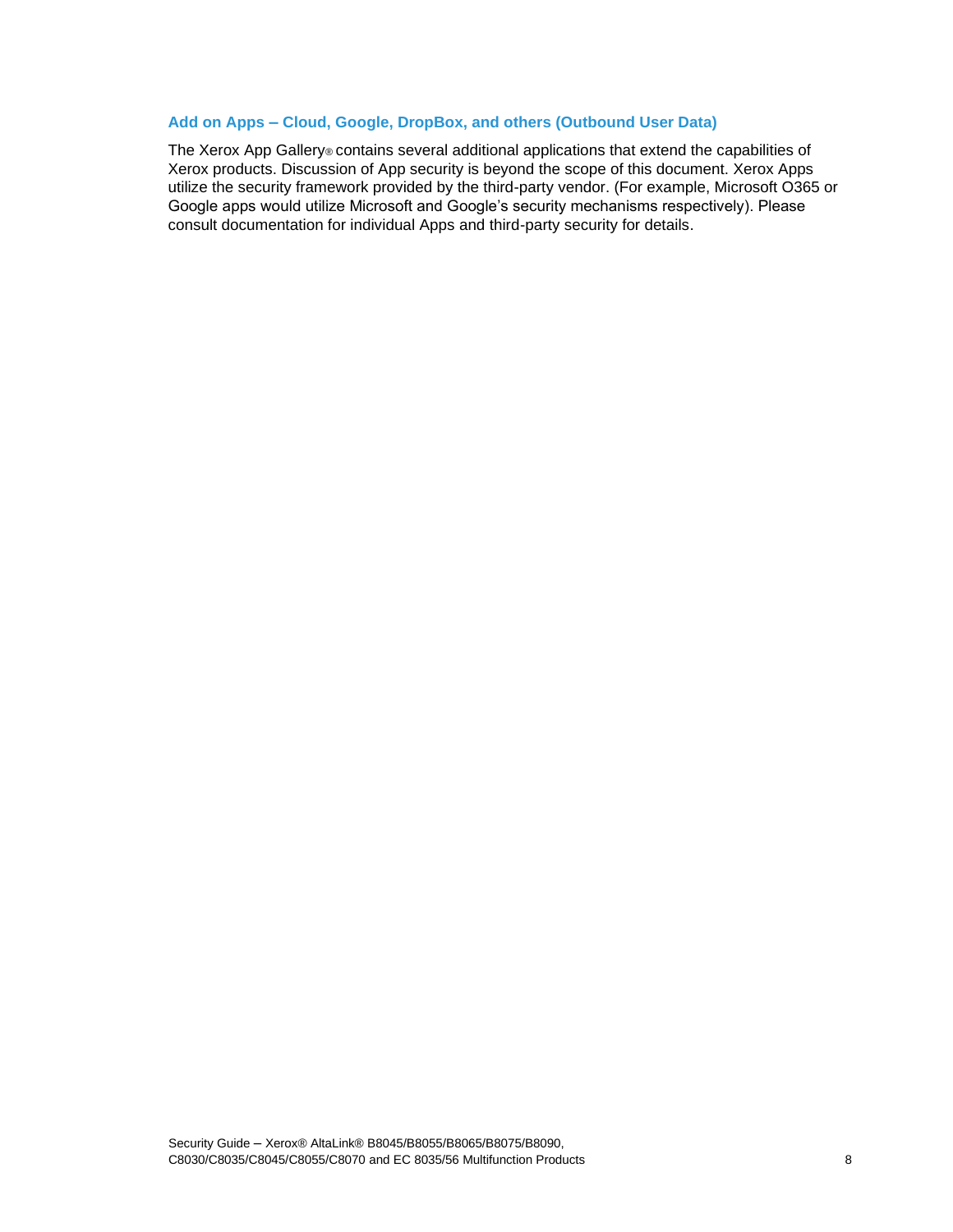# Network Security

Xerox products are designed to offer a high degree of security and flexibility in almost any network environment. This section describes several aspects of the product related to network security.

## TCP/IP Ports and Services

Xerox devices are robust, offering support for a wide array of services and protocols. The devices are capable of hosting services as well as acting as a client for others. The diagram below presents a high-level overview of inbound communications (from other hosts on the network into listening services on the device) and outbound connections initiated by the device (acting as a client to external network services).

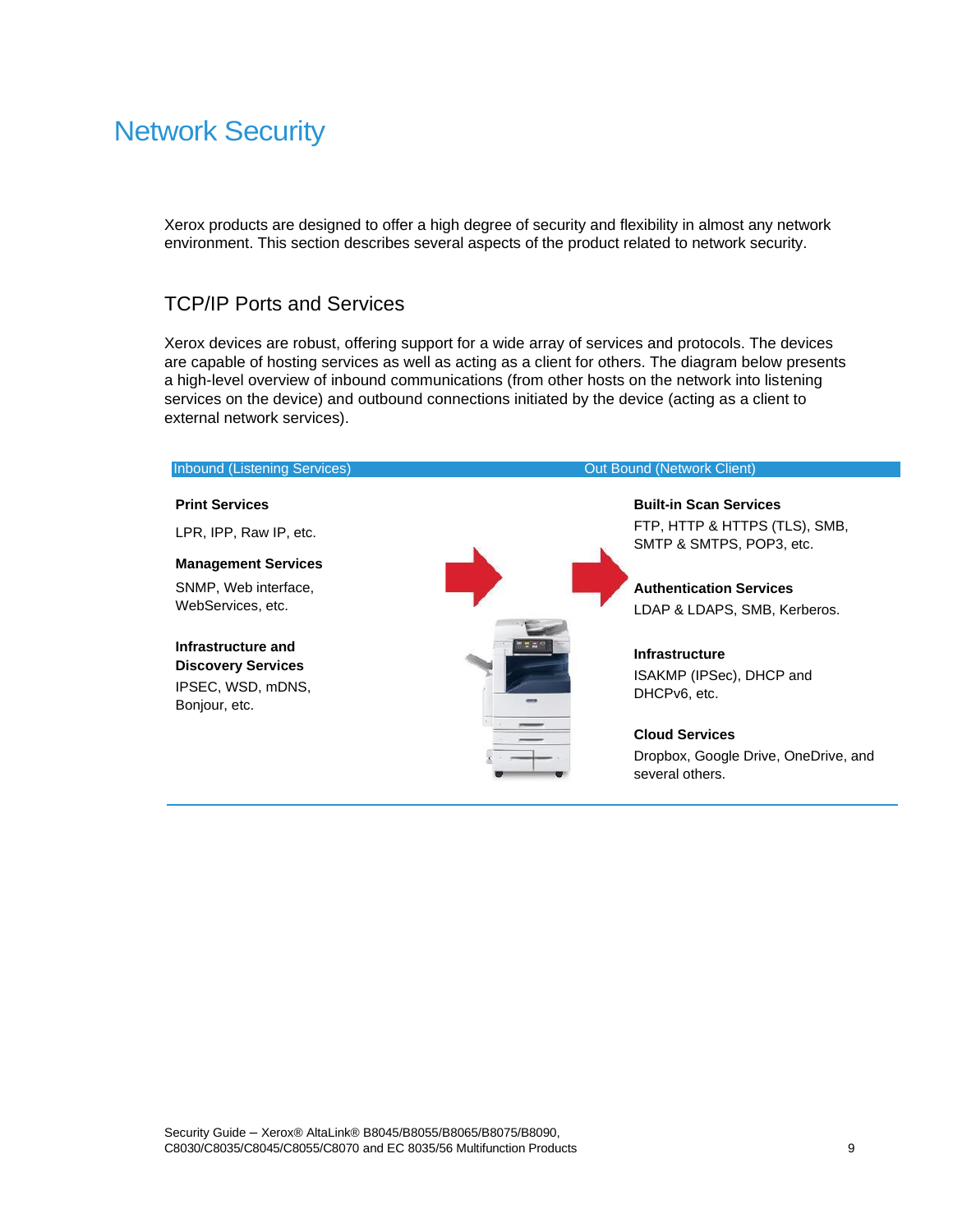### **Listening Services (inbound ports)**

The following table summarizes all potentially open ports on the product. These ports can be enabled/disabled within the product configuration.

| <b>Port</b>                                                            | <b>Type</b>          | <b>Service Name</b>                                                                                           |  |
|------------------------------------------------------------------------|----------------------|---------------------------------------------------------------------------------------------------------------|--|
| <b>TCP</b><br>80 or 443                                                |                      | HTTP including:                                                                                               |  |
|                                                                        |                      | Web User Interface                                                                                            |  |
|                                                                        |                      | <b>UPnP Discovery</b>                                                                                         |  |
|                                                                        |                      | Web Services for Products (WSD)                                                                               |  |
|                                                                        |                      | WebDAV                                                                                                        |  |
| 68                                                                     | <b>UDP</b>           | DHC ACK Response to DHCP                                                                                      |  |
| 88                                                                     | <b>UDP</b>           | Kerberos                                                                                                      |  |
| 110                                                                    | <b>TCP</b>           | POP <sub>3</sub>                                                                                              |  |
| 139                                                                    | <b>TCP</b>           | <b>NETBIOS</b>                                                                                                |  |
| 161                                                                    | <b>TCP</b>           | <b>SNMP</b>                                                                                                   |  |
| 162                                                                    | <b>TCP</b>           | <b>SNMP Trap</b>                                                                                              |  |
| 631 or 443                                                             | <b>TCP</b>           | HTTP (IPP)                                                                                                    |  |
| 137                                                                    | <b>UDP</b>           | <b>NETBIOS</b> (Name Service)                                                                                 |  |
| 138                                                                    | <b>UDP</b>           | <b>NETBIOS</b> (Datagram Service)                                                                             |  |
| 161                                                                    | <b>UDP</b>           | <b>SNMP</b>                                                                                                   |  |
| 427<br><b>TCP/UDP</b><br><b>SLP</b><br><b>TCP</b><br>445<br><b>SMB</b> |                      |                                                                                                               |  |
|                                                                        |                      |                                                                                                               |  |
| 500 & 4500                                                             | <b>TCP/UDP</b>       | <b>IPSec</b>                                                                                                  |  |
| 515                                                                    | <b>TCP</b>           | <b>LPR</b>                                                                                                    |  |
| 631                                                                    | <b>TCP</b>           | <b>IPP</b>                                                                                                    |  |
| 3702                                                                   | <b>TCP</b>           | WSD (Discovery)                                                                                               |  |
| 5353                                                                   | TCP or<br><b>UDP</b> | mDNS                                                                                                          |  |
| 5354                                                                   | <b>TCP</b>           | mDNS Responder IPC                                                                                            |  |
| 9100                                                                   | <b>TCP</b>           | Raw IP (also known as JetDirect, AppSocket or PDL-datastream)                                                 |  |
|                                                                        |                      |                                                                                                               |  |
| 5909-5999                                                              | <b>TCP</b>           | Remote Access to local display panel. Port is randomly selected and<br>communications encrypted with TLS 1.2. |  |
| 51333                                                                  | <b>TCP</b>           | Device File Distribution downloads                                                                            |  |
| <b>TCP</b><br><b>WSD Transfer</b><br>53202                             |                      |                                                                                                               |  |
| 53303                                                                  | <b>TCP</b>           | <b>WSD Print</b>                                                                                              |  |
| <b>TCP</b><br>53404                                                    |                      | WSD Scan                                                                                                      |  |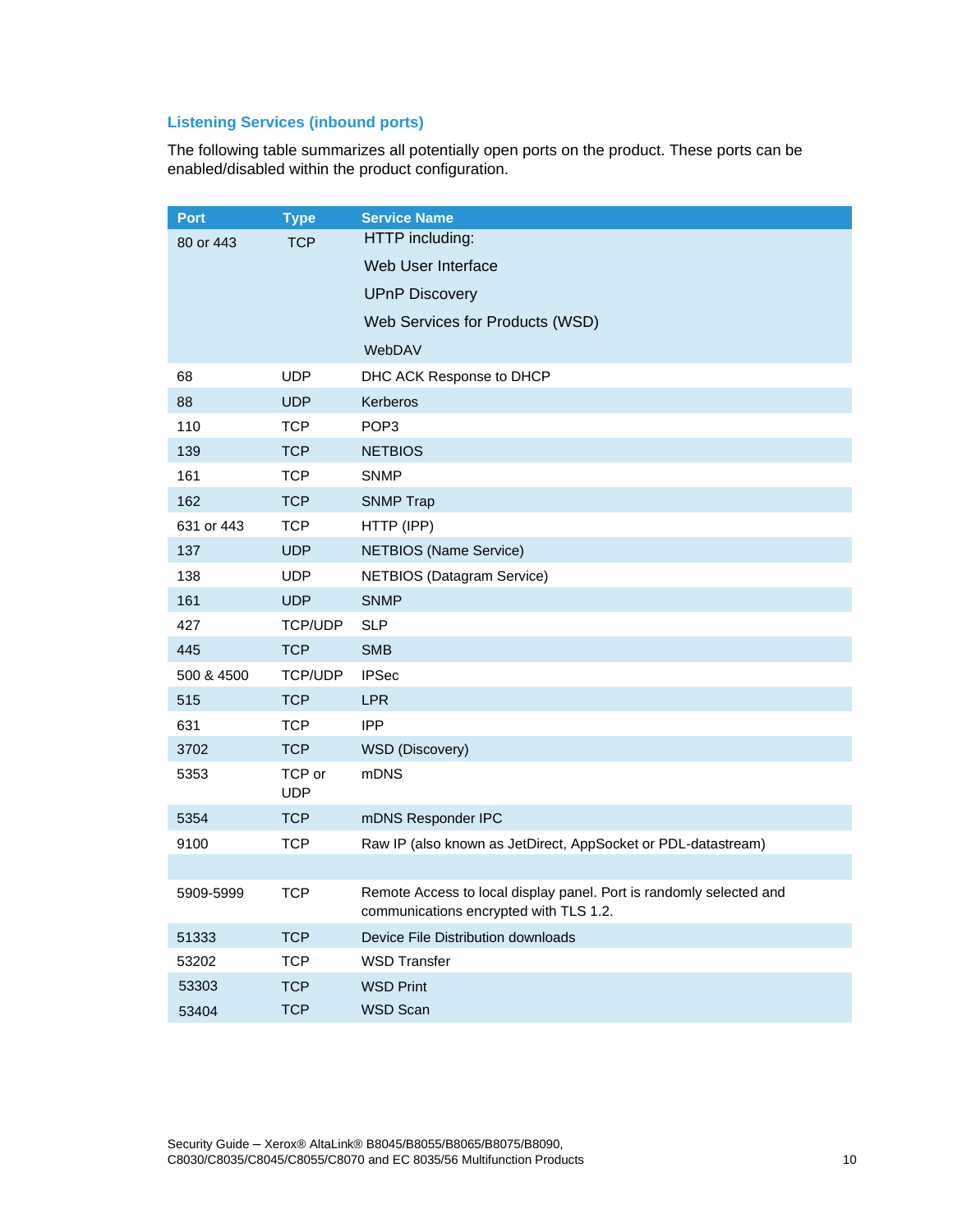# Network Encryption

#### **IPSec**

Internet Protocol Security (IPsec) is a network security protocol capable of providing encryption and authentication at the packet level. AltaLink® products support IPSec for both IPv4 and IPv6 protocols.

|              |                                   | AltaLink <sup>®</sup> Multifunction                                          |
|--------------|-----------------------------------|------------------------------------------------------------------------------|
|              |                                   | B8045/55/65/75/90, C8030/35/45/55/70                                         |
|              |                                   | EC8036/56                                                                    |
| <b>IPSec</b> |                                   |                                                                              |
|              | <b>Supported IP Versions</b>      | IPv4, IPv6                                                                   |
|              |                                   | Key exchange authentication method Preshared Key & digital signature, device |
|              |                                   | authentication certificate, server validation certificate                    |
|              | <b>Transport Mode</b>             | Transport & Tunnel mode                                                      |
|              | <b>Security Protocol</b>          | <b>IESP &amp; AH</b>                                                         |
|              | <b>ESP Encryption Method</b>      | AES, 3DES, Null                                                              |
|              | <b>ESP Authentication Methods</b> | SHA1, SHA256, None                                                           |
|              |                                   |                                                                              |

#### **Wireless 802.11 Wi-Fi Protected Access (WPA)**

Products equipped with WiFi support WPA2 Personal, WPA2 Enterprise, and Mixed Mode compliant with IEEE 802.11i. The wireless network adapters used in Xerox products are certified by the Wi-Fi Alliance.

|                                  | AltaLink® Multifunction              |
|----------------------------------|--------------------------------------|
|                                  | B8045/55/65/75/90, C8030/35/45/55/70 |
|                                  | EC8036/56                            |
| Wi-Fi                            |                                      |
| No Encryption                    | Supported                            |
| WEP                              | RC4                                  |
| <b>WPA2 Personal (PSK)</b>       | CCMP (AES), TKIP, TKIP+CCMP (AES)    |
| <b>WPA2 Enterprise</b>           | CCMP (AES), TKIP, TKIP+CCMP (AES)    |
|                                  |                                      |
|                                  | PEAPv0 MS-CHAPv2                     |
|                                  | EAP-TLS                              |
|                                  | EAP-TTLS/PAP                         |
|                                  | EAP-TTLS/MS-CHAPv2                   |
|                                  | IEAP-TTLS/EAP-TLS                    |
| <b>BSSID Roaming Restriction</b> | Supported                            |

 $\overline{\phantom{a}}$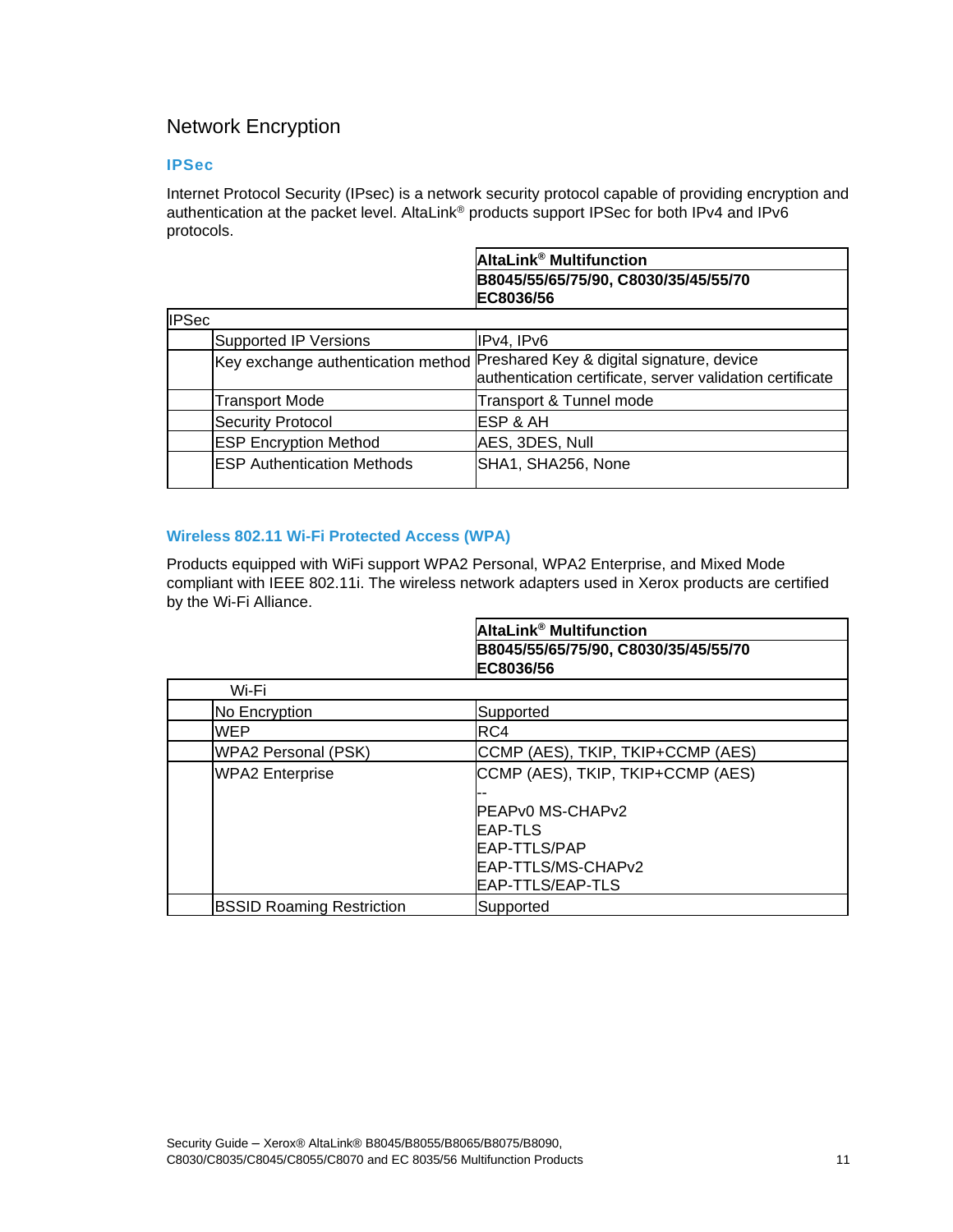### **TLS**

|                              | AltaLink <sup>®</sup> Multifunction |                                      |
|------------------------------|-------------------------------------|--------------------------------------|
|                              | EC8036/56                           | B8045/55/65/75/90, C8030/35/45/55/70 |
| <b>TLS Versions</b>          |                                     |                                      |
| Product Web Interface        | 1.2, 1.1,                           | 1.0                                  |
| Product Web Services         | 1.2, 1.1,                           | 1.0                                  |
| <b>Product IPPS printing</b> | .2, 1.1,                            | 1.0                                  |
| Remote control               | $\cdot$ .2                          |                                      |

AltaLink® products support the latest version, TLS 1.2.

#### **SNMPv3**

SNMPv3 is the current standard version of SNMP defined by the Internet Engineering Task Force (IETF). It provides three important security features:

- Message integrity to ensure that a packet has not been tampered with in transit
- Authentication to verify that the message is from a valid source
- Encryption of packets to prevent unauthorized access

| <b>AltaLink<sup>®</sup> Multifunction</b>    |
|----------------------------------------------|
| B45/55/6575/90, C8030/35/45/55/70, EC8036/56 |
|                                              |

#### SNMPv3

| $-$                | CU A<br>            |  |
|--------------------|---------------------|--|
| -<br>-<br>---<br>. | r c<br>$\neg$<br>◡◡ |  |

**Public Key Encryption (PKI)** 

A digital certificate is a file that contains data used to verify the identity of the client or server in a network transaction. A certificate also contains a public key used to create and verify digital signatures. To prove identity to another product, a product presents a certificate trusted by the other product. The product can also present a certificate signed by a trusted third party and a digital signature proving that it owns the certificate.

A digital certificate includes the following data:

- Information about the owner of the certificate
- The certificate serial number and expiration date
- The name and digital signature of the certificate authority (CA) that issued the certificate
- A public key
- A purpose defining how the certificate and public key can be used
- There are four types of certificates:
- A Product Certificate is a certificate for which the printer has a private key. The purpose specified in the certificate allows it to be used to prove identity.
- A CA Certificate is a certificate with authority to sign other certificates.
- A Trusted Certificate is a self-signed certificate from another product that you want to trust.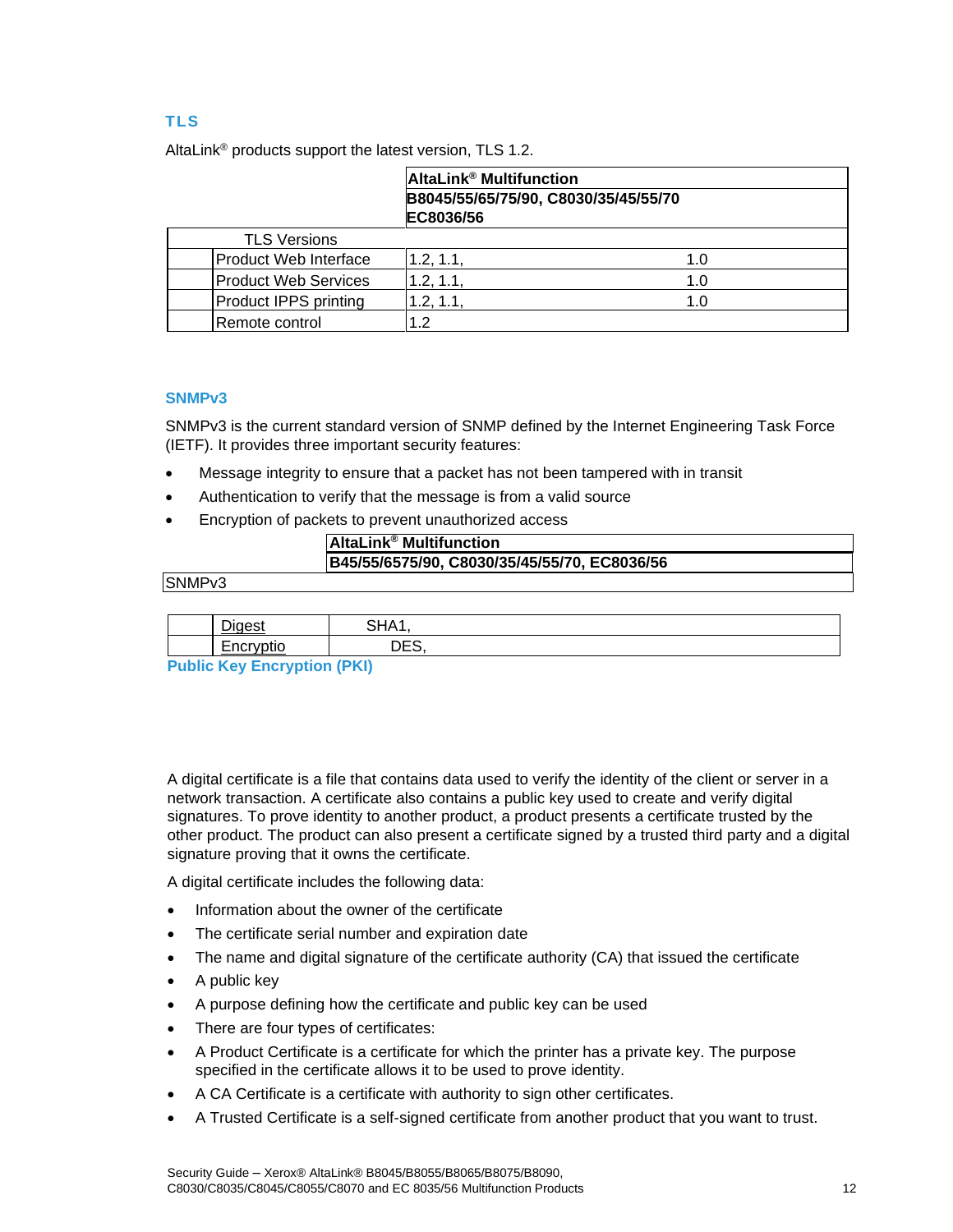• A domain controller certificate is a self-signed certificate for a domain controller in your network. Domain controller certificates are used to verify the identity of a user when the user logs in to the product using a Smart Card.

For protocols such as HTTPS, the printer is the server, and must prove its identity to the client Web browser. For protocols such as 802.1X, the printer is the client, and must prove its identity to the authentication server, typically a RADIUS server.

#### **Device Certificates**

AltaLink® products support both CA signed and self-signed certificates. Product certificates support a bit length of up to 2048 bits.

A CA signed certificate can be created by generating a Certificate Signing Request (CSR), and sending it to a CA or a local server functioning as a CA to sign the CSR. An example of a server functioning as a certificate authority is Windows Server 2008 running Certificate Services. When the CA returns the signed certificate, install it on the printer.

Alternatively, a self-signed certificate may be created. When you create a Product Certificate, the product generates a certificate, signs it, and creates a public key used in SSL/TLS encryption.

|                            | AltaLink <sup>®</sup> Multifunction             |  |
|----------------------------|-------------------------------------------------|--|
|                            | B8045/55/65/75/90, C8030/35/45/55/70, EC8036/56 |  |
| <b>Device Certificates</b> |                                                 |  |
| Certificate Length         | 1024, 2048                                      |  |
| <b>Supported Hashes</b>    | SHA1, SHA256                                    |  |
| <b>Product Web Server</b>  | Supported                                       |  |
| <b>IPPS (TLS) Printing</b> | Supported                                       |  |
| 802.1X Client              | Supported                                       |  |
| <b>Email Signing</b>       | Supported                                       |  |
| <b>Email Encryption</b>    | Supported                                       |  |
| <b>OCSP Signing</b>        | Supported                                       |  |
| <b>IPSec</b>               | Supported                                       |  |
| <b>SFTP</b>                | Supported                                       |  |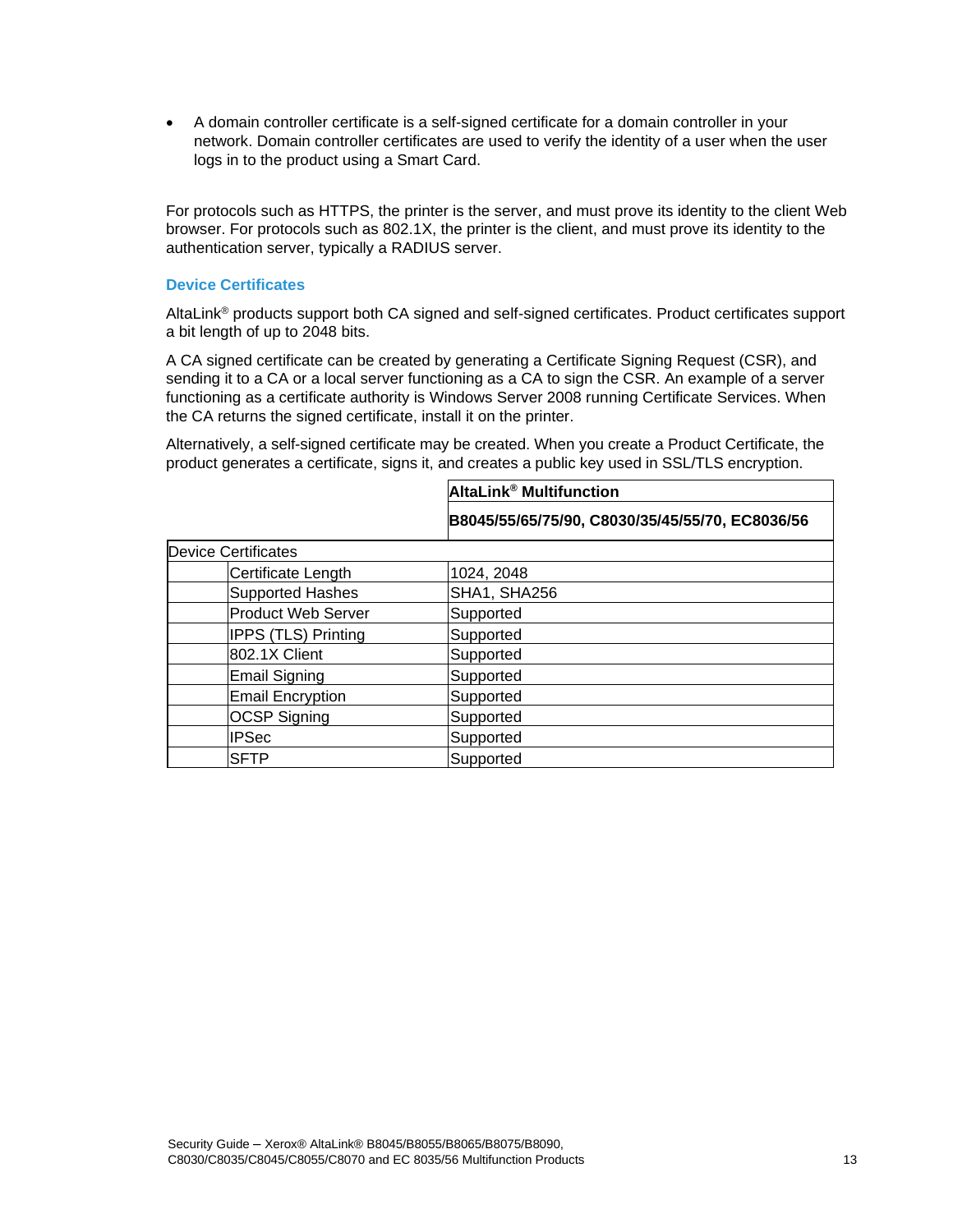#### **Trusted Certificates**

Public certificates may be imported to the product's certificate store for validation of trusted external products. The following categories are supported:

- A Trusted Root CA Certificate is a certificate with authority to sign other certificates. These certificates usually are self-signed certificates that come from another product or service that you want to trust.
- An Intermediate CA Certificate is a certificate that links a certificate to a Trusted Root CA Certificate in certain network environments.
- Other Certificates are certificates that are installed on the printer for solution-specific uses.

An administrator can specify the minimum encryption key length required for certificates. If a user attempts to upload a certificate that contains a key that does not meet this requirement, a message appears. The message alerts the user that the certificate they are attempting to upload does not meet the key length requirement.

|                                              | AltaLink <sup>®</sup> Multifunction                           |  |
|----------------------------------------------|---------------------------------------------------------------|--|
|                                              | B8045/55/65/75/90, C8030/35/45/55/70, EC8036/56               |  |
| <b>Trusted Certificates</b>                  |                                                               |  |
| Minimum Length Restriction<br><b>Options</b> | None, 1024, 2048                                              |  |
| Maximum Length                               | 4096                                                          |  |
| <b>Supported Hashes</b>                      | SHA1/224/256/384/512                                          |  |
| <b>Supported Formats</b>                     | cer, .crt, .der, .pem, PKCS#7 (.p7b), PKCS#12<br>(.pfx, .p12) |  |
| <b>IPSec</b>                                 | Supported                                                     |  |
| LDAP                                         | Supported                                                     |  |
| Scanning (HTTPS/TLS)                         | Supported                                                     |  |
| Scanning (SFTP/SSH)                          | Used for audit log transfer                                   |  |
| 802.1X Client                                | Supported                                                     |  |
| <b>Email Signing</b>                         | Supported                                                     |  |
| <b>Email Encryption</b>                      | Supported                                                     |  |
| <b>OCSP Signing</b>                          | Supported                                                     |  |

#### **Certificate Validation**

AltaLink® devices support certificate validation with configurable checks for OSCP.

Validation checks include:

- Validation of certificate path
- Certificate expiration
- Validation of trusted CA
- Signature validation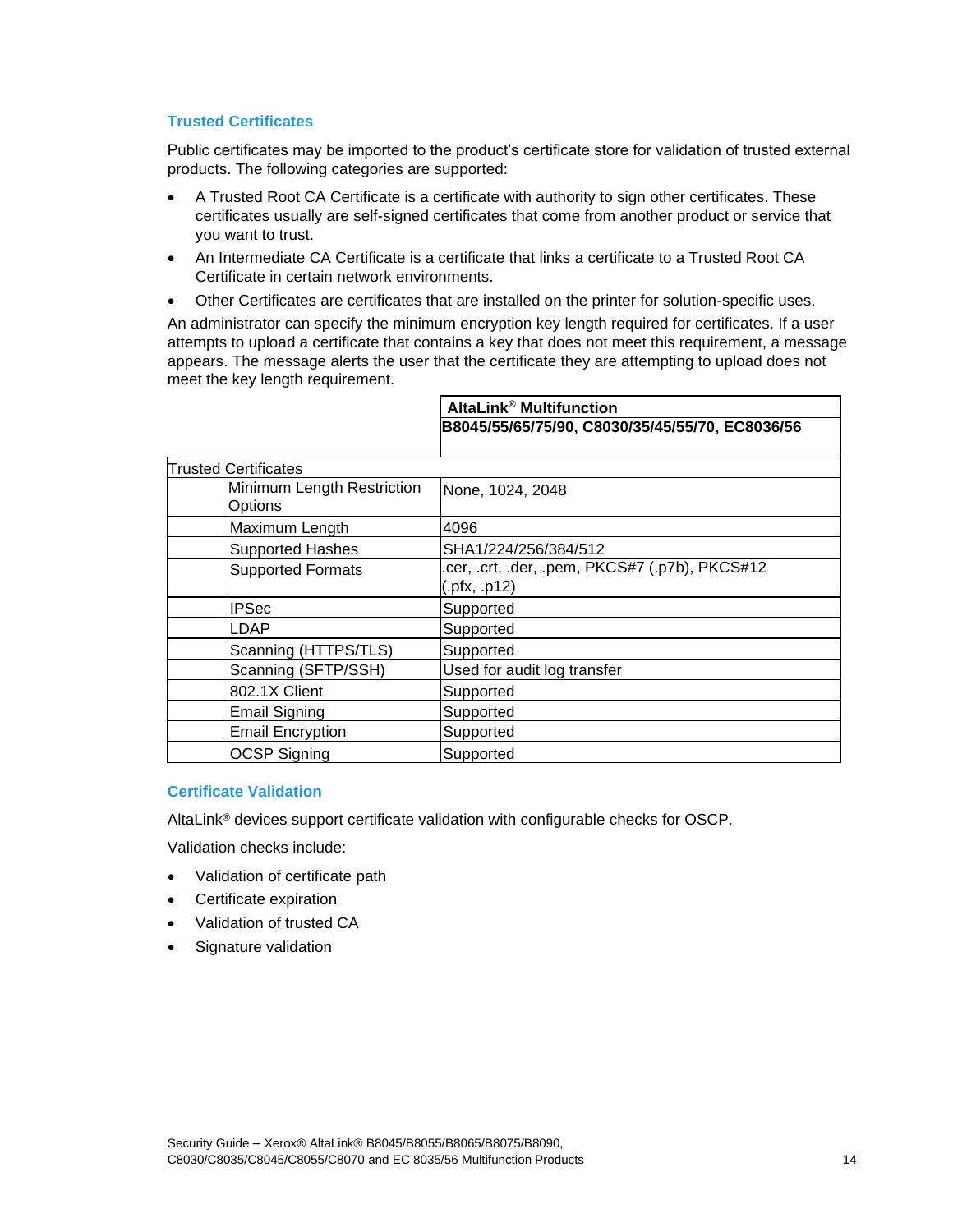### Network Access Control

#### **802.1x**

In 802.1X authentication, when the product is connected to the LAN port of Authenticator such as the switch as shown below, the Authentication Server authenticates the product, and the Authenticator controls access of the LAN port according to the authentication result. The product starts authentication processing at startup when the startup settings for 802.1X authentication are enabled.



#### **Cisco Identity Services Engine (ISE)**

| 802.1x | Supporte                                                                     |
|--------|------------------------------------------------------------------------------|
|        | Authentication Methods   EAP-MD5, PEAPv0/EAP MSCHAPv2, EAP-MSCHAPv2, EAP-TLS |

Cisco ISE is an intelligent security policy enforcement platform that mitigates security risks by providing a complete view of which users and what products are being connected across the entire network infrastructure. It also provides control over what users can access your network and where they can go. Cisco's ISE includes over 200 Xerox product profiles that are ready for security policy enablement. This allows ISE to automatically detect Xerox products in your network. Xerox products are organized in Cisco ISE under product families, such as AltaLink® products, enabling Cisco ISE to automatically detect and profile new Xerox products from the day they are released. Customers who use Cisco ISE find that including Xerox products in their security policies is simpler and requires minimal effort.

Cisco ISE Profiling Services provides dynamic detection and classification of endpoints connected to the network. ISE collects various attributes for each network endpoint to build an endpoint database. The classification process matches the collected attributes to prebuilt or user-defined conditions, which are then correlated to an extensive library of product profiles. These profiles include a wide range of product types, including tablets, smartphones, cameras, desktop operating systems (for example, Windows®, Mac OS® X, Linux® and others), and workgroup systems such as Xerox printers and MFPs.

Once classified, endpoints can be authorized to the network and granted access based on their profile signature. For example, guests to your network will have different level of access to printers and other end points in your network. As an example, you and your employees can get full printer access when accessing the network from a corporate workstation but be granted limited printer access when accessing the network from your personal Apple® iPhone®.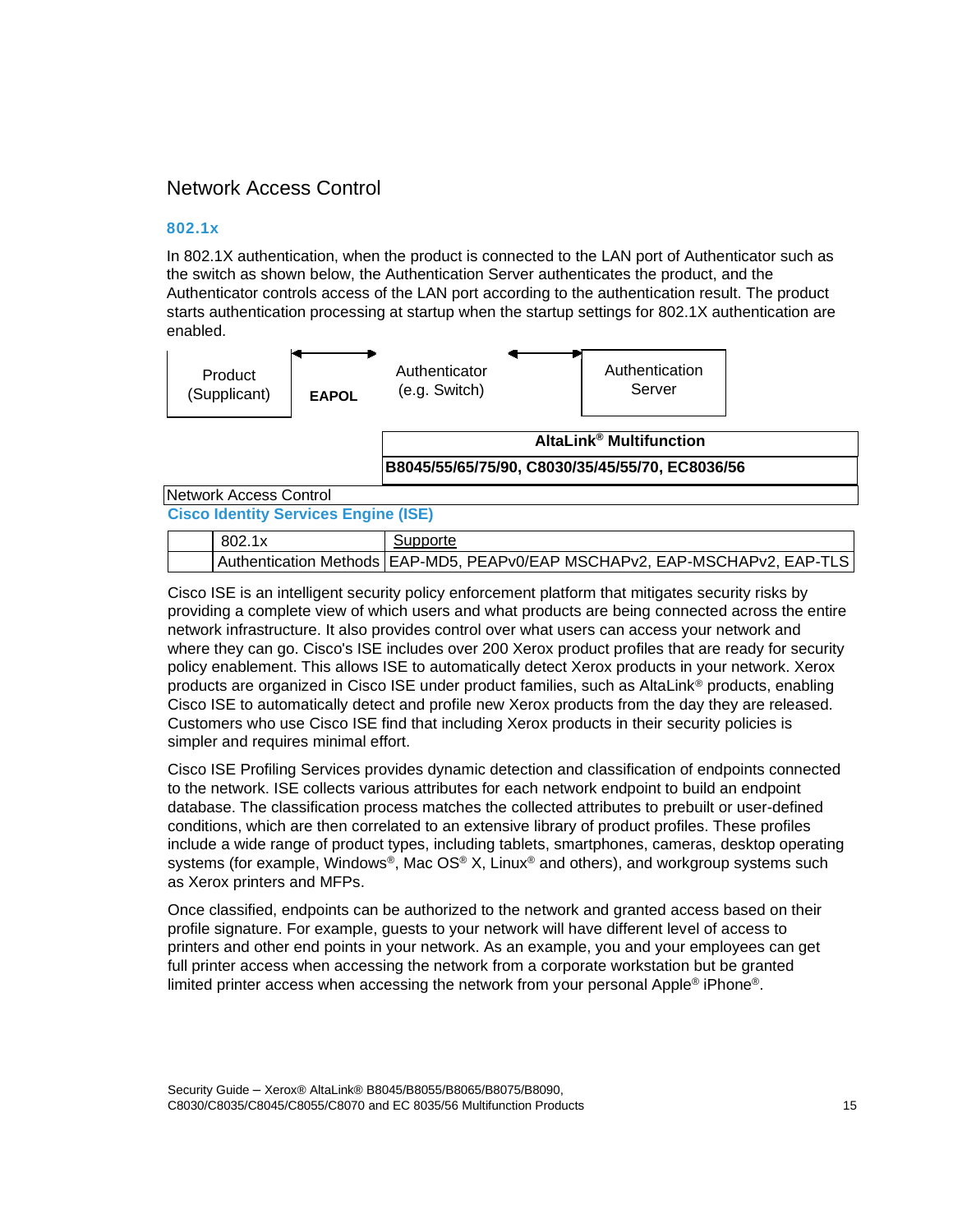Cisco ISE allows you to deploy the following controls and monitoring of Xerox products:

- Automatically provision and grant network access rights to printers and MFPs to prevent inappropriate access (including automatically tracking new printing products connecting to the network):
	- Block non-printers from connecting on ports assigned to printers
	- Prevent impersonation (aka spoofing) of a printer/MFP
	- Automatically prevent connection of non-approved print products
	- Smart rules-based policies to govern user interaction with network printing products
- Provide simplified implementation of security policies for printers and MFPs by:
	- Providing real time policy violation alerts and logging
	- Enforcing network segmentation policy
	- Isolating the printing products to prevent general access to printers and MFPs in restricted areas
- Automated access to policy enforcement
	- Provide extensive reporting of printing product network activity

| AltaLink <sup>®</sup> Multifunction             |
|-------------------------------------------------|
| B8045/55/65/75/90, C8030/35/45/55/70, EC8036/56 |

Network Access Control

Cisco

**Supporte** 

#### **Contextual Endpoint Connection Management**

Traditionally network connection management has been limited to managing endpoints by IP address and use of VLANs and firewalls. This is effective, but highly complex to manage for every endpoint on a network. Managing, maintaining, and reviewing the ACLs (and the necessary change management and audit processes to support them) quickly become prohibitively expensive. It also lacks the ability to manage endpoints contextually.

Connectivity of AltaLink® devices can be fully managed contextually by Cisco TrustSec. TrustSec uses Security Group Tags (SGT) that are associated with an endpoint's user, device, and location attributes. SG-ACLs can also block unwanted traffic so that malicious reconnaissance activities and even remote exploitation from malware can be effectively prevented.

#### **FIPS140-2 Compliance Validation**

When enabled, the product will validate its current configuration to identify cryptographic modules in use. Modules which are not FIPS 140-2 (Level 1) compliant will be reported.

AltaLink® products include FIPS compliant algorithms of SNMPv3 and Kerberos, however an exception can be approved to run these in non-FIPS compliant mode when configured for non-FIPS algorithms.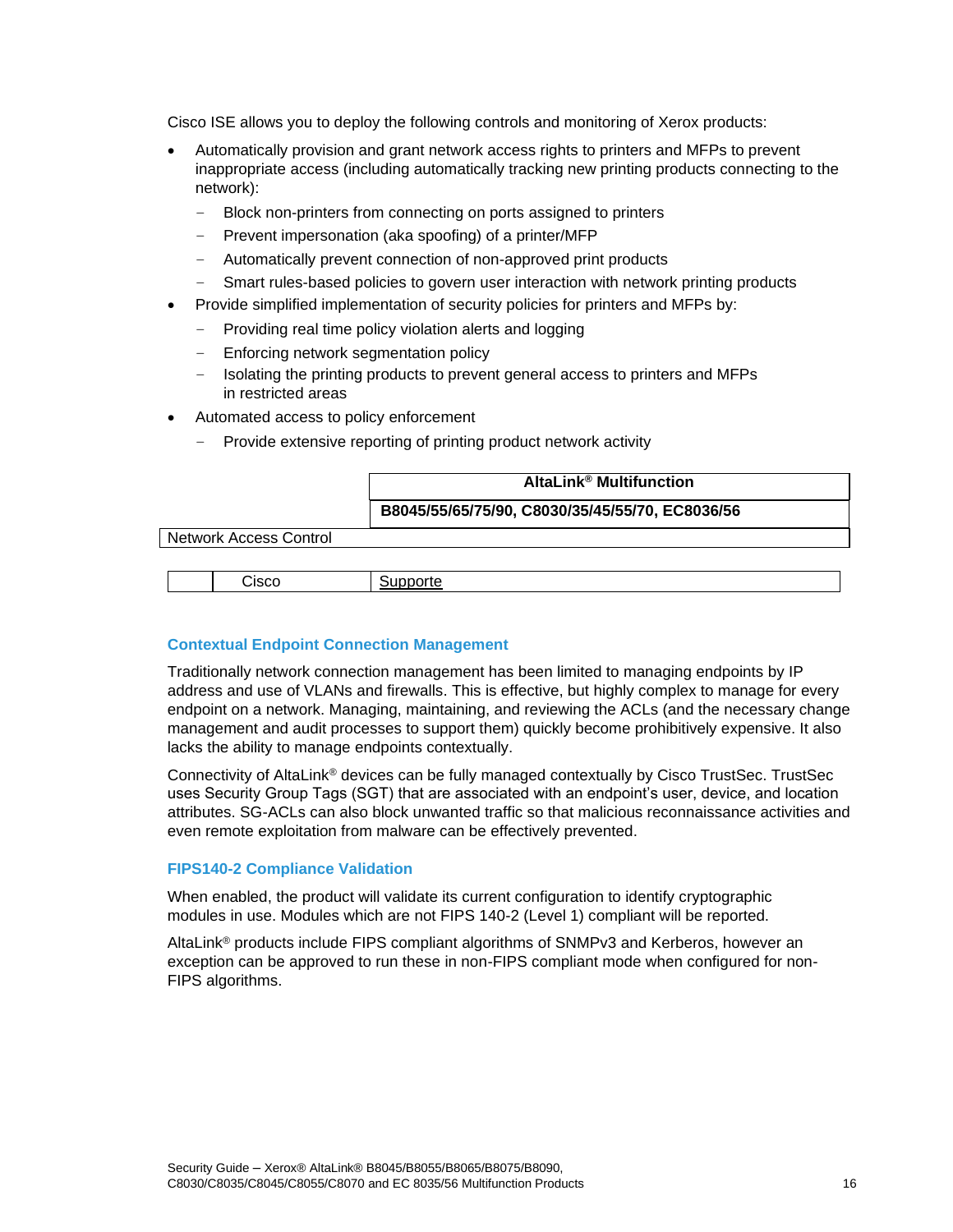# Additional Network Security Controls

#### **Endpoint Firewall Options**

|          |           | AltaLink <sup>®</sup> Multifunction                                                     |  |
|----------|-----------|-----------------------------------------------------------------------------------------|--|
|          |           | B8045, B8055, B8065, B8075, B8090, C8030, C8035,<br>C8045, C8055, C8070, EC8036, EC8056 |  |
| Firewall |           | Stateful Packet Filter                                                                  |  |
|          | Supported | (Not currently                                                                          |  |
|          | Supported | Supporte                                                                                |  |

#### **IP Filtering**

The devices contain a static host-based firewall that provides the ability to prevent unauthorized network access based on IP address and/or port number. Filtering rules can be set by the SA using the WebUI. An authorized SA can create rules to (Accept / Reject / Drop) for ALL or a range of IP addresses. In addition to specifying IP addresses to filter, an authorized SA can enable/disable all traffic over a specified transport layer port

#### **Personal Identifiable Information (PII)**

Personal Identifiable Information (PII) can be entered or stored into the device through several means: address book, scan templates, device description, display device information, audit logs, and engineering logs. The PII is encrypted on the device so not readable outside of the operation of the device. The Admin controls the ability of users to enter data, and controls the accessibility of logs, or the deletion of logs. If users wish not to have any PII stored on the device, the Admin has the ability to restrict the features where PII could be stored and has the ability to restrict access to logs. Users do not have access to the internals of the device (memory, hard drive) where PII may be resident.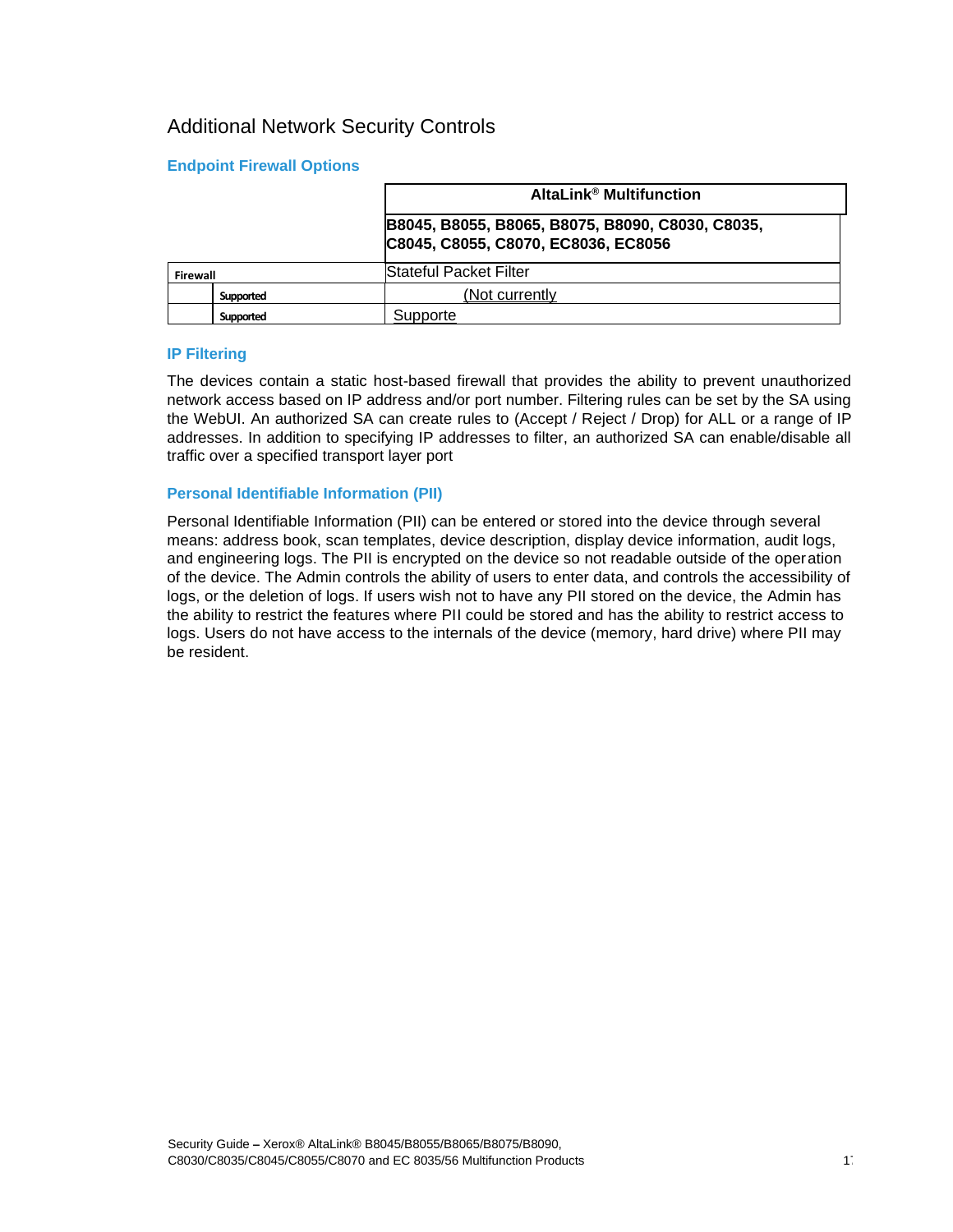# Device Security: BIOS, Firmware, OS, Runtime, and Operational Security Controls

AltaLink<sup>®</sup> products have robust security features that are designed to protect the system from a wide range of threats. Below is a summary of some of the key security controls.

### Pre-Boot Security

#### **BIOS**

The BIOS used in AltaLink® products is embedded and cannot be accessed directly. Unlike devices such as Desktop and Laptop computers that have a BIOS that can be accessed via a keystroke on startup, the BIOS of AltaLink<sup>®</sup> products it's not accessible.

Many devices can be cleared to factory defaults (including passwords and security settings) by depressing a reset button using a paperclip or similar method. For security reasons, AltaLink® products do not offer such a method to clear or reset the BIOS. (Note that configuration settings may be reset to factory defaults by an authorized administrator, however this does not impact BIOS settings).

BIOS updates are not applied by device firmware updates. Firmware is protected from tampering by use of digital signatures (discussed later in this section).

The BIOS is designed to fail secure. An integrity check is performed immediately when power is applied. If verification is successful, the system proceeds with OS kernel boot. If the integrity check fails, the system will fail secure.

#### **Embedded Encryption**

AES encryption is used to protect the system, user data, and configuration (including security settings) from being retrieved or modified. Each device uses its own unique key that is securely generated. Encryption is enabled by default. Media encryption and sanitization are discussed in Section 3 User Data Protection.

#### Boot Process Security

#### **Firmware Integrity**

Unlike open operating systems such as servers and user workstations in which software may be installed by users, Xerox products are based on embedded systems and the contents are managed by Xerox. The only means of modifying the contents of a device is by applying a firmware update package.

Firmware updates use a special format and each firmware update is digitally signed to protect the integrity of the contents. Firmware that is corrupt or has been illicitly modified will be rejected. **This security control cannot be disabled.**

AltaLink® products include a built-in firmware software validation. This is a file integrity monitor that compares the security hashes of currently installed firmware to a secured whitelist that was installed when the signed firmware was installed.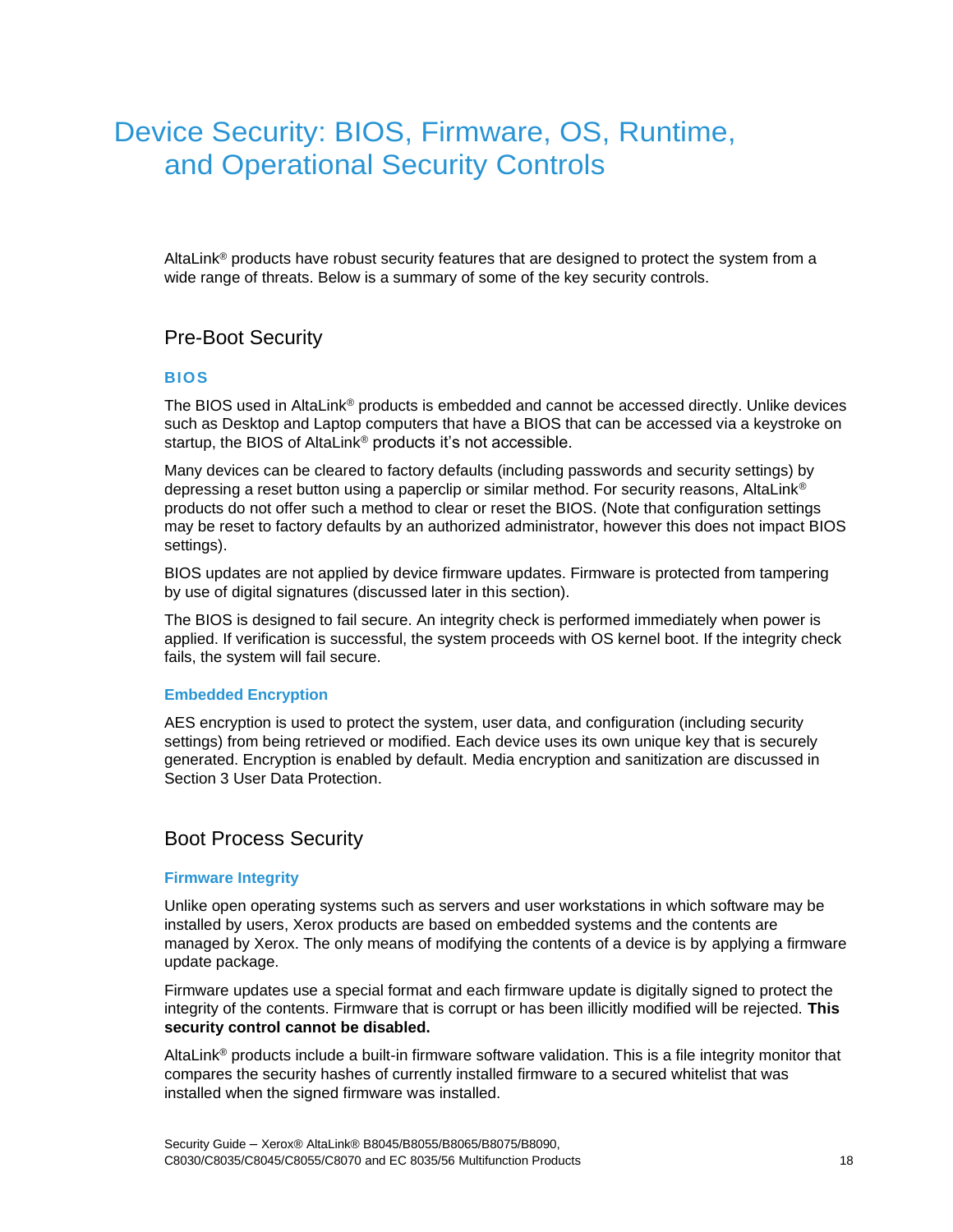# Runtime Security

Each AltaLink® device comes with McAfee Embedded Control built-in and enabled by default. McAfee Embedded Control is used to protect a variety of endpoints that range from wearable devices to critical systems controlling electrical generation.

Executable control prevents unauthorized code from executing. Xerox has defined a whitelist of executable programs; software that is not on the secure whitelist is not allowed to execute.

Memory control monitors memory and running processes. If unauthorized code is injected into a running process, it is detected and prevented.

When an anomaly is detected it is logged to the device audit log and optional alerts are immediately sent via email. Events are also reportable through CentreWare® Web or Xerox Device Manager, and McAfee® ePolicy Orchestrator® (ePO).

# Operational Security

#### **Firmware Restrictions**

The list below describes supported firmware delivery methods and applicable access controls.

• **Local Firmware Upgrade via USB port**:

Xerox service technicians can update product firmware using a USB port and specially configured USB thumb drive.

• **Network Firmware Update**:

Product system administrators can update product firmware using the Embedded Web Server. The ability to apply a firmware update is restricted to roles with system administrator or Xerox service permissions. Firmware updates can be disabled by a system administrator.

#### • **Xerox Remote Services Firmware Update**:

Xerox Remote Services can update product firmware securely over the internet using HTTPS. This feature can be disabled, scheduled, and includes optional email alerts for system administrators.

The programs stored in the Flash ROM listed below are downloadable from external sources.

- **Controller**
- **Marking Engine**
- Scanner
- Document Feeder
- Finisher (Option for processing printed paper. No description on Finisher is provided in this document because user's image data will not be stored in it.)
- High capacity feeder (No description on High capacity feeder is provided in this document because user's image data will not be stored in it.)
- High capacity stacker (No description on high capacity stacker is provided in this document because user's image data will not be stored in it.)
- Interface Module (No description on interface module is provided in this document because user's image data will not be stored in it.)
- This program-downloading function can be disabled by a system administrator from the local UI.

Event Monitoring and Logging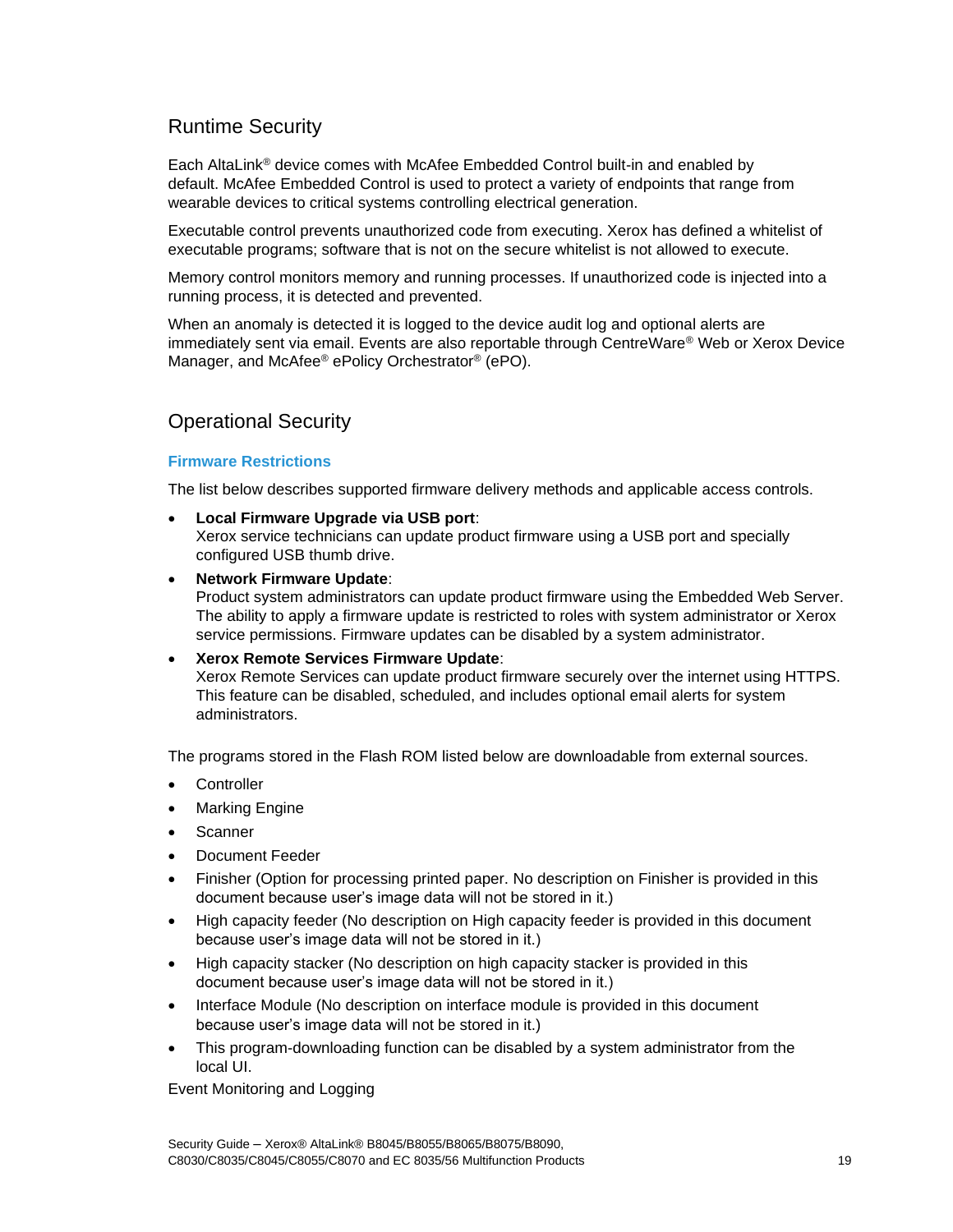#### **Audit Log**

The Audit Log feature records security-related events. The Audit Log contains the following information:

| <b>Field</b>                        | <b>Description</b>                                                                                                                                                                                                                                                                                                                                           |  |
|-------------------------------------|--------------------------------------------------------------------------------------------------------------------------------------------------------------------------------------------------------------------------------------------------------------------------------------------------------------------------------------------------------------|--|
| <b>Index</b>                        | A unique value that identifies the event.                                                                                                                                                                                                                                                                                                                    |  |
| Date                                | The date that the event happened in mm/dd/yy format.                                                                                                                                                                                                                                                                                                         |  |
| <b>Time</b>                         | The time that the event happened in hh:mm:ss format.                                                                                                                                                                                                                                                                                                         |  |
| ID                                  | The type of event. The number corresponds to a unique description.                                                                                                                                                                                                                                                                                           |  |
| <b>Description</b>                  | An abbreviated description of the type of event.                                                                                                                                                                                                                                                                                                             |  |
| <b>Additional</b><br><b>Details</b> | Columns 6–10 list other information about the event, such as:<br>Identity: User Name, Job Name, Computer Name, Printer Name, Folder Name, or<br>Accounting Account ID display when Network Accounting is enabled.<br><b>Completion Status</b><br>Image Overwrite Status: The status of overwrites completed on each job. Immediate Image<br>must be enabled. |  |

AltaLink® products currently support 159 unique events.

A maximum of 15,000 events can be stored on the device. When the number of events exceeds 15,000, audit log events will be deleted in order of timestamp, and then new events will be recorded. The audit log be exported at any time by a user with administrative privileges. Note that as a security precaution, audit log settings and data can only be accessed via HTTPS.

## Operational Security

#### **Service Technician (CSE) Access Restriction**

The CSE (Customer Service Engineer) Access Restriction allows customers to create an additional password that is independent of existing administrator passwords. This password must be supplied to allow service of the product. This password is not accessible to Xerox support and cannot be reset by Xerox service personnel.

#### **Additional Service Details**

Xerox products are serviced by a tool referred to as the Portable Service Workstation (PWS). Only Xerox authorized service technicians are granted access to the PWS. Customer documents or files cannot be accessed during a diagnostic session, nor are network servers accessible through this port. If a network connection is required while servicing a Xerox device, service technicians will remove the device from any connected networks. The technician will then connect directly to the device using an Ethernet cable, creating a physically secure and isolated network during service operations.

#### **Backup and Restore (Cloning)**

Certain system settings can be captured in a 'clone' file that may be applied to other systems that are the same model. Clone files are encoded but not encrypted and have the potential to contain sensitive information depending on which product feature setting is selected. Access to both create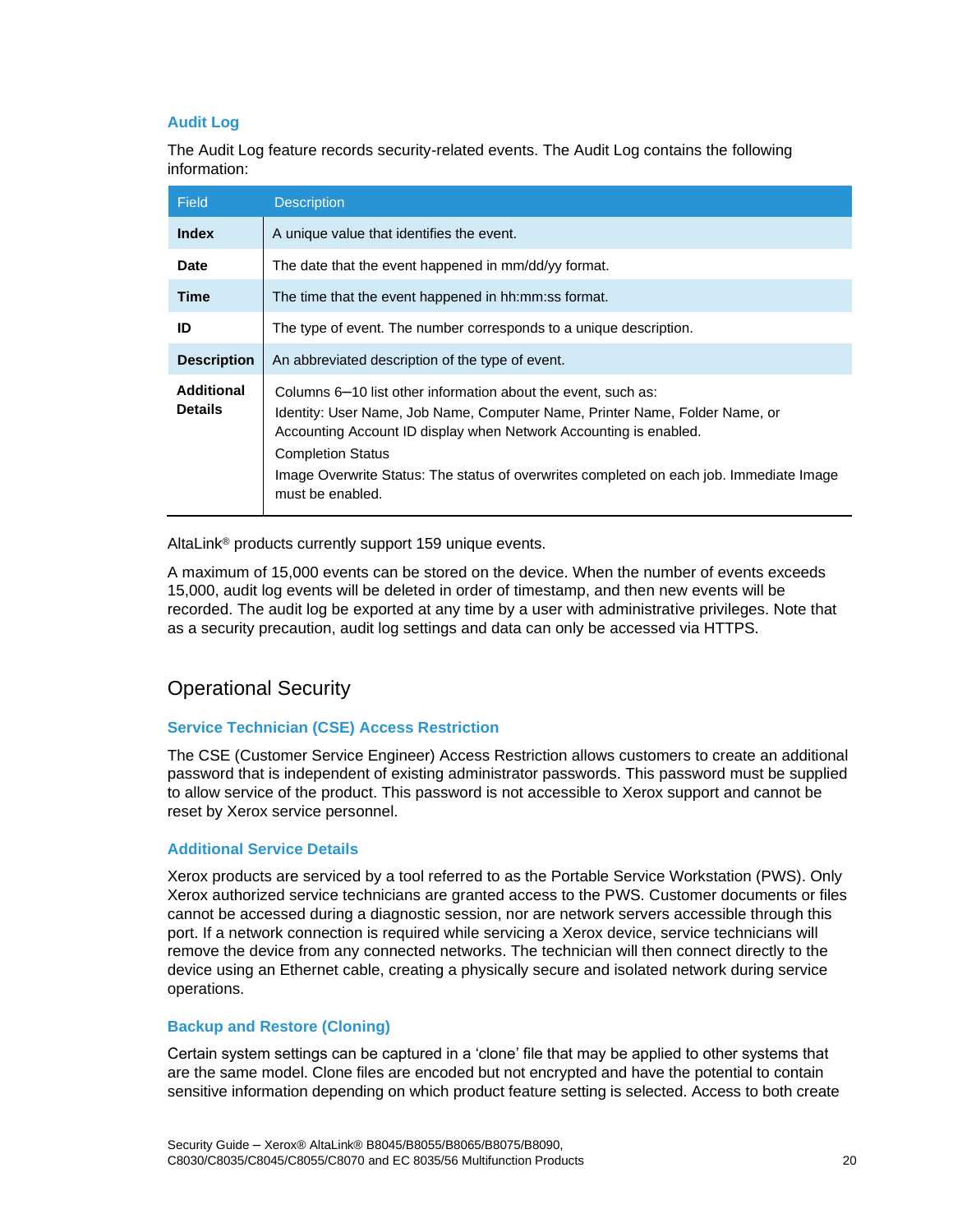and apply a clone file can be restricted using role-based access controls. Clone files can only be created and applied through the Embedded Web Server.

#### **EIP Applications**

Xerox products can offer additional functionality through the Xerox Extensible Interface Platform® (EIP). Third party vendors can create Apps that extend the functionality of a product. Xerox signs EIP applications that are developed by Xerox or Xerox partners. Products can be configured to prevent installation of unauthorized EIP applications. Discussion of individual EIP application security is beyond the scope of this document. EIP applications utilize the security framework provided by the Third-party vendor and the EIP configuration of the product. Please consult documentation for individual EIP application as provided by the Third-party vendor for security details.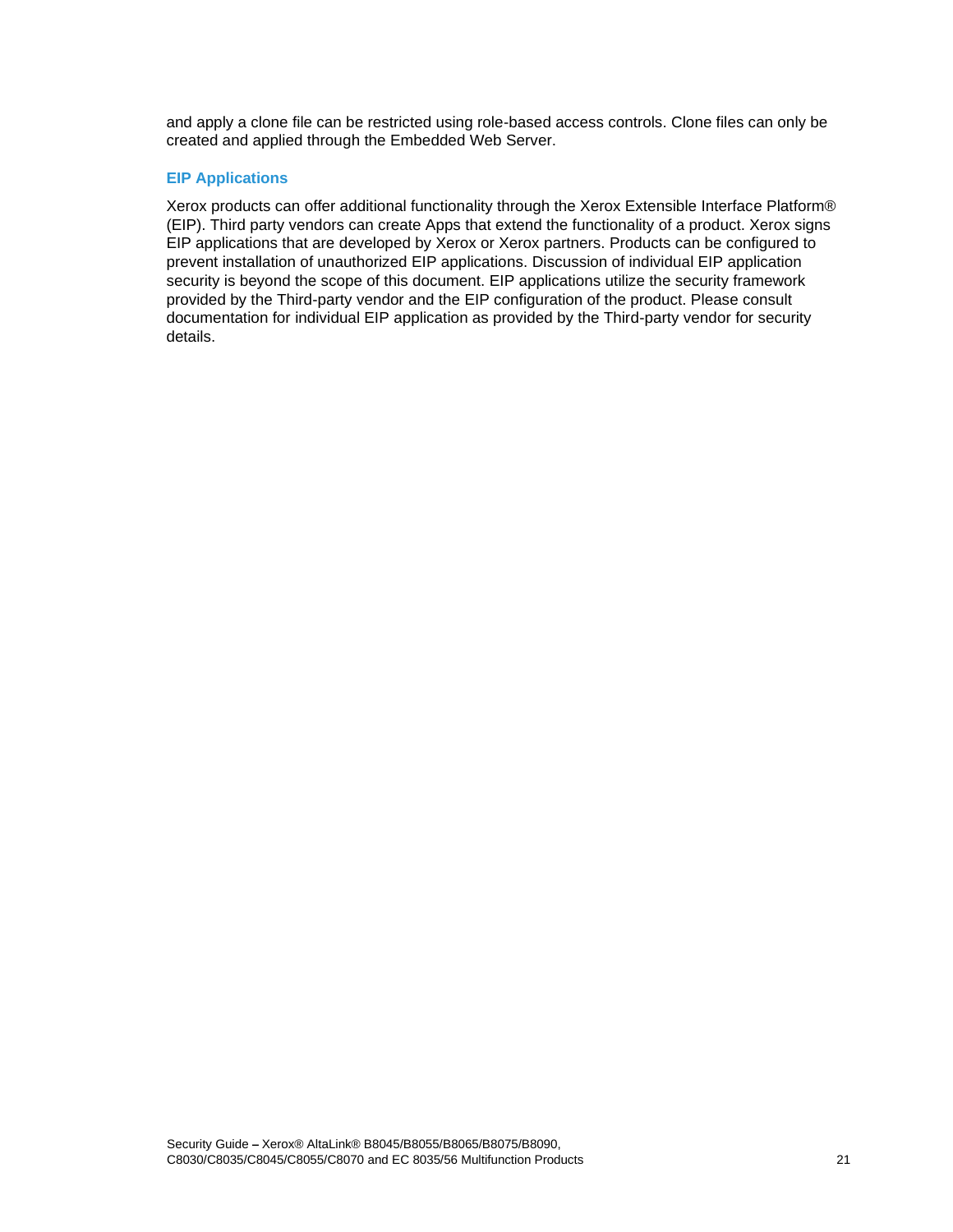# Configuration and Security Policy Management Solutions

Xerox Device Manager and Xerox® CentreWare® Web (available as a free download) centrally manage Xerox Devices. Additionally, AltaLink® products come with McAfee built in and can be managed with McAfee **ePOTM providing an enhanced security posture supporting proactive**  monitoring, threat detection, and remediation capabilities. For details please visit [Xerox.com](http://xerox.com/) or speak with a Xerox representative.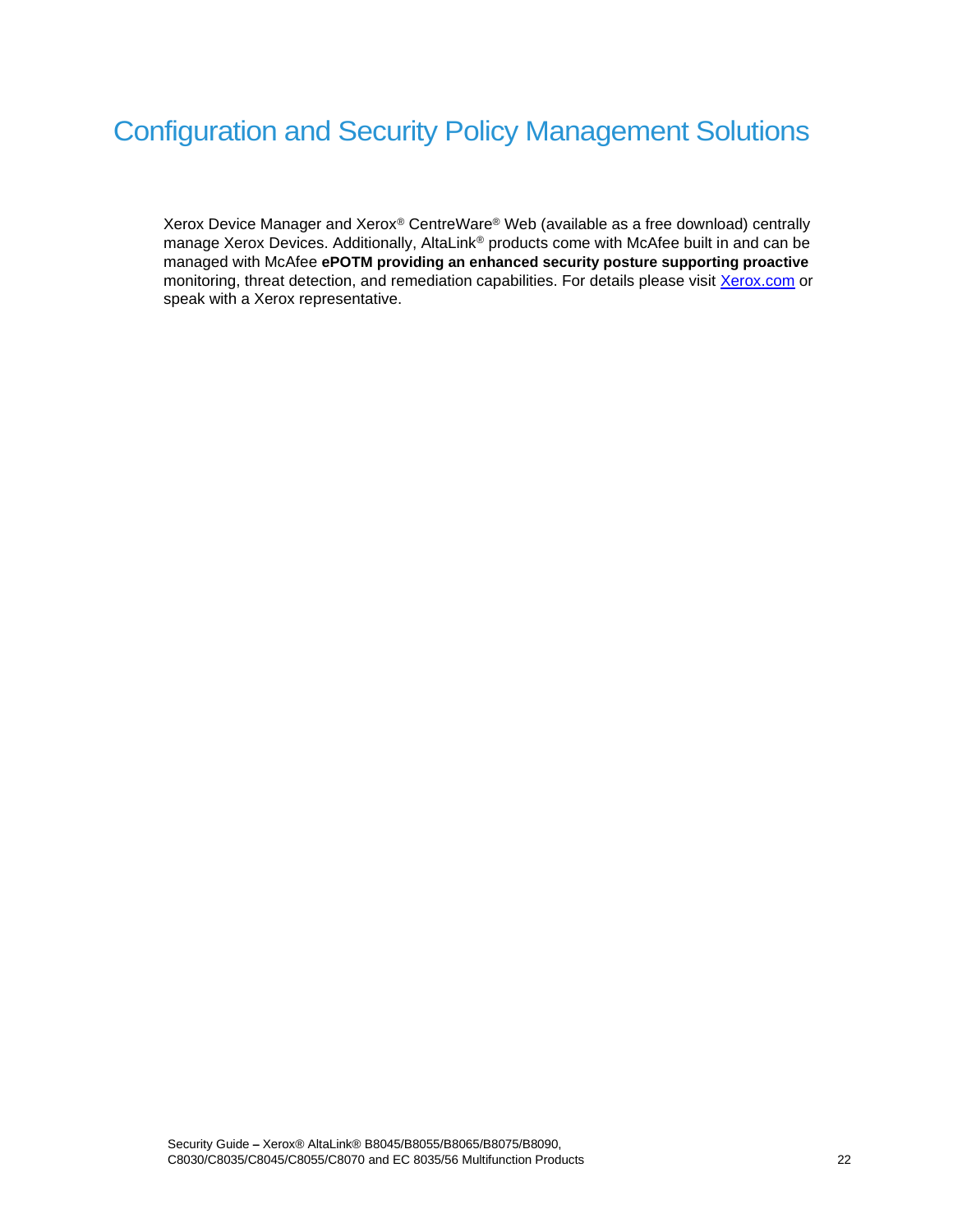# Identification, Authentication, and Authorization

AltaLink® products offer a range of authentication and authorization options to support various environments.

Single Factor authentication is supported locally on the product or via external network authentication servers (e.g., LDAP, Kerberos, ADS). Multi Factor authentication is supported by addition of card reader hardware. (Where ease of access is desired, open access and simple user identification modes also exist, however these are not recommended for secure environments.)

In all modes, product administrator accounts always require authentication. This cannot be disabled.

A flexible RBAC (Role Based Access Control) security model supports granular to assign of user permissions. Once a user has been authenticated, the product grants (or denies) user permissions based upon the role(s) they have been assigned to. Pre-defined roles that may be used or custom roles may be created as desired.

### Authentication

AltaLink® devices support the following authentication mode:

- Local Authentication
- Network Authentication
- Smart Card Authentication (CAC, PIV, SIPR, etc.)
- Convenience Authentication

#### **Local Authentication**

The local user database stores user credential information. The printer uses this information for local authentication and authorization, and for Xerox ® Standard Accounting. When you configure local authentication, the printer checks the credentials that a user provides against the information in the user database. When you configure local authorization, the printer checks the user database to determine which features the user is allowed access. Each device has a unique default administrator password which should be changed as soon as possible along with enabling recommended security features to secure the system.

**Note**: User names and passwords stored in the user database are not transmitted over the network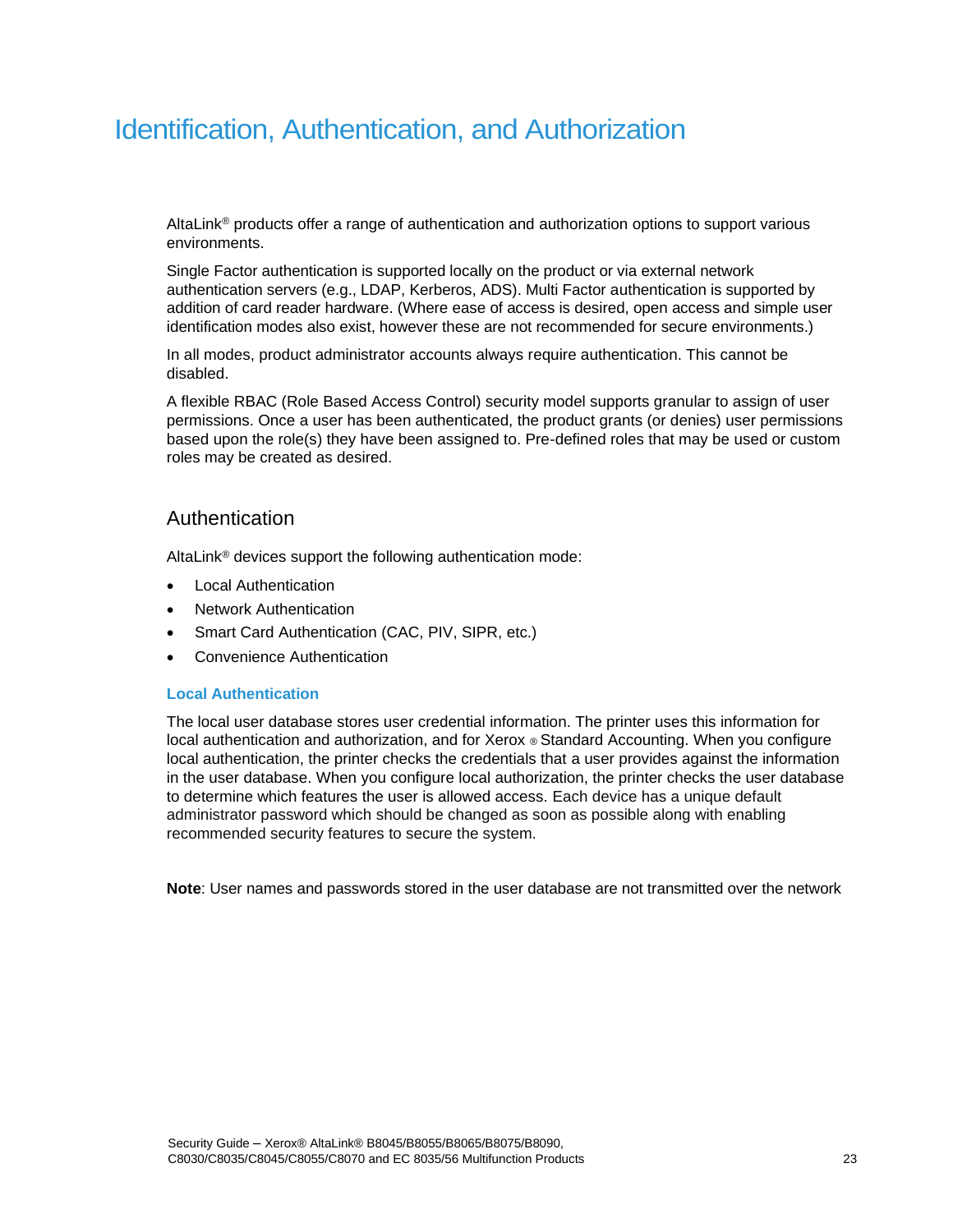#### **Password Policy**

The following password attributes can be configured:

| <b>Password Policy</b>                                                |                  |
|-----------------------------------------------------------------------|------------------|
| <b>Minimum Length</b>                                                 |                  |
| <b>Maximum Length</b>                                                 | 63               |
| Password cannot contain User Name                                     | Supported        |
| Password complexity options (in addition to<br>alphabetic characters) | Require a number |

#### **Network Authentication**

When configured for network authentication, user credentials are validated by a remote authentication server.

| Network Authentication Providers             |                               |
|----------------------------------------------|-------------------------------|
| <b>Kerberos (Microsoft Active Directory)</b> | Supported                     |
| <b>Kerberos (MIT)</b>                        | Supported                     |
| <b>SMB NTLM Versions Supported</b>           | NTLM <sub>v2</sub>            |
| <b>LDAP Versions Supported</b>               | Version 3 (including TLS 1.2) |

#### **Smart Card Authentication**

Two-factor security –a PIN to unlock the smart card and Kerberos PKINIT authentication using certificates on the smart card combination. Requires optional card reader hardware and software plugin. Authentication is handled by a remote server. Supported remote authentication methods include Kerberos, SMB and LDAP.

Smart Card authentication is considered very secure due to the nature of the Smart Card architecture and potential levels of encryption of data on the card itself.

Support for the SIPR network is provided using a Smart Card authentication solution created by 90meter under contract for Xerox.

Details regarding 90meter can be found online here: <https://www.90meter.com/>

| <b>Smart Cards</b>              |           |
|---------------------------------|-----------|
| <b>Common Access Card (CAC)</b> | Supported |
| PIV / PIV II                    | Supported |
| <b>Gemalto MD</b>               | Supported |

#### **Convenience Authentication**

Convenience authentication offloads authentication to a third-party solution which may offer more or less security than native security implementations. Users swipe a pre-programmed identification card or key fob to access the device.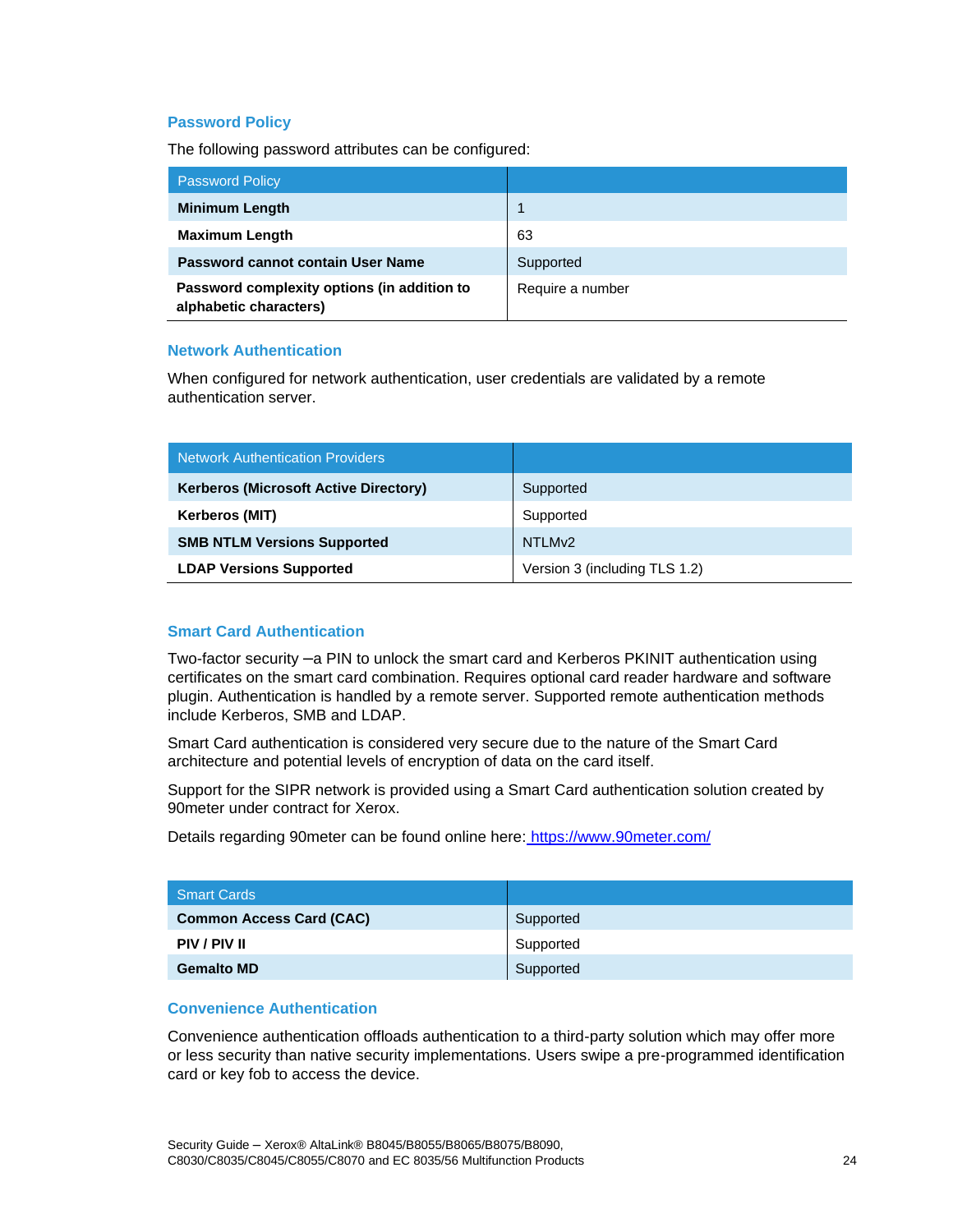For example, employees may be issued key fobs for access to facilities. Convenience mode may be configured to allow an employee to authenticate using their fob or require the fob in a multifactor manor. The level of security provided is dependent upon the chosen implementation.

Some examples of third party convenience authentication providers include:

- Xerox Workplace Cloud : https://www.xerox.com/
- Pharos print management solutions: <https://pharos.com/>
- YSoft SafeQ: <https://www.ysoft.com/en>

Contact your Xerox sales representative for details and other options.

# Authorization (Role Based Access Controls)

AltaLink® products offer granular control of user permissions. Users can be assigned to pre-defined roles or customers may design highly flexible custom permissions. A user must be authenticated before being authorized to use the services of the product. Authorization ACLs (Access Control Lists) are stored in the local user database. Authorization privileges (referred to as permissions) can be assigned on a per user or group basis.

Please note that Xerox products are designed to be customizable and support various workflows as well as security needs. User permissions include security-related permissions and non-security related workflow permissions (e.g., walkup user options, copy, scan, plex, etc.). Only securityrelated permissions are discussed here.

#### **Remote Access**

Without RBAC permissions defined basic information such as Model, Serial number, and Software Version can be viewed by unauthenticated users. This can be disabled by restricting access to the device website pages for non-logged-in users.

By default, users are allowed to view basic status and support related information, however they are restricted from accessing device configuration settings. Permission to view this information can be disallowed.

#### **Local Access**

Without RBAC permissions defined basic information such as Model, Serial number, Software Version, IP address, and Host Name can be viewed without authentication. This can be disabled by disallowing access to device settings for unauthenticated.

By default, users are allowed to access the local interface, however they are restricted from accessing device configuration settings. Roles can be configured to allows granular access to applications, services, and tools. Users can be also restricted from accessing the local interface completely.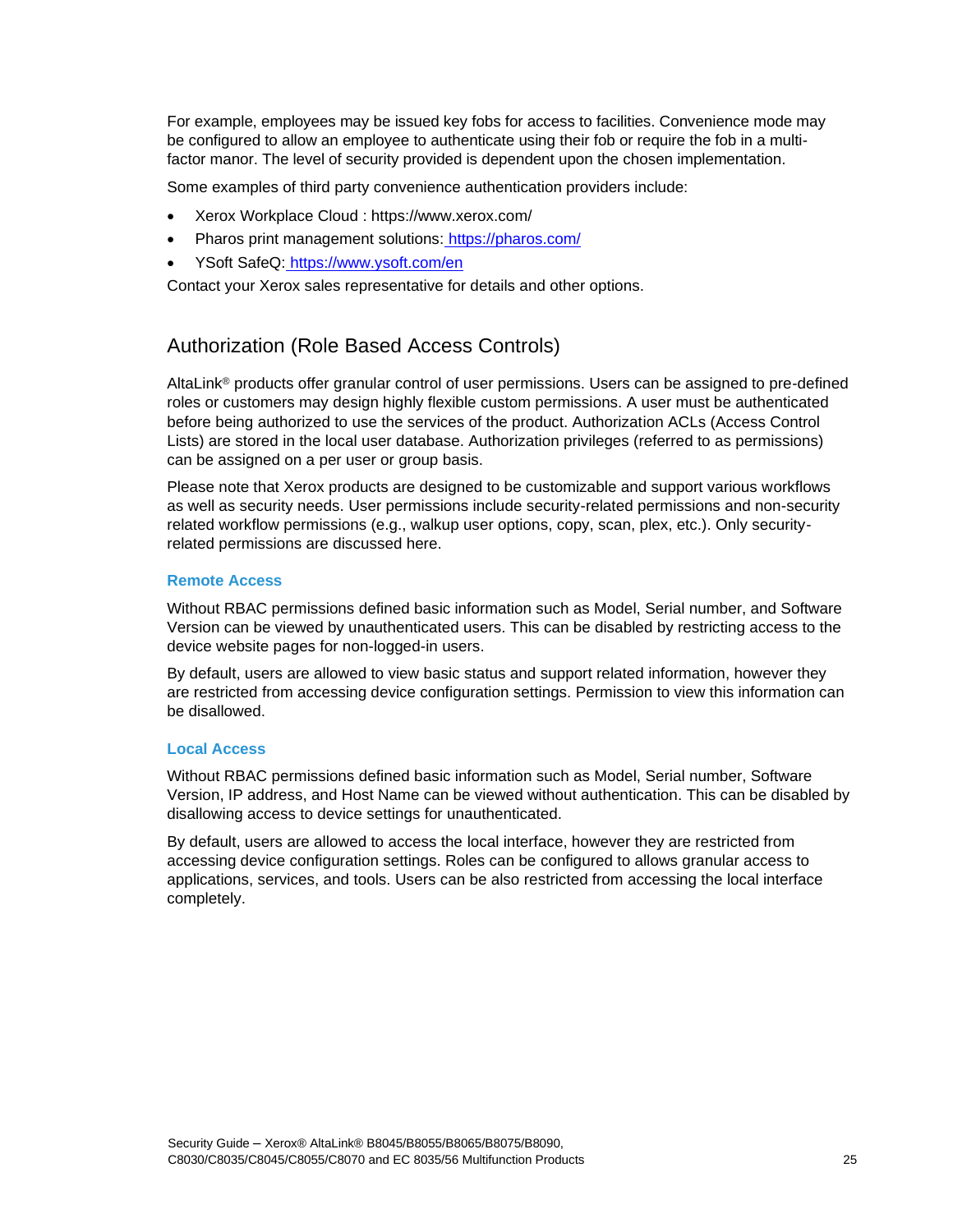# Additional Information and Resources

# Security @ Xerox®

Xerox maintains an evergreen public web page that contains the latest security information pertaining to its products. Please see [https://www.xerox.com/security.](https://www.xerox.com/security)

# Responses to Known Vulnerabilities

Xerox has created a document which details the Xerox Vulnerability Management and Disclosure Policy used in discovery and remediation of vulnerabilities in Xerox software and hardware. It can be downloaded from this page: [https://www.xerox.com/information-security/information-security](https://www.xerox.com/information-security/information-security-articles-whitepapers/enus.html)[articles-whitepapers/enus.html](https://www.xerox.com/information-security/information-security-articles-whitepapers/enus.html)

# Additional Resources

Below are additional resources.

| <b>Security Resource</b>                                     | <b>URL</b>                                                                      |
|--------------------------------------------------------------|---------------------------------------------------------------------------------|
| <b>Frequently Asked Security Questions</b>                   | https://www.xerox.com/en-us/information-<br>security/frequently-asked-questions |
| <b>Common Criteria Certified Products</b>                    | https://security.business.xerox.com/en-<br>us/documents/common-criteria/        |
| <b>Current Software Release Quick Lookup</b><br><b>Table</b> | https://www.xerox.com/security                                                  |
| <b>Bulletins, Advisories,</b><br>and Security Updates        | https://www.xerox.com/security                                                  |
| <b>Security News Archive</b>                                 | https://security.business.xerox.com/en-us/news/                                 |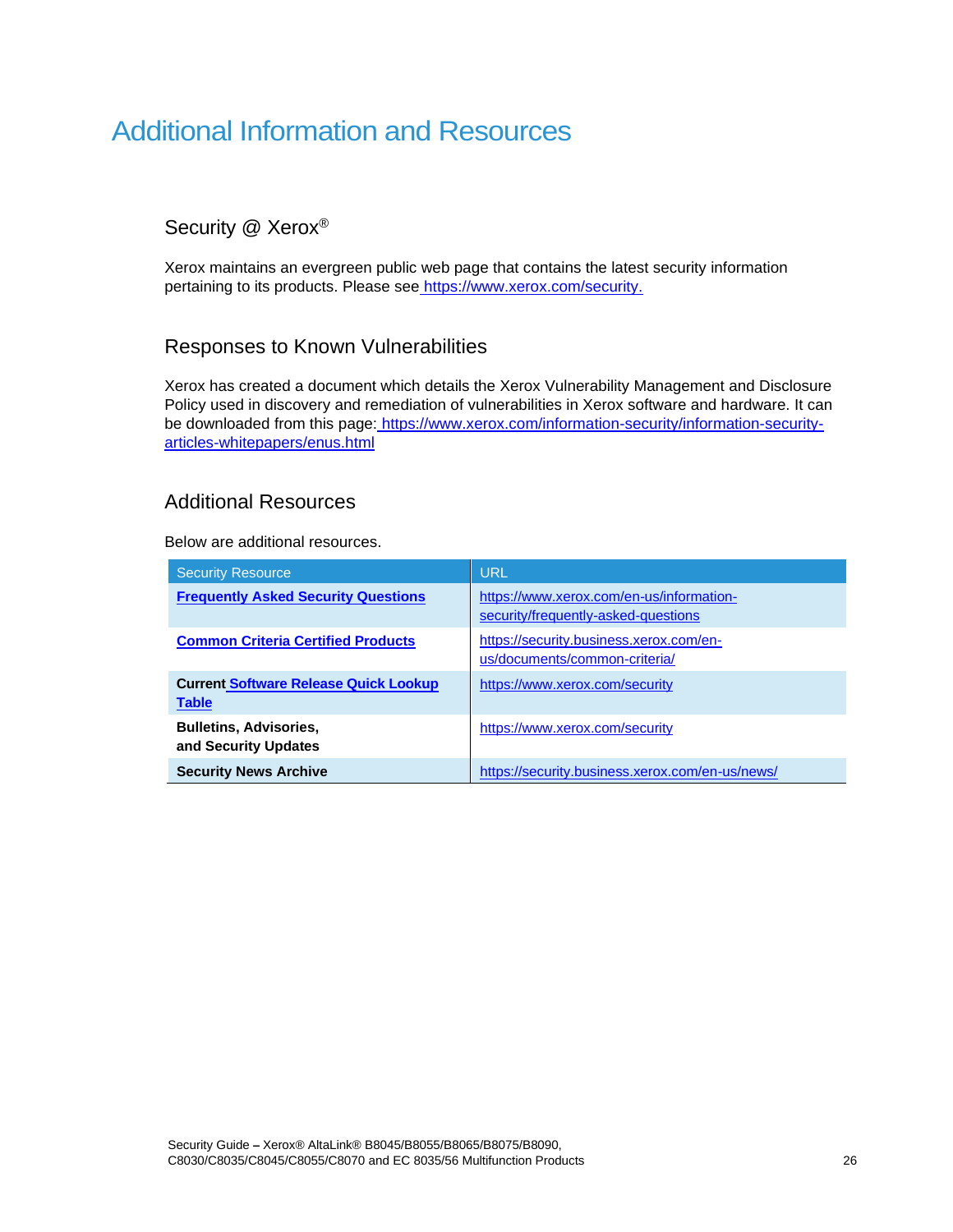# Appendix A: Product Security Profiles

This appendix describes specific details of each AltaLink® product.

# AltaLink B8045/B8055/B8065/B8075/B8090

#### **Physical Overview**





- 
- 
- 
- -
	-
	-
- 8. Center Output Tray
- -
- 1. Locking Caster 1. Upper Rear Cover
- 2. Tray 5 2. Lower Rear Cover
- 0. Left Side Door 6. Left Side Door 6. Contract 1. Contract 1. USB Memory Port, for service only 4. USB Memory Card Connections
	- 4. USB Port 4. USB Memory Card Connections<br>
	5. Document Cover 5. USB Port, Type B
	- 5. Document Cover 6. USB Port, Type B
	- 6. Document Glass 6. USB Ports, Type A
	- 7. Control Panel 7. Ethernet Connection<br>
	8. Center Output Tray 1990 18. Status Indicator
		-
	- 9. Front Door 9. Foreign Device Interface (optional)
		- 10. Trays 1-4 10. Fax Connections (optional)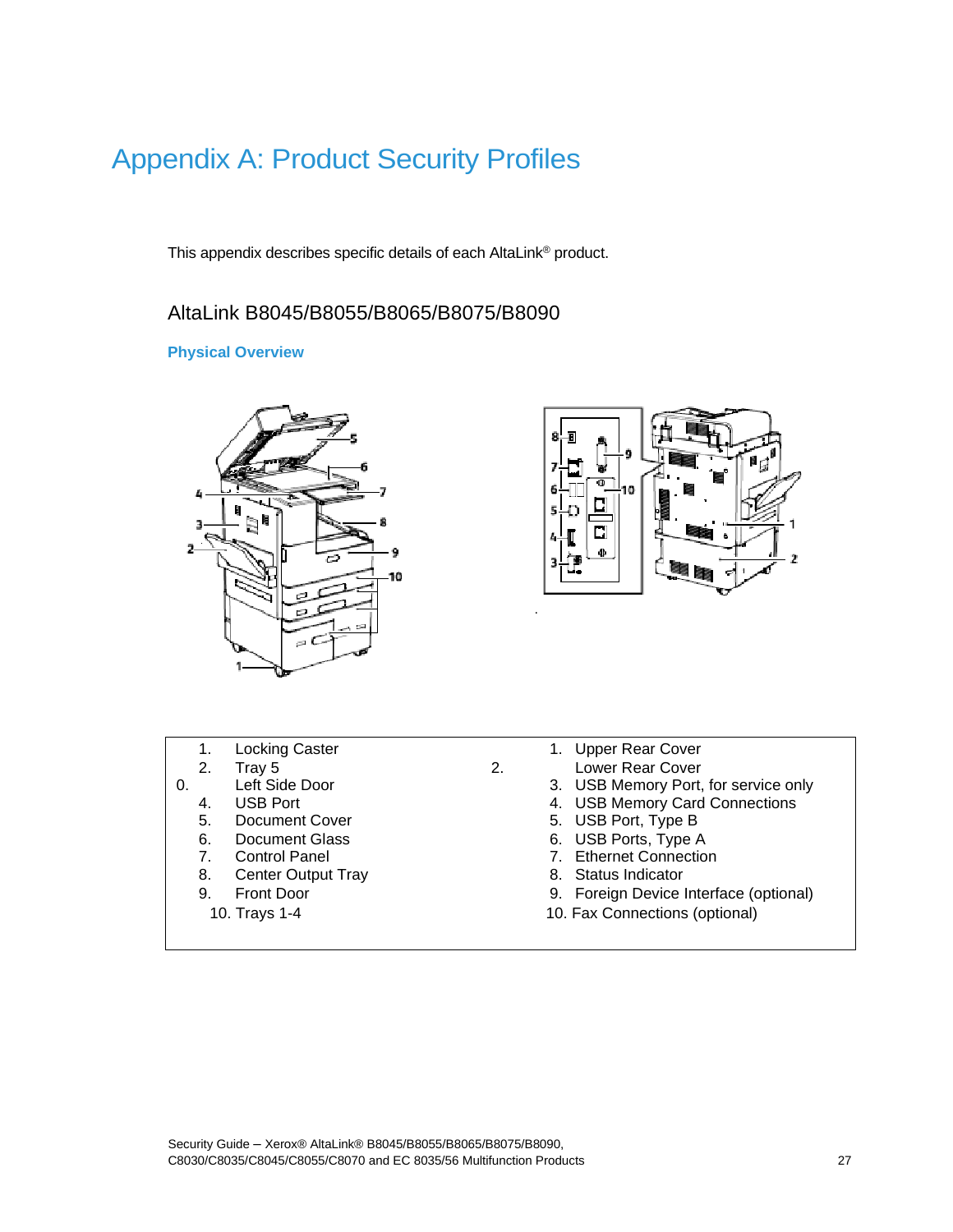#### **Security Related Interfaces**

| <b>Security Related Interfaces</b>   |                                                                                                                                                                                                                                                                                                                                                                                                                                                                                                               |
|--------------------------------------|---------------------------------------------------------------------------------------------------------------------------------------------------------------------------------------------------------------------------------------------------------------------------------------------------------------------------------------------------------------------------------------------------------------------------------------------------------------------------------------------------------------|
| <b>Ethernet</b>                      | 10/100/1000 MB Ethernet interface.                                                                                                                                                                                                                                                                                                                                                                                                                                                                            |
| <b>Optional Wi-Fi Dongle</b>         | Supports optional 802.11 Dongle.                                                                                                                                                                                                                                                                                                                                                                                                                                                                              |
| Rear USB 3.0 (Type B)                | USB target connector used for printing.<br>Note: This port can be disabled completely<br>by a system administrator.                                                                                                                                                                                                                                                                                                                                                                                           |
| Front & Rear USB2.0 (Type A) port(s) | Users may insert a USB thumb drive to print<br>from or store scanned files to. (Physical<br>security of this information is the responsibility<br>of the user or operator.) Note that features that<br>leverage USB ports (such as Scan To USB)<br>can be disabled independently based on<br>services.<br>Firmware upgrades may be applied using<br>this port.<br>Connection of optional equipment such<br>as NFC or CAC readers.<br>Note: This port can be disabled completely<br>by a system administrator. |

#### **Encryption and Overwrite**

| <b>Encryption and Overwrite</b> |                |
|---------------------------------|----------------|
| <b>Encryption</b>               | <b>AES-256</b> |

**Media Sanitization Immediate and On-Demand Image Overwrite.** 

#### **Controller Non-Volatile Storage**

| IC.                                             |     | <b>HDD</b>           | <b>SSD</b> | <b>SD Card</b>       |
|-------------------------------------------------|-----|----------------------|------------|----------------------|
|                                                 | N/A | <b>Required</b>      | N/A        | <b>Required</b>      |
| Contains User Data (e.g.,<br>Print, Scan, Fax)  | N/A | Yes                  | N/A        | Yes                  |
| <b>Encryption Support</b>                       | N/A | Configurable         | N/A        | Always-On            |
| <b>NIST 800-171</b><br><b>Overwrite Support</b> | N/A | Yes                  | N/A        | N/A                  |
| <b>Contains Configuration Settings</b>          | N/A | Yes                  | N/A        | Yes                  |
| <b>Encryption Support</b>                       | N/A | Configurable         | N/A        | Always-On            |
| <b>Customer Erasable</b>                        | N/A | <b>Factory Reset</b> | N/A        | <b>Factory Reset</b> |

**Note**: Configuration settings may be erased by the reset to factory defaults feature.

IC- Integrated Circuit, soldered to circuit board SD Card- Secure Digital Card HDD- Magnetic Hard Disk Drive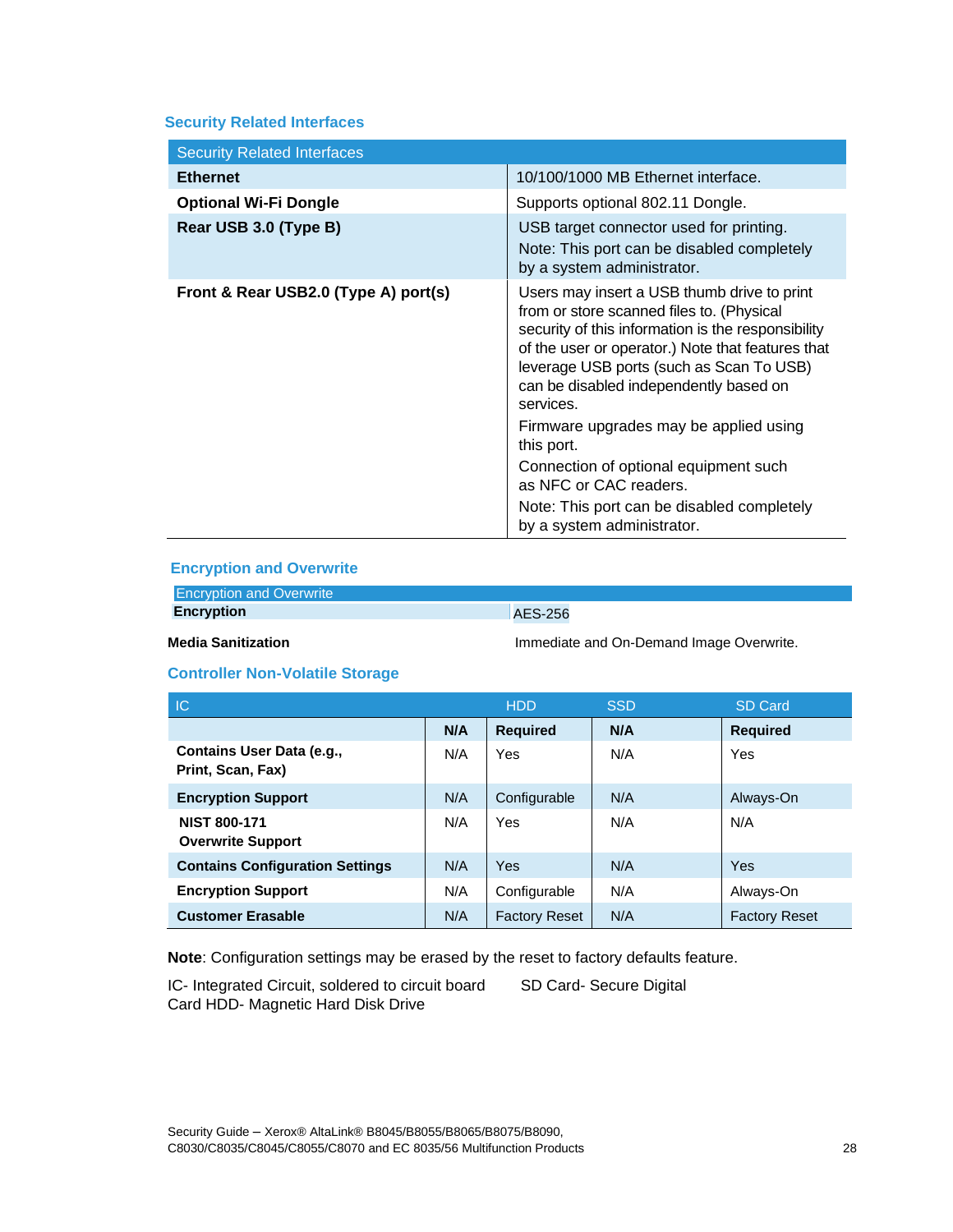#### **Controller Volatile Memory**

| <b>Size</b> | <b>Type</b>      | Use                                                                        | <b>User</b><br>Data | How to Clear     | <b>Volatile</b> |
|-------------|------------------|----------------------------------------------------------------------------|---------------------|------------------|-----------------|
| 4GB         | <b>DDR3 DRAM</b> | Executable code, Printer<br>control data, temporary<br>storage of job data | Yes                 | Power off system | Yes             |

**Additional Information**: The controller operating system memory manager allocates memory dynamically between OS, running processes, and temporary data which includes jobs in process. When a job is complete, the memory pages in use are freed and reallocated as required by the OS.

#### **Marking Engine Non-Volatile Storage**

N/A. The marking engine does not contain any non-volatile storage.

#### **Marking Engine Volatile Memory**

N/A. The marking engine volatile memory does not store or process user data.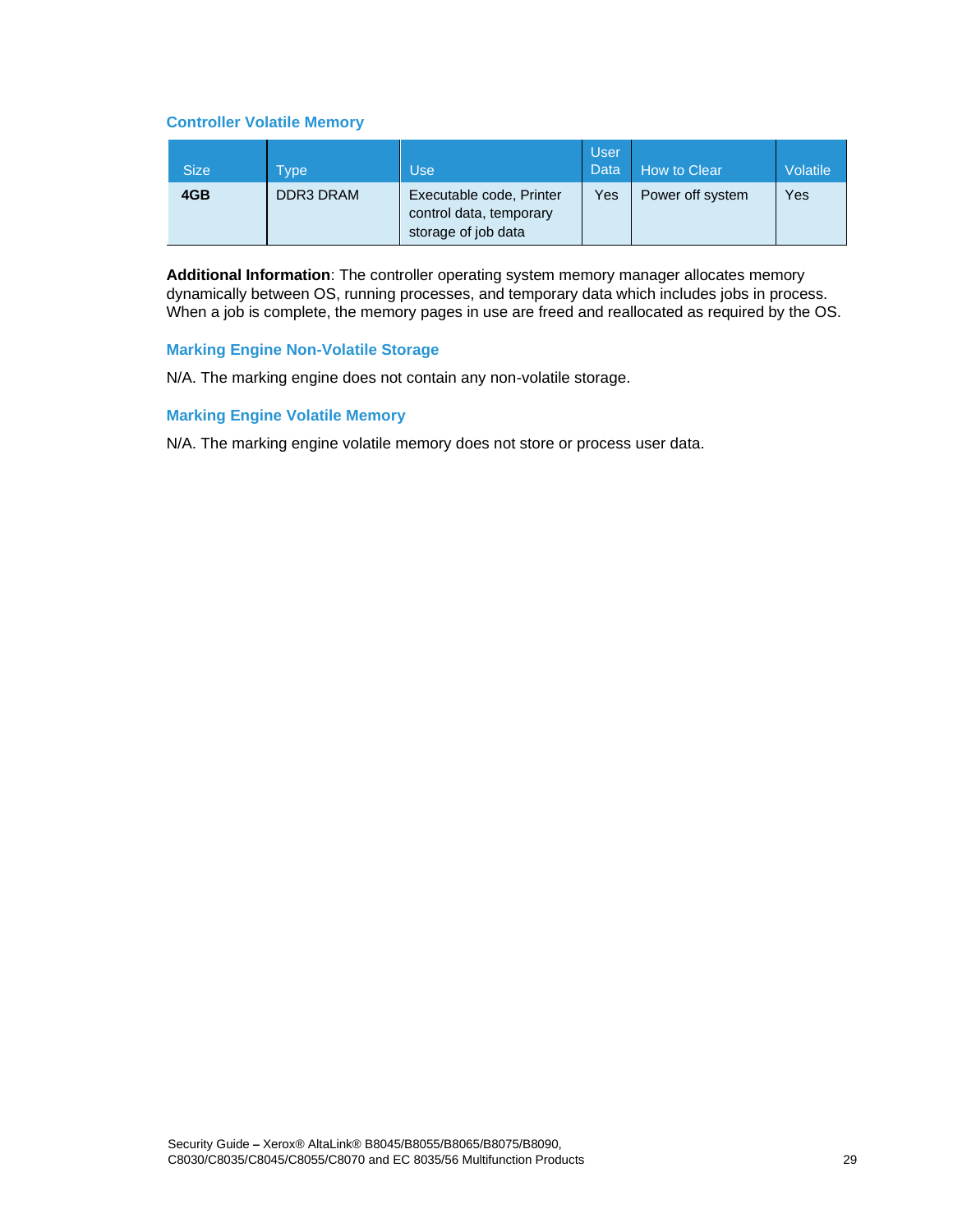# AltaLink C8030/C8035/C8045/C8055/C8070/EC8036/EC8056

#### **Physical Overview**





- 1. Leveler Foot
- 2. Tray 5
- 3. Left Tray
- 4. USB Port
- 5. Document Cover
- 6. Document Glass
- 7. Power/Wake Button
- 8. Control Panel
- 9. Center Output Tray
- 10. Center Bottom Tray
- 11. Main Power Switch behind Front Door
- 12. Trays 1-4
- 13. Locking Casters
- 1. Circuit Breaker
- 2. Rear Right Cover
- 3. USB Memory Card Connections and SIM Slot
- 4. USB Port, Type A
- 5. USB Port, Type B
- 6. Status Indicator
- 7. Side 2 Scan Cable
- 8. Data Port, for service only
- 9. Ethernet Connection
- 10. Foreign Device Interface (optional)
- 11. Fax Connections (optional)
- 12. Door D Release Lever
- 13. Door A Release Lever
- 14. Door B Release Lever
- 15. Door C Release Lever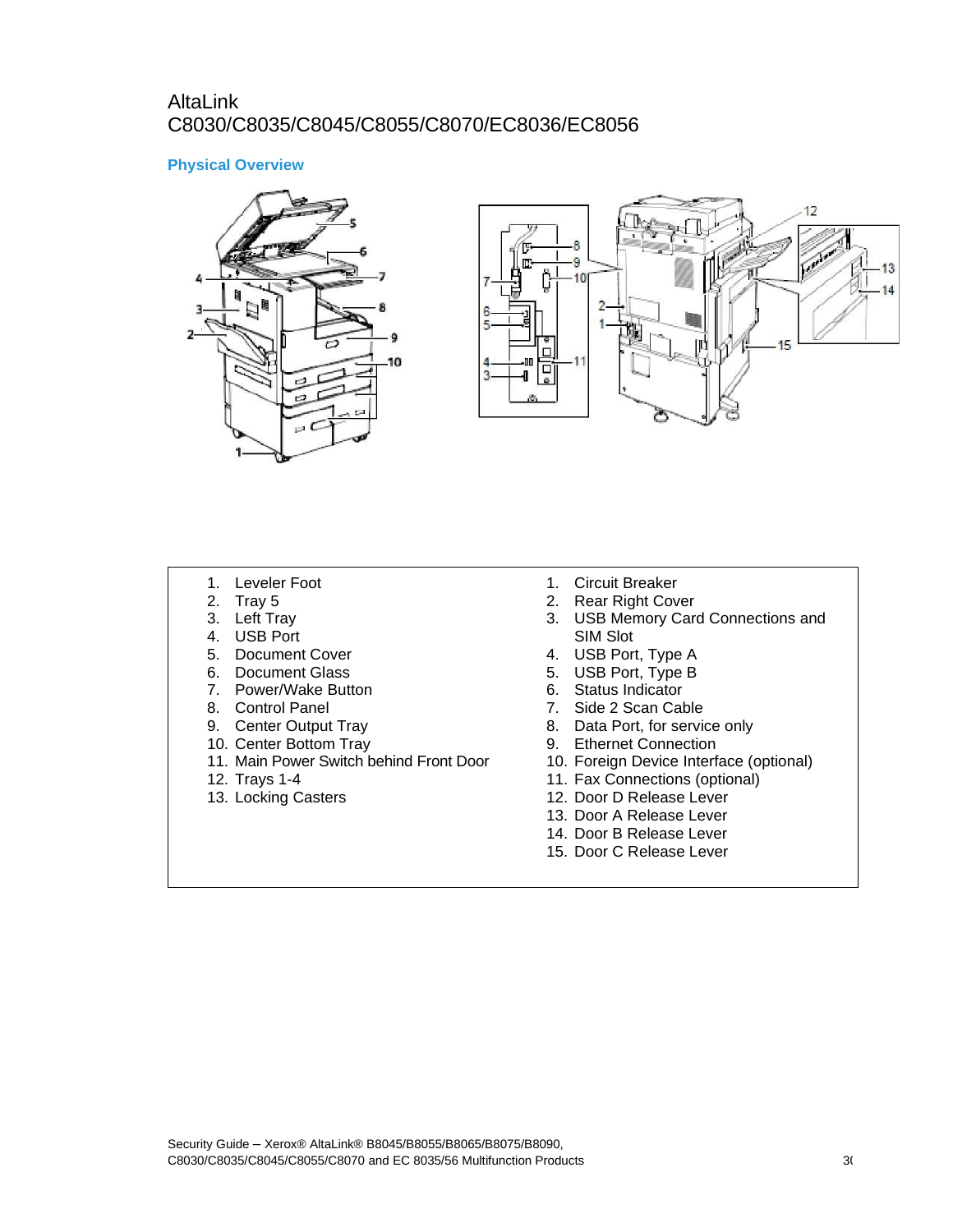#### **Security Related Interfaces**

| <b>Security Related Interfaces</b>   |                                                                                                                                                                                                                                                                                                                                                                                                                                                                                                              |
|--------------------------------------|--------------------------------------------------------------------------------------------------------------------------------------------------------------------------------------------------------------------------------------------------------------------------------------------------------------------------------------------------------------------------------------------------------------------------------------------------------------------------------------------------------------|
| <b>Ethernet</b>                      | 10/100/1000 MB Ethernet interface.                                                                                                                                                                                                                                                                                                                                                                                                                                                                           |
| <b>Optional Wi-Fi Dongle</b>         | Supports optional 802.11 Dongle.                                                                                                                                                                                                                                                                                                                                                                                                                                                                             |
| Rear USB 3.0 (Type B)                | USB target connector used for printing.<br>Note: This port can be disabled completely<br>by a system administrator.                                                                                                                                                                                                                                                                                                                                                                                          |
| Front & Rear USB2.0 (Type A) port(s) | Users may insert a USB thumb drive to print<br>from or store scanned files to. (Physical<br>security of this information is the responsibility<br>of the user or operator.) Note that features that<br>leverage USB ports (such as Scan To USB)<br>can be disabled independently based on<br>services<br>Firmware upgrades may be applied using<br>this port.<br>Connection of optional equipment such<br>as NFC or CAC readers.<br>Note: This port can be disabled completely<br>by a system administrator. |

#### **Encryption and Overwrite**

| <b>Encryption and Overwrite</b> |                                          |
|---------------------------------|------------------------------------------|
| <b>Encryption</b>               | <b>AES-256</b>                           |
|                                 |                                          |
|                                 |                                          |
| <b>Media Sanitization</b>       | Immediate and On-Demand Image Overwrite. |

#### **Controller Non-Volatile Storage**

| IC                                              |     | <b>HDD</b>           | <b>SSD</b> | <b>SD Card</b>       |
|-------------------------------------------------|-----|----------------------|------------|----------------------|
|                                                 | N/A | <b>Required</b>      | N/A        | <b>Required</b>      |
| Contains User Data (e.g.,<br>Print, Scan, Fax)  | N/A | Yes                  | N/A        | Yes                  |
| <b>Encryption Support</b>                       | N/A | Configurable         | N/A        | Always-On            |
| <b>NIST 800-171</b><br><b>Overwrite Support</b> | N/A | Yes                  | N/A        | N/A                  |
| <b>Contains Configuration Settings</b>          | N/A | Yes                  | N/A        | Yes                  |
| <b>Encryption Support</b>                       | N/A | Configurable         | N/A        | Always-On            |
| <b>Customer Erasable</b>                        | N/A | <b>Factory Reset</b> | N/A        | <b>Factory Reset</b> |

**Note**: Configuration settings may be erased by the reset to factory defaults feature.

IC- Integrated Circuit, soldered to circuit board SD Card- Secure Digital Card HDD- Magnetic Hard Disk Drive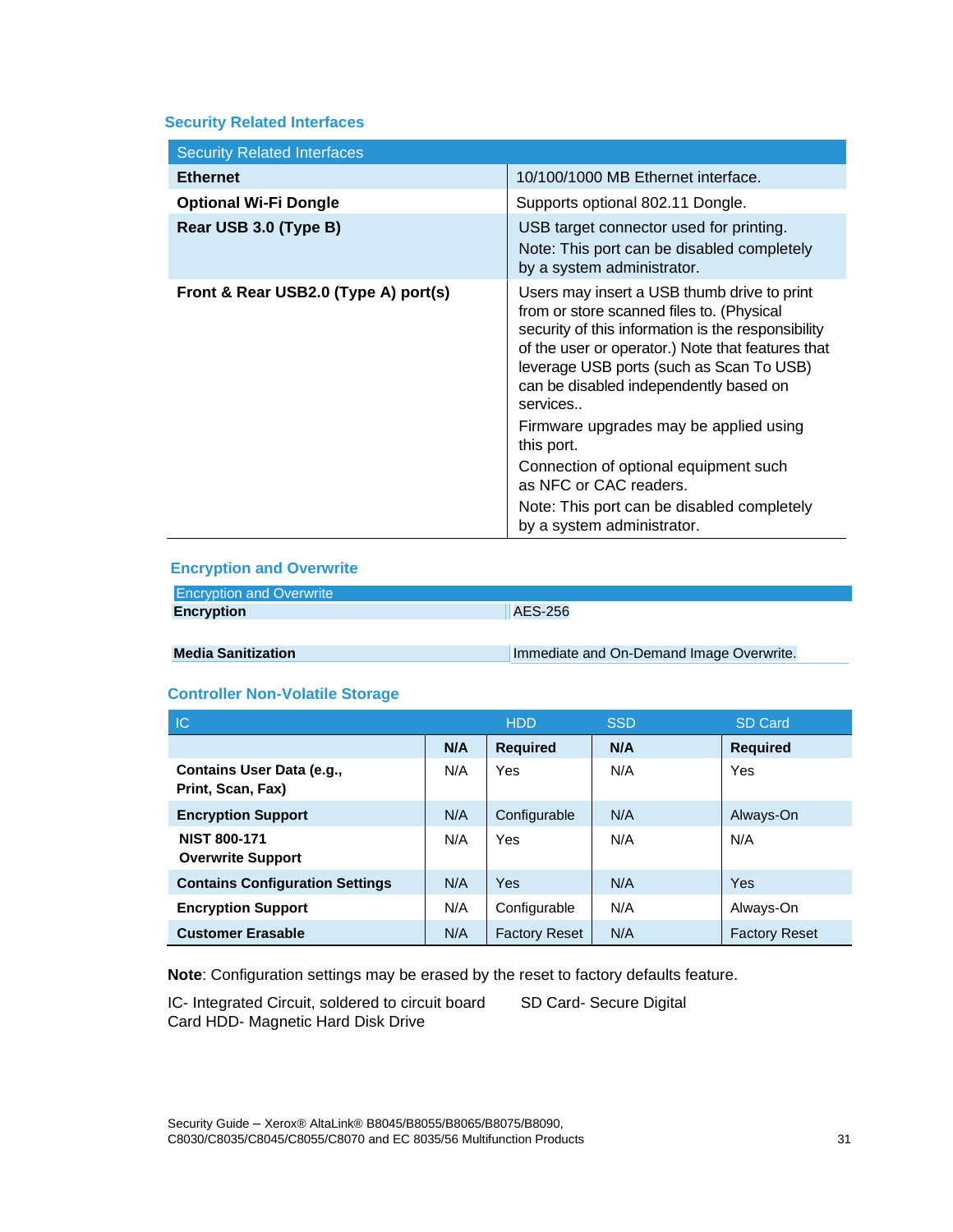#### **Controller Volatile Memory**

| <b>Size</b> | <b>Type</b>      | Use                                                                        | <b>User</b><br>Data | How to Clear     | <b>Volatile</b> |
|-------------|------------------|----------------------------------------------------------------------------|---------------------|------------------|-----------------|
| 4GB         | <b>DDR3 DRAM</b> | Executable code, Printer<br>control data, temporary<br>storage of job data | Yes                 | Power off system | Yes             |

**Additional Information**: The controller operating system memory manager allocates memory dynamically between OS, running processes, and temporary data which includes jobs in process. When a job is complete, the memory pages in use are freed and reallocated as required by the OS.

#### **Marking Engine Non-Volatile Storage**

N/A. The marking engine does not contain any non-volatile storage.

#### **Marking Engine Volatile Memory**

N/A. The marking engine volatile memory does not store or process user data.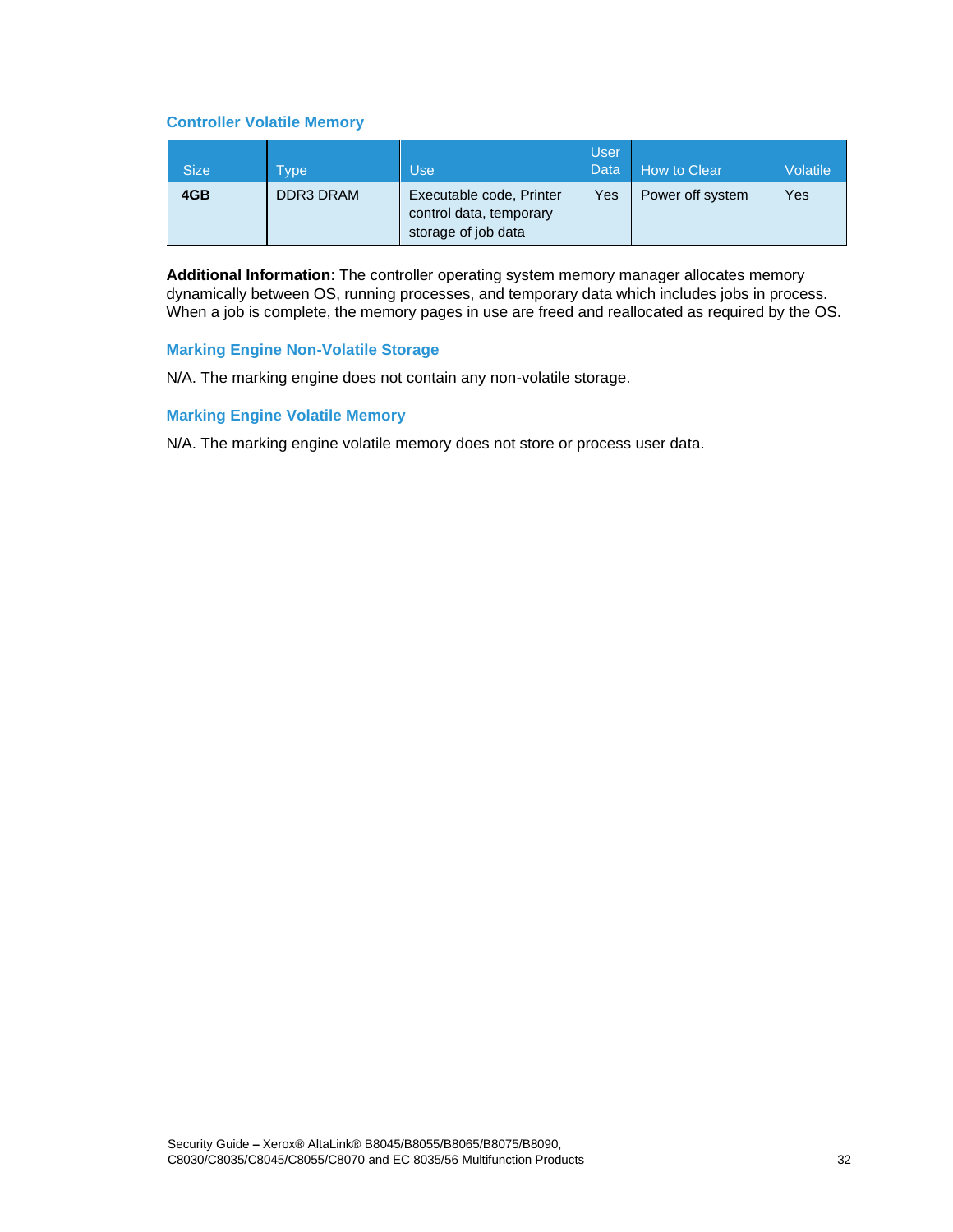# Appendix B: Security Events

# Xerox AltaLink Security Events

| ID             | Event                | Description                                  |
|----------------|----------------------|----------------------------------------------|
| 1              | System startup       | Device name                                  |
|                |                      | Device serial number                         |
| $\overline{2}$ | System shutdown      | Device name                                  |
|                |                      | Device serial number                         |
| $\mathbf{3}$   | Manual ODIO Standard | Device name                                  |
|                | started              | Device serial number                         |
| 4              | Manual ODIO Standard | Device name                                  |
|                | complete             | Device serial number                         |
|                |                      | <b>Overwrite Status</b>                      |
| $5\phantom{1}$ | Print job            | Job name<br><b>User Name</b>                 |
|                |                      | <b>Completion Status</b>                     |
|                |                      | <b>IIO</b> status                            |
|                |                      | <b>Accounting User ID</b>                    |
|                |                      | <b>Accounting Account ID</b>                 |
| 6              | Network scan job     | Job name                                     |
|                |                      | <b>User Name</b><br><b>Completion Status</b> |
|                |                      | <b>IIO</b> status                            |
|                |                      | <b>Accounting User ID</b>                    |
|                |                      | <b>Accounting Account ID</b>                 |
|                |                      | total-number-net-destination                 |
|                |                      | net-destination.                             |
| $\overline{7}$ | Server fax job       | Job name                                     |
|                |                      | <b>User Name</b><br><b>Completion Status</b> |
|                |                      | <b>IIO</b> status                            |
|                |                      | <b>Accounting User ID</b>                    |
|                |                      | <b>Accounting Account ID</b>                 |
|                |                      | Total-fax-recipient-phone-numbers            |
|                |                      | fax-recipient-phone-numbers                  |
|                |                      | net-destination.                             |
| 8              | <b>IFAX</b>          | Job name<br>User Name                        |
|                |                      | <b>Completion Status</b>                     |
|                |                      | <b>IIO</b> status                            |
|                |                      | <b>Accounting User ID</b>                    |
|                |                      | <b>Accounting Account ID</b>                 |
|                |                      | total-number-of-smtp-recipients              |
|                |                      | smtp-recipients                              |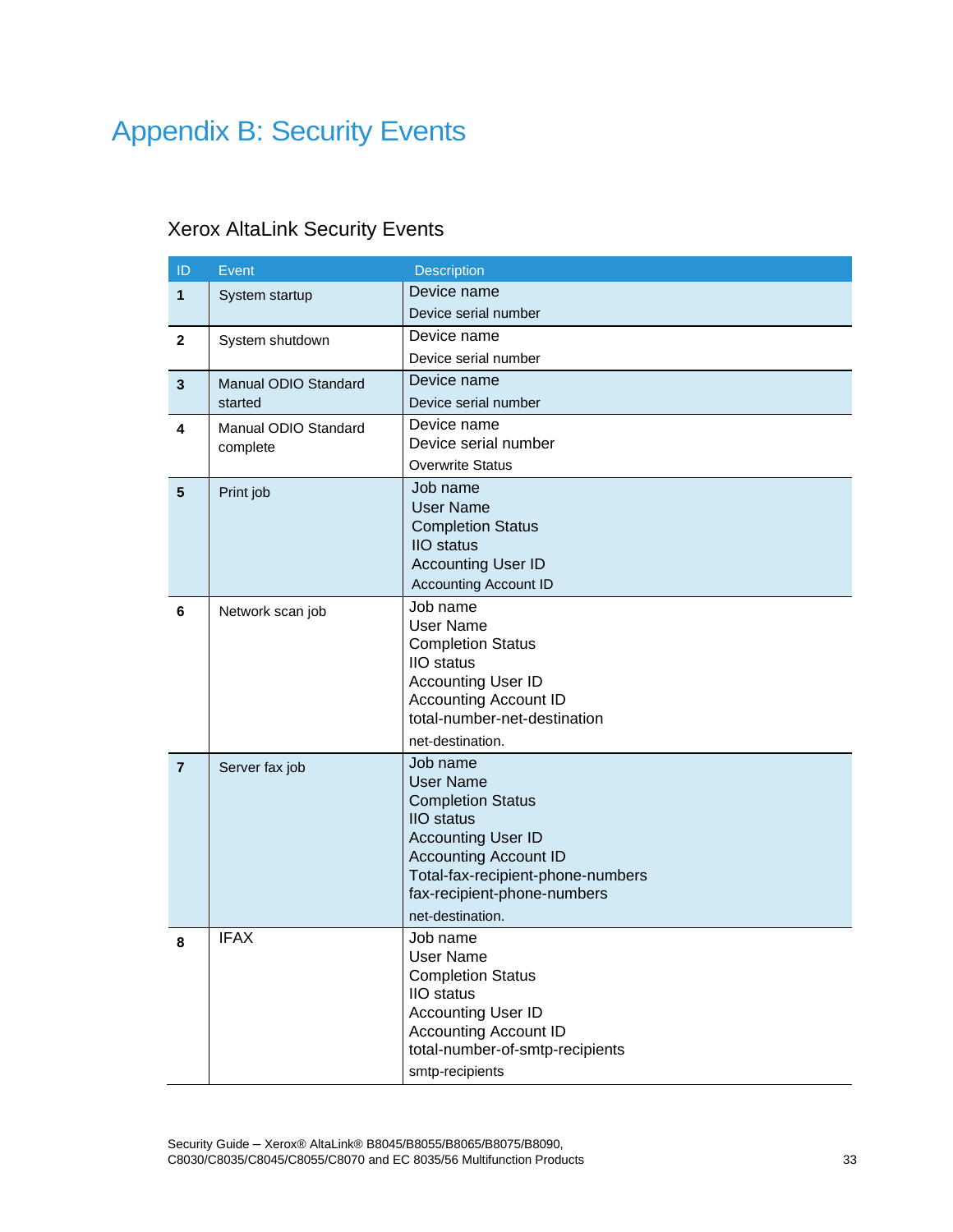| ID | Event                     | <b>Description</b>                                                                                                                                                                                             |
|----|---------------------------|----------------------------------------------------------------------------------------------------------------------------------------------------------------------------------------------------------------|
| 9  | Email job                 | Job name<br><b>User Name</b><br><b>Completion Status</b><br><b>IIO</b> status<br><b>Accounting User ID</b><br><b>Accounting Account ID</b><br>total-number-of-smtp-recipients<br>smtp-recipients               |
| 10 | Audit Log Disabled        | Device name<br>Device serial number                                                                                                                                                                            |
| 11 | Audit Log Enabled         | Device name<br>Device serial number                                                                                                                                                                            |
| 12 | Copy                      | Job name<br><b>User Name</b><br><b>Completion Status</b><br><b>IIO</b> status<br><b>Accounting User ID</b><br><b>Accounting Account ID</b><br>Total-fax-recipient-phone-numbers<br>fax-recipient-phone-numbers |
| 13 | Efax                      | Job name<br><b>User Name</b><br><b>Completion Status</b><br><b>IIO</b> status<br><b>Accounting User ID</b><br><b>Accounting Account ID</b><br>Total-fax-recipient-phone-numbers<br>fax-recipient-phone-numbers |
| 14 | Lan Fax Job               | Job name<br><b>User Name</b><br><b>Completion Status</b><br><b>IIO</b> status<br><b>Accounting User ID</b><br><b>Accounting Account ID</b><br>Total-fax-recipient-phone-numbers<br>fax-recipient-phone-numbers |
| 15 | Data Encryption enabled   | Device name<br>Device serial number                                                                                                                                                                            |
| 16 | Manual ODIO Full started  | Device name<br>Device serial number                                                                                                                                                                            |
| 17 | Manual ODIO Full complete | Device name<br>Device serial number<br><b>Overwrite Status</b>                                                                                                                                                 |
| 18 | Data Encryption disabled  | Device name<br>Device serial number                                                                                                                                                                            |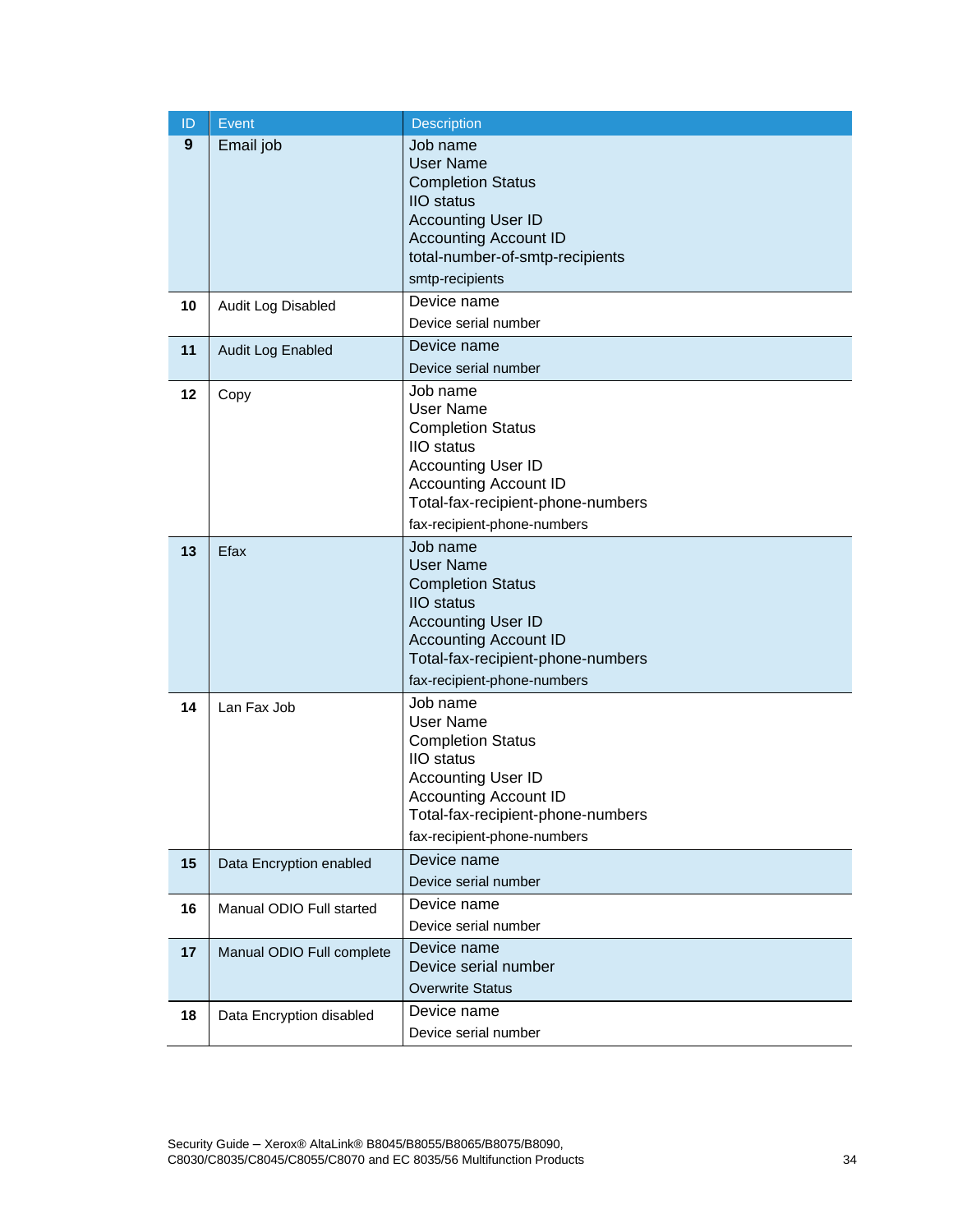| ID | Event                       | <b>Description</b>                                                                                                                                                                                                                                                      |
|----|-----------------------------|-------------------------------------------------------------------------------------------------------------------------------------------------------------------------------------------------------------------------------------------------------------------------|
| 20 | Scan to Mailbox job         | Job name or Dir name<br><b>User Name</b><br><b>Completion Status</b><br><b>IIO</b> status                                                                                                                                                                               |
| 21 | Delete File/Dir             | Job name or Dir name<br>User Name<br><b>Completion Status</b><br><b>IIO</b> status                                                                                                                                                                                      |
| 23 | Scan to Home                | <b>UserName</b><br>Device name<br>Device serial number<br>Completion Status (Enabled/Disabled)                                                                                                                                                                          |
| 24 | Scan to Home job            | Job name or Dir name<br>User Name<br>Completion Status (Normal/Error)<br><b>IIO</b> status<br><b>Accounting User ID-Name</b><br><b>Accounting Account ID-Name</b><br>total-number-net-destination<br>net-destination                                                    |
| 25 | Copy store job              | Job name or Dir name<br><b>User Name</b><br>Completion Status (Normal/Error)<br><b>IIO</b> status                                                                                                                                                                       |
| 26 | PagePack login              | Device name<br>Device serial number<br><b>Completion Status:</b><br>Success: (if Passcode is ok)<br>Failed: (if Passcode is not ok)<br>Locked out (if Max Attempts Exceed 5)<br>Time Remaining:<br>Hrs (Remaining for next attempt)<br>Min (Remaining for next attempt) |
| 27 | <b>Postscript Passwords</b> | Device name<br>Device serial number<br>StartupMode (enabled/disabled)<br>System Params Password changed<br>Start Job Password changed                                                                                                                                   |
| 29 | Network User Login          | <b>UsereName</b><br>Device name<br>Device serial number<br>Completion Status (Success, Failed)                                                                                                                                                                          |
| 30 | SA login                    | <b>UsereName</b><br>Device name<br>Device serial number<br><b>Completion Status (Success or Failed)</b>                                                                                                                                                                 |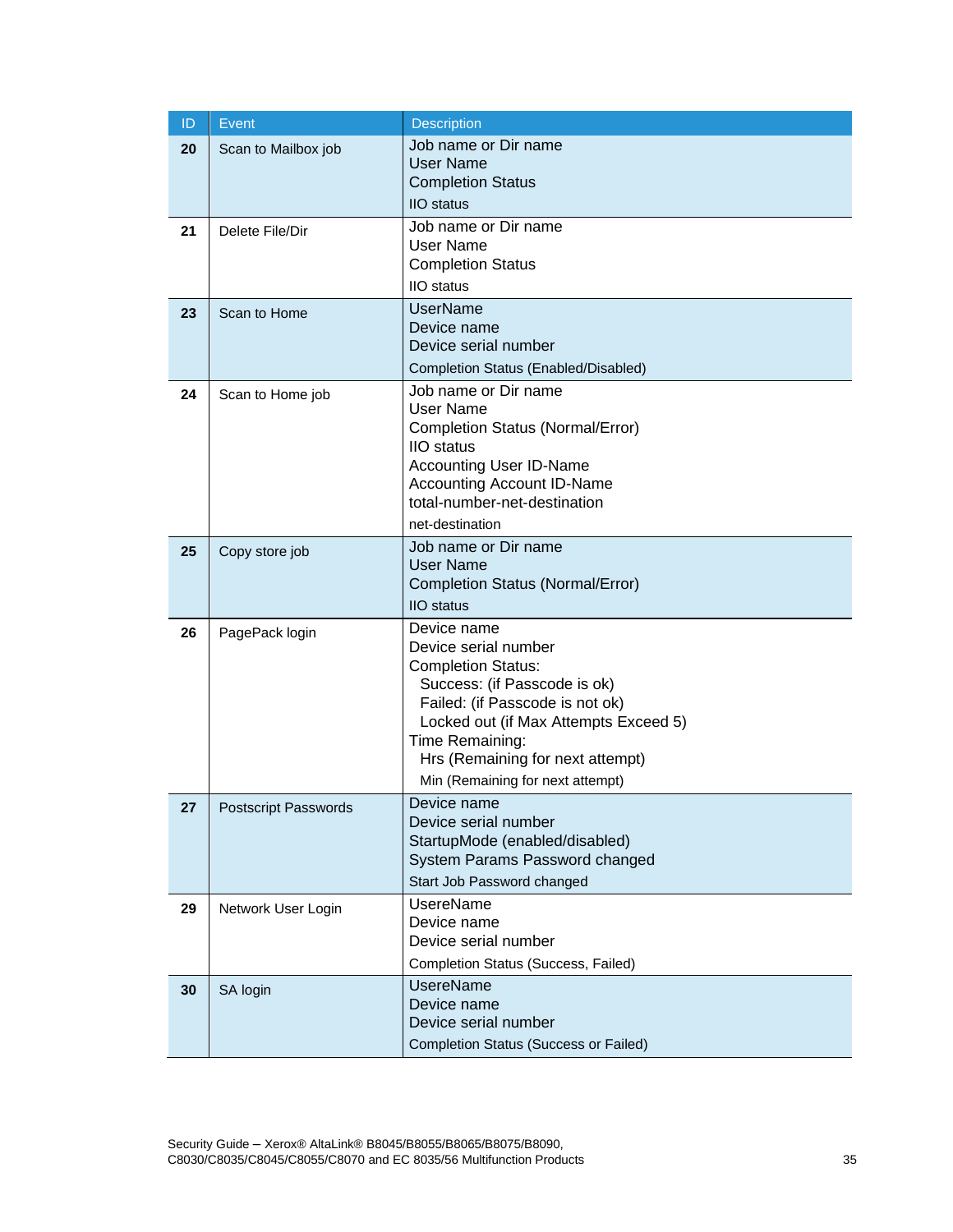| ID | Event                         | <b>Description</b>                                         |
|----|-------------------------------|------------------------------------------------------------|
| 31 | User Login                    | <b>UserName</b>                                            |
|    |                               | Device name                                                |
|    |                               | Device serial number                                       |
|    |                               | <b>Completion Status (Success or Failed)</b>               |
| 32 | Service Login                 | Service name<br>Device name                                |
|    |                               | Device serial number                                       |
|    |                               | Completion status (Success or Failed).                     |
|    |                               | <b>UserName</b>                                            |
| 33 | Audit log download            | Device name                                                |
|    |                               | <b>Device Serial Number</b>                                |
|    |                               | Completion status (Success or Failed).                     |
| 34 | <b>IIO</b> feature status     | <b>UserName</b>                                            |
|    |                               | Device name                                                |
|    |                               | Device serial number                                       |
|    |                               | IIO Status (enabled or disabled)                           |
| 35 | SA pin changed                | <b>UserName</b>                                            |
|    |                               | Device name                                                |
|    |                               | Device serial number                                       |
|    |                               | Completion status                                          |
| 36 | Audit log Saved               | <b>UserName</b>                                            |
|    |                               | Device name<br>Device serial number                        |
|    |                               | <b>Completion status</b>                                   |
|    |                               | <b>UserName</b>                                            |
| 37 | <b>SSL</b>                    | Device name                                                |
|    |                               | Device serial number                                       |
|    |                               | Completion Status (Enabled/Disabled/Terminated)            |
| 38 | X509 certificate              | <b>UserName</b>                                            |
|    |                               | Device name                                                |
|    |                               | Device serial number                                       |
|    |                               | Completion Status (Created/uploaded/Downloaded).           |
| 39 | IP sec                        | <b>UserName</b>                                            |
|    | Enable/Disable/Configure      | Device name<br>Device serial number                        |
|    |                               | Completion Status (Configured/enabled/disabled/Terminated) |
|    |                               | <b>UserName</b>                                            |
| 40 | SNMP <sub>v3</sub>            | Device name                                                |
|    |                               | Device serial number                                       |
|    |                               | Completion Status (Configured/enabled/disabled).           |
| 41 | IP Filtering Rules            | <b>UserName</b>                                            |
|    |                               | Device name                                                |
|    |                               | Device serial number                                       |
|    |                               | Completion Status (Configured/enabled/disabled).           |
| 42 | <b>Network Authentication</b> | <b>UserName</b>                                            |
|    | Enable/Disable/Configure      | Device name<br>Device serial number                        |
|    |                               |                                                            |
|    |                               | Completion Status (Enabled/Disabled)                       |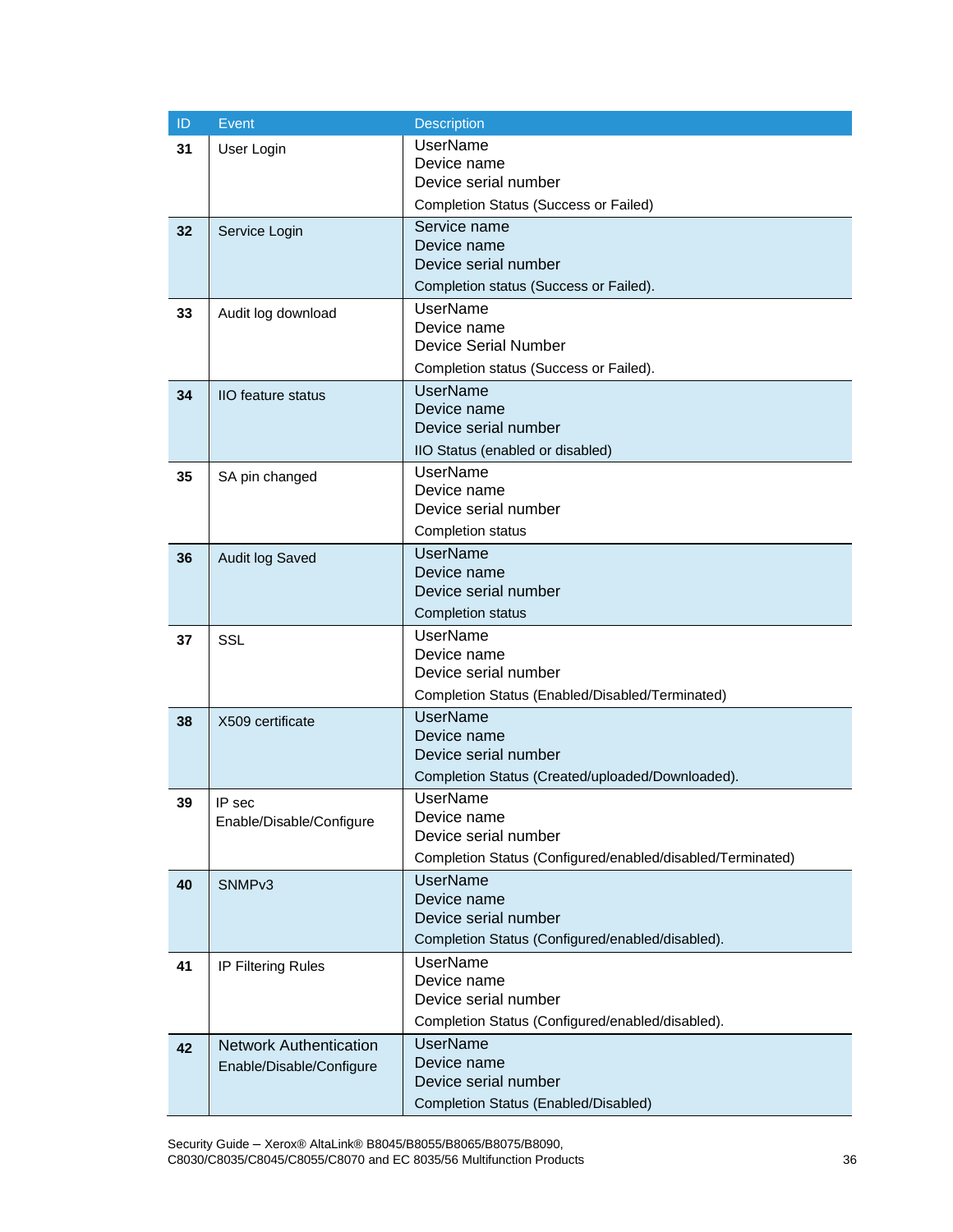| ID | Event                         | <b>Description</b>                                        |
|----|-------------------------------|-----------------------------------------------------------|
| 43 | Device clock                  | <b>UserName</b>                                           |
|    |                               | Device name                                               |
|    |                               | Device serial number                                      |
|    |                               | Completion Status (time changed/date changed)             |
| 44 | SW upgrade                    | Device name                                               |
|    |                               | Device serial number                                      |
|    |                               | Completion Status (Success, Failed)                       |
| 45 | Cloning                       | Device name                                               |
|    |                               | Device serial number                                      |
|    |                               | Completion Status (Success, Failed)                       |
| 46 | Scan Metadata Validation      | Device name                                               |
|    |                               | Device serial number                                      |
|    |                               | Completion Status (Metadata Validation Success or Failed) |
| 47 | <b>Xerox Secure Access</b>    | Device name<br>Device serial number                       |
|    | Enable/Disable/Configure      |                                                           |
|    |                               | Completion status (Configured/enabled/disabled)           |
| 48 | Service login copy mode       | Service name<br>Device name                               |
|    |                               | Device serial number                                      |
|    |                               | Completion Status (Success, Failed)                       |
|    |                               | UserName (if valid Card and Password are entered)         |
| 49 | Smartcard (CAC/PIV)<br>access | Device name                                               |
|    |                               | Device serial number                                      |
|    |                               | <b>Process Name</b>                                       |
| 50 | Process terminated            | Device name                                               |
|    |                               | Device serial number                                      |
|    |                               | Process name                                              |
| 51 | ODIO scheduled                | Device name                                               |
|    |                               | Device serial number                                      |
|    |                               | ODIO type (Full or Standard)                              |
|    |                               | Scheduled time                                            |
|    |                               | ODIO status (Started/Completed/canceled)                  |
|    |                               | Completion Status (Success/Failed/Canceled)               |
| 53 | <b>CPSR Backup</b>            | <b>File Name</b><br><b>User Name</b>                      |
|    |                               | Completion Status (Normal / Error)                        |
|    |                               | <b>IIO Status</b>                                         |
|    |                               | <b>File Name</b>                                          |
| 54 | <b>CPSR Restore</b>           | <b>User Name</b>                                          |
|    |                               | Completion Status (Normal / Error)                        |
|    |                               | <b>IIO Status</b>                                         |
| 55 | SA Tools Access Admin         | Device serial number                                      |
|    |                               | Completion Status (Locked/Unlocked)                       |
| 57 | Session Timer Logout          | Device Name                                               |
|    |                               | <b>Device Serial Number</b>                               |
|    |                               | Interface (Web, LUI)                                      |
|    |                               | User Name (who was logged out)                            |
|    |                               | Session IP (if available)                                 |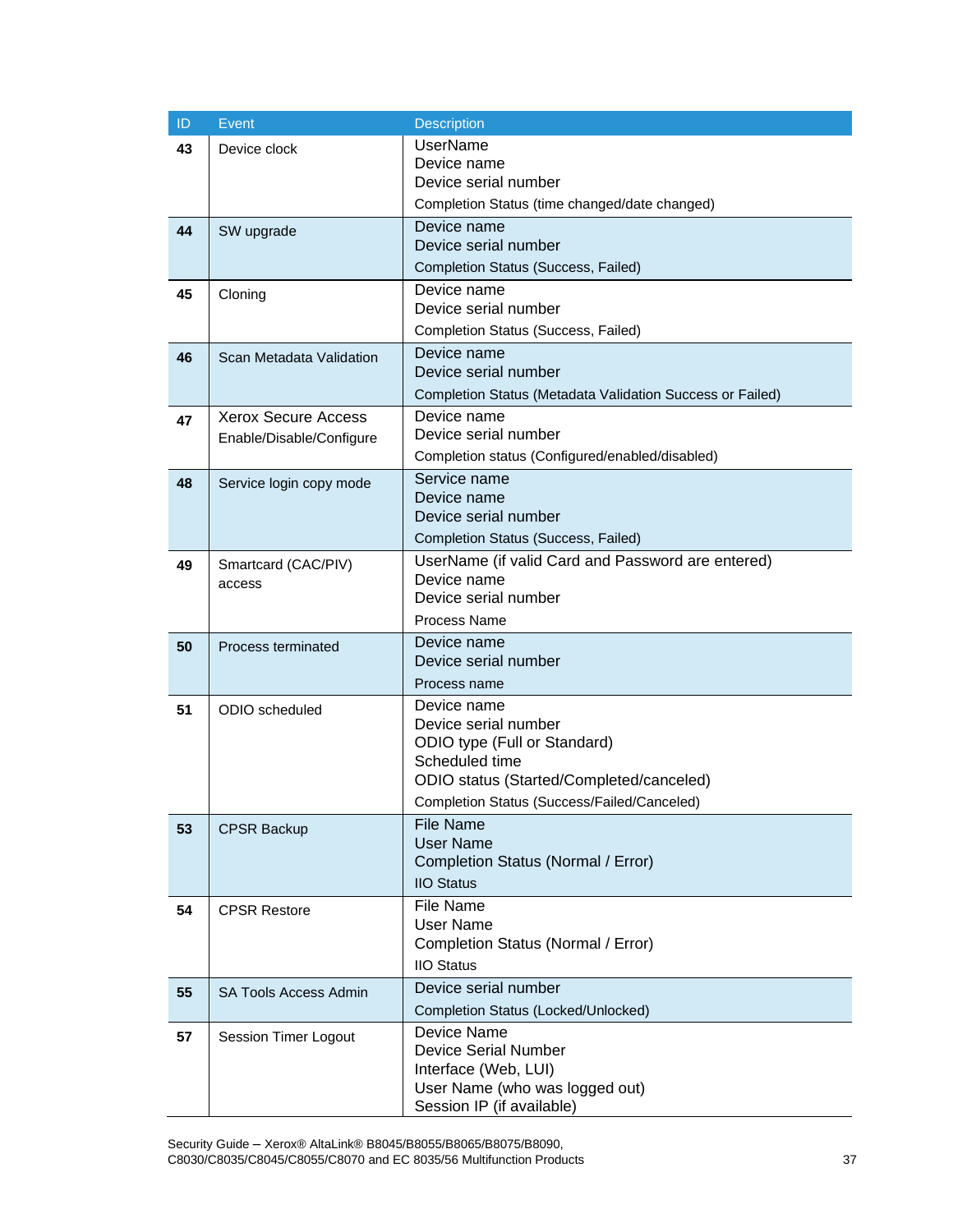| ID | Event                         | <b>Description</b>                                                       |
|----|-------------------------------|--------------------------------------------------------------------------|
| 58 | <b>Session Timer Interval</b> | <b>Device Name</b>                                                       |
|    | Change                        | <b>Device Serial Number</b>                                              |
|    |                               | Interface (Web, LUI)(Timer affected by change)                           |
|    |                               | User Name (who made this change)                                         |
|    |                               | Session IP (if available)                                                |
|    |                               | <b>Completion Status</b>                                                 |
| 59 | <b>Feature Access Control</b> | <b>User Name</b>                                                         |
|    | Enable/Disable/Configure      | Device Name                                                              |
|    |                               | <b>Device Serial Number</b>                                              |
|    |                               | Completion Status (Enabled/Disabled/Configured)                          |
|    |                               | Interface (Web, Local, CAC, SNMP)<br>Session IP address (if available)   |
|    | <b>Device Clock NTP</b>       | Device Name                                                              |
| 60 | Enable/Disable                | Device serial number                                                     |
|    |                               | Enable/Disable NTP                                                       |
|    |                               | <b>NTP Server IP Address</b>                                             |
|    |                               | <b>Completion Status (Success/Failed)</b>                                |
| 61 | Grant / Revoke Admin          | Device Name                                                              |
|    |                               | <b>Device Serial Number</b>                                              |
|    |                               | User Name (of target user)                                               |
|    |                               | Grant or Revoke (the admin right)                                        |
|    |                               | <b>Completion Status (Success/Failed)</b>                                |
| 62 | Smartcard (CAC/PIV)           | <b>UserName</b>                                                          |
|    | Enable/Disable/Configure      | <b>Device Name</b>                                                       |
|    |                               | <b>Device Serial Number</b>                                              |
|    |                               | <b>Completion Status (Success/Failed)</b>                                |
| 63 | IP <sub>v6</sub>              | <b>UserName</b>                                                          |
|    | Enable/Disable/Configure      | Device Name                                                              |
|    |                               | <b>Device Serial Number</b><br><b>Completion Status (Success/Failed)</b> |
|    | 802.1x                        | <b>UserName</b>                                                          |
| 64 | Enable/Disable/Configure      | <b>Device Name</b>                                                       |
|    |                               | <b>Device Serial Number</b>                                              |
|    |                               | <b>Completion Status (Success/Failed)</b>                                |
| 65 | Abnormal System               | Device Name                                                              |
|    | Termination                   | <b>Device Serial Number</b>                                              |
| 66 | <b>Local Authentication</b>   | <b>UserName</b>                                                          |
|    |                               | <b>Device Name</b>                                                       |
|    |                               | <b>Device Serial Number</b>                                              |
|    |                               | Completion Status (Enabled/Disabled)                                     |
| 67 | Web User Interface            | <b>UserName</b>                                                          |
|    | Authentication                | Device Name                                                              |
|    | (Enable Network or            | <b>Device Serial Number</b>                                              |
|    | Local)<br><b>FIPS Mode</b>    | Authentication Method Enabled (Network/Local)<br><b>UserName</b>         |
| 68 | Enable/Disable/Configure      | Device name                                                              |
|    |                               | <b>Device Serial Number</b>                                              |
|    |                               | Enable/Disable/Configure                                                 |
| 69 | <b>Xerox Secure</b>           | <b>UserName</b>                                                          |
|    | Access Login                  | Device Name                                                              |
|    |                               | <b>Device Serial Number</b>                                              |
|    |                               | <b>Completion Status (Success/Failed)</b>                                |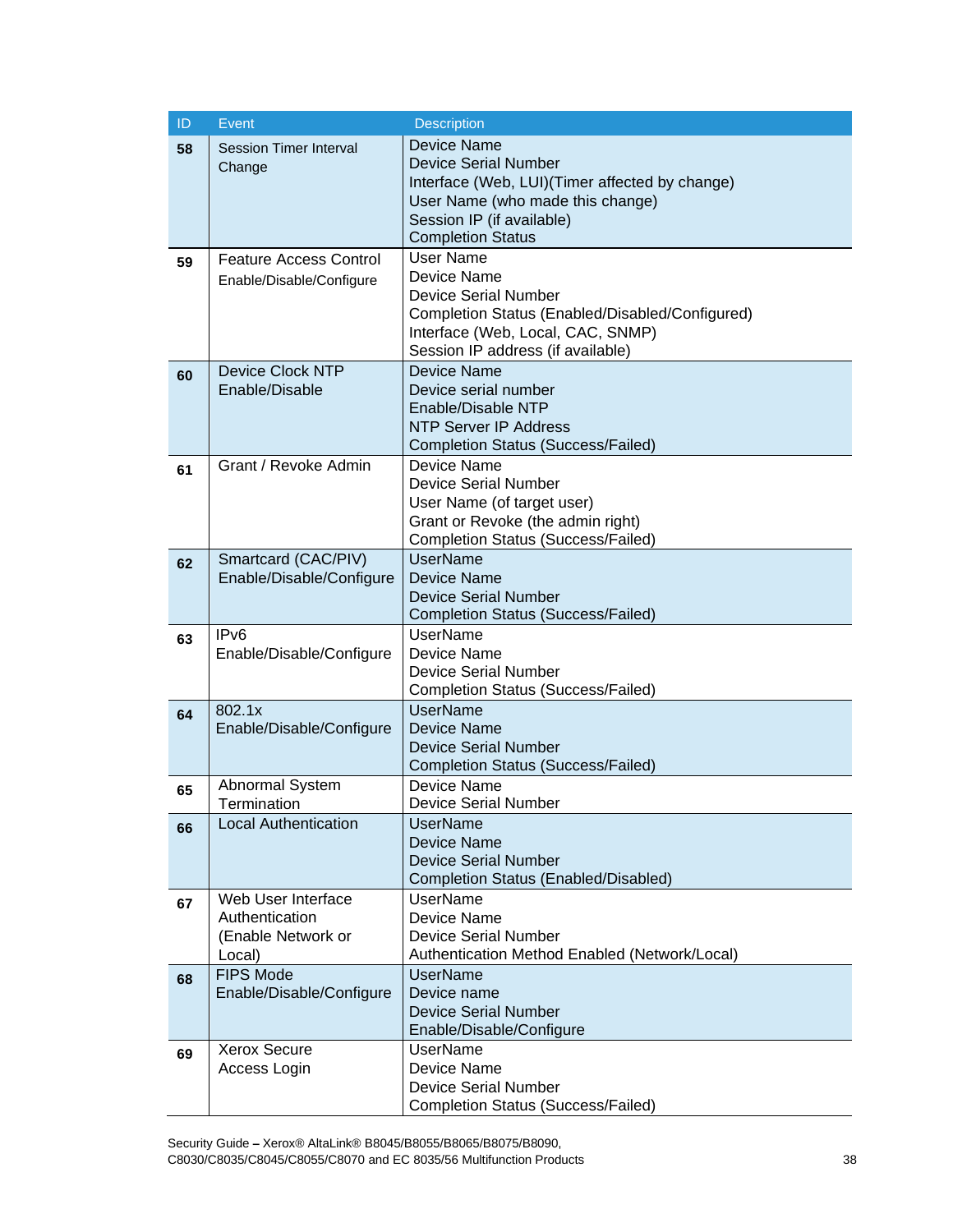| ID | Event                         | <b>Description</b>                                            |
|----|-------------------------------|---------------------------------------------------------------|
| 70 | <b>Print from USB</b>         | <b>User Name</b>                                              |
|    | Enable/Disable                | Device Name                                                   |
|    |                               | <b>Device Serial Number</b>                                   |
|    |                               | Completion Status (Enabled/Disabled)                          |
| 71 | <b>USB Port</b>               | User Name                                                     |
|    | Enable/Disable                | Device Name                                                   |
|    |                               | <b>Device Serial Number</b>                                   |
|    |                               | USB Port (Front/Rear)<br>Completion Status (Enabled/Disabled) |
|    | Scan to USB                   | <b>User Name</b>                                              |
| 72 | Enable/Disable                | Device Name                                                   |
|    |                               | <b>Device Serial Number</b>                                   |
|    |                               | Completion Status (Enabled/Disabled)                          |
| 73 | System Log Download           | Username                                                      |
|    |                               | IP of requesting device (if available)                        |
|    |                               | File names downloaded                                         |
|    |                               | Destination (IP address or USB device)                        |
|    |                               | Completion status (Success/failed)                            |
| 74 | Scan to USB Job               | <b>Job Name</b>                                               |
|    |                               | <b>User Name</b>                                              |
|    |                               | <b>Completion Status</b><br><b>IIO Status</b>                 |
|    |                               | <b>Accounting User ID-Name</b>                                |
|    |                               | <b>Accounting Account ID-Name</b>                             |
|    | Remote UI feature             | User Name                                                     |
| 75 |                               | Device Name                                                   |
|    |                               | <b>Device Serial Number</b>                                   |
|    |                               | <b>Completion Status</b>                                      |
|    |                               | (Enabled/Disabled/Configured)                                 |
| 76 | <b>Remote UI session</b>      | <b>User Name</b>                                              |
|    |                               | <b>Device Name</b>                                            |
|    |                               | <b>Device Serial Number</b>                                   |
|    |                               | <b>Completion Status</b>                                      |
|    |                               | (Initiated/Terminated)<br><b>Remote Client IP Address</b>     |
|    | Remote Scan Feature           | User Name                                                     |
| 77 | Enable/Disable                | Device Name                                                   |
|    | (TWAIN driver)                | <b>Device Serial Number</b>                                   |
|    |                               | Competion Status (Enable/Disable)                             |
| 78 | Remote Scan Job               | UserName (at client if available)                             |
|    | Submitted                     | IP address of submitting client                               |
|    | (TWAIN driver)                | Device name                                                   |
|    |                               | Device serial number                                          |
|    |                               | Job name (if accepted)                                        |
|    |                               | Completion status (accept/reject request)                     |
| 79 | Scan to Web Service Job       | Job name<br><b>UserName</b>                                   |
|    | (Remote Scan Job<br>Competed) | <b>Accounting User ID-Name</b>                                |
|    | (TWAIN driver)                | <b>Accounting Account ID-Name</b>                             |
|    |                               | Completion status                                             |
|    |                               | Destination                                                   |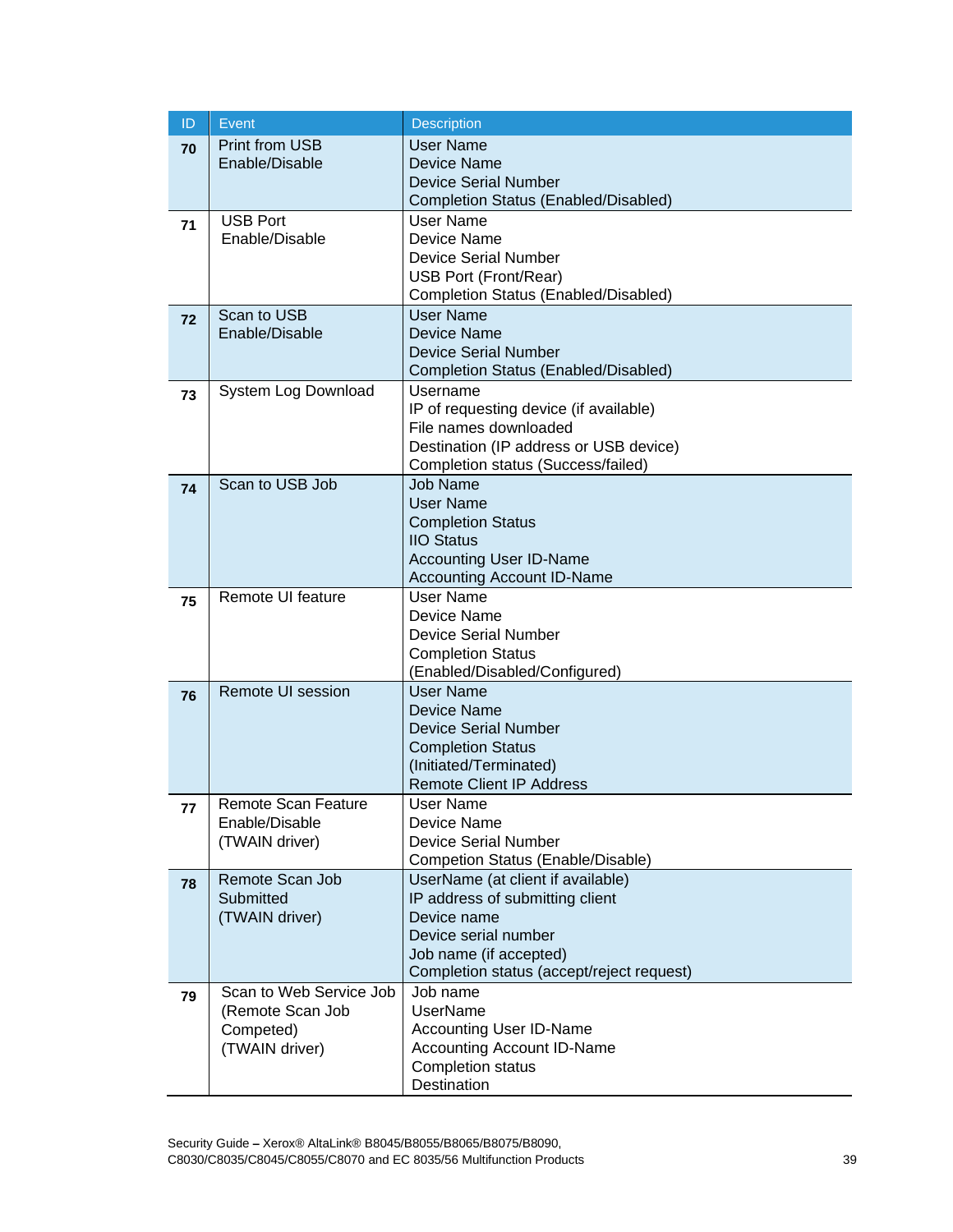| ID | Event                                  | Description                                                                       |
|----|----------------------------------------|-----------------------------------------------------------------------------------|
| 80 | <b>SMTP Connection</b>                 | <b>UserName</b>                                                                   |
|    | Encryption                             | Device name                                                                       |
|    |                                        | Device serial number                                                              |
|    |                                        | <b>Completion Status</b><br>(Enabled for STARTLS / Enabled for STARTLS if Avail / |
|    |                                        | Enabled for SSL/TLS / Disabled)                                                   |
| 81 | <b>Email Domain Filtering</b>          | User name                                                                         |
|    | Rule                                   | Device Name                                                                       |
|    |                                        | <b>Device Serial Number</b>                                                       |
|    |                                        | Completion Status (Feature Enabled/Feature Disabled, Rule                         |
|    | <b>Software Self Test</b>              | Added / Rule Deleted)<br><b>Device Name</b>                                       |
| 82 | <b>Started</b>                         | <b>Device Serial Number</b>                                                       |
| 83 | <b>Software Self Test</b>              | Device Name                                                                       |
|    | Complete                               | <b>Device Serial Number</b>                                                       |
|    |                                        | Completion Status(Success/Failed/Cancelled)                                       |
| 84 | <b>McAfee Security State</b>           | <b>UserName</b>                                                                   |
|    |                                        | Device name                                                                       |
|    |                                        | Device serial number<br><b>Security Mode</b>                                      |
|    |                                        | (Enhanced Security / Integrity Control)                                           |
|    |                                        | <b>Completion Status</b>                                                          |
|    |                                        | (Enabled / Disabled / Pending)                                                    |
| 85 | <b>McAfee Security Event</b>           | Device name                                                                       |
|    |                                        | Device serial number                                                              |
|    |                                        | Type<br>(Read / Modify / Execute / Deluge)                                        |
|    |                                        | McAfee message text                                                               |
| 87 | McAfee Agent                           | User name                                                                         |
|    |                                        | Device name                                                                       |
|    |                                        | Device serial number                                                              |
|    |                                        | <b>Completion Status</b>                                                          |
|    | Digital Certificate Import             | (Enabled / Disabled)<br>Device name                                               |
| 88 | Failure                                |                                                                                   |
| 89 | User Name                              | Device serial number                                                              |
|    | Add/Delete                             |                                                                                   |
| 90 | <b>User Name Password</b>              |                                                                                   |
|    | Change<br><b>EFax Job Secure Print</b> | <b>Security Mode</b><br>UserName (managing passcodes)                             |
| 91 | Passcode                               | Device name                                                                       |
|    |                                        | Device serial number                                                              |
|    |                                        | Completion Status (Passcode Created/Changed)                                      |
| 92 | Scan2Mailbox Folder                    | UserName (managing passwords)                                                     |
|    | Password Change                        | Device name                                                                       |
|    |                                        | Device serial number                                                              |
|    |                                        | <b>Folder Name</b><br>Completion Status (Password was Changed)                    |
|    |                                        |                                                                                   |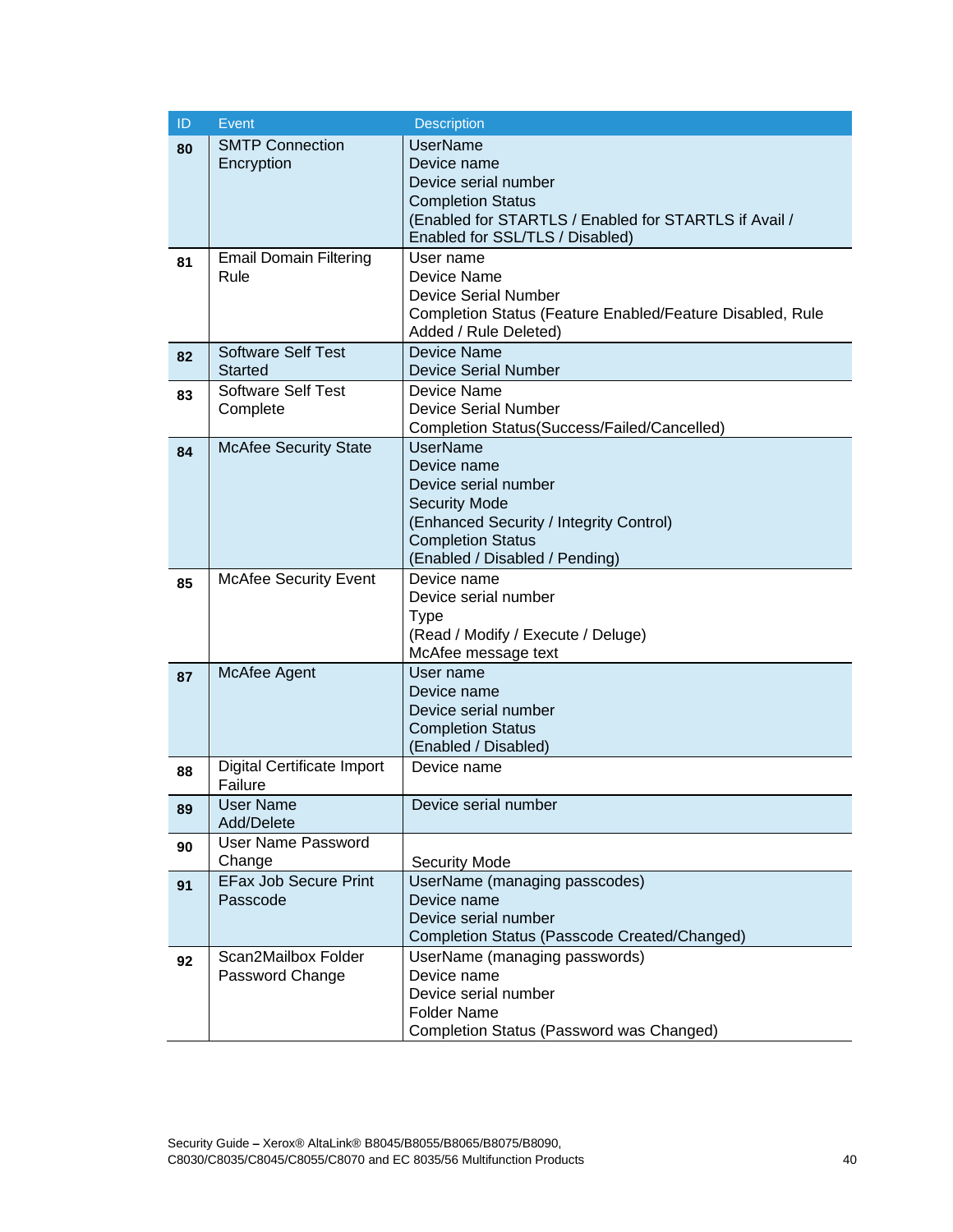| ID  | <b>Event</b>                                    | <b>Description</b>                                                                              |
|-----|-------------------------------------------------|-------------------------------------------------------------------------------------------------|
| 93  | <b>EFax Mailbox Passcode</b>                    | UserName (managing passcodes)                                                                   |
|     |                                                 | Device name                                                                                     |
|     |                                                 | Device serial number                                                                            |
|     |                                                 | <b>Completion Status (Passcode</b><br>Created/Changed)                                          |
|     | FTP/SFTP Filing Passive                         | <b>User Name</b>                                                                                |
| 94  | Mode                                            | Device Name                                                                                     |
|     |                                                 | <b>Device Serial Number</b>                                                                     |
|     |                                                 | Completion Status (Enabled / Disabled)                                                          |
| 95  | <b>EFax Forwarding Rule</b>                     | User Name                                                                                       |
|     |                                                 | Device Name                                                                                     |
|     |                                                 | <b>Device Serial Number</b>                                                                     |
|     |                                                 | Fax Line 1 or 2 (if applicable)<br>Completion Status (Rule Edit / Rule Enabled / Rule Disabled) |
|     | <b>EIP Weblets Allow</b>                        | <b>UserName</b>                                                                                 |
| 96  | Install                                         | Device name                                                                                     |
|     |                                                 | Device serial number                                                                            |
|     |                                                 | Completion Status (Enable Installation / Block Installation)                                    |
| 97  | <b>EIP Weblets Install</b>                      | <b>UserName</b>                                                                                 |
|     |                                                 | Device name                                                                                     |
|     |                                                 | Device serial number                                                                            |
|     |                                                 | <b>Weblet Name</b>                                                                              |
|     |                                                 | Action (Install / Delete)<br>Completion (Success / Fail)                                        |
| 98  | EIP Weblets Enable /                            | <b>UserName</b>                                                                                 |
|     | <b>Disable</b>                                  | Device name                                                                                     |
|     |                                                 | Device serial number                                                                            |
|     |                                                 | <b>Weblet Name</b>                                                                              |
|     |                                                 | Completion Status (Enable / Disable)                                                            |
| 99  | <b>Network Connectivity</b><br>Enable / Disable | UserName                                                                                        |
|     |                                                 | Device name<br>Device serial number                                                             |
|     |                                                 | <b>Completion Status</b>                                                                        |
|     |                                                 | (Enable Wireless / Disable Wireless                                                             |
|     |                                                 | (Enable Wired /Disable Wired)                                                                   |
| 100 | <b>Address Book</b>                             | UserName                                                                                        |
|     | Permissions                                     | <b>Machine Name</b>                                                                             |
|     |                                                 | Machine serial number                                                                           |
|     |                                                 | <b>Completion Status</b><br>(SA Only/Open Access Enabled WebUI) /                               |
|     |                                                 | (SA Only/Open Access Enabled LocalUI)                                                           |
| 101 | <b>Address Book Export</b>                      | <b>UserName</b>                                                                                 |
|     |                                                 | <b>Machine Name</b>                                                                             |
|     |                                                 | Machine serial number                                                                           |
| 102 | SW upgrade enable /                             | <b>UserName</b>                                                                                 |
|     | disable                                         | Device name                                                                                     |
|     |                                                 | Device serial number                                                                            |
|     |                                                 | Completion Status (Enable Installation / Disable Installation)                                  |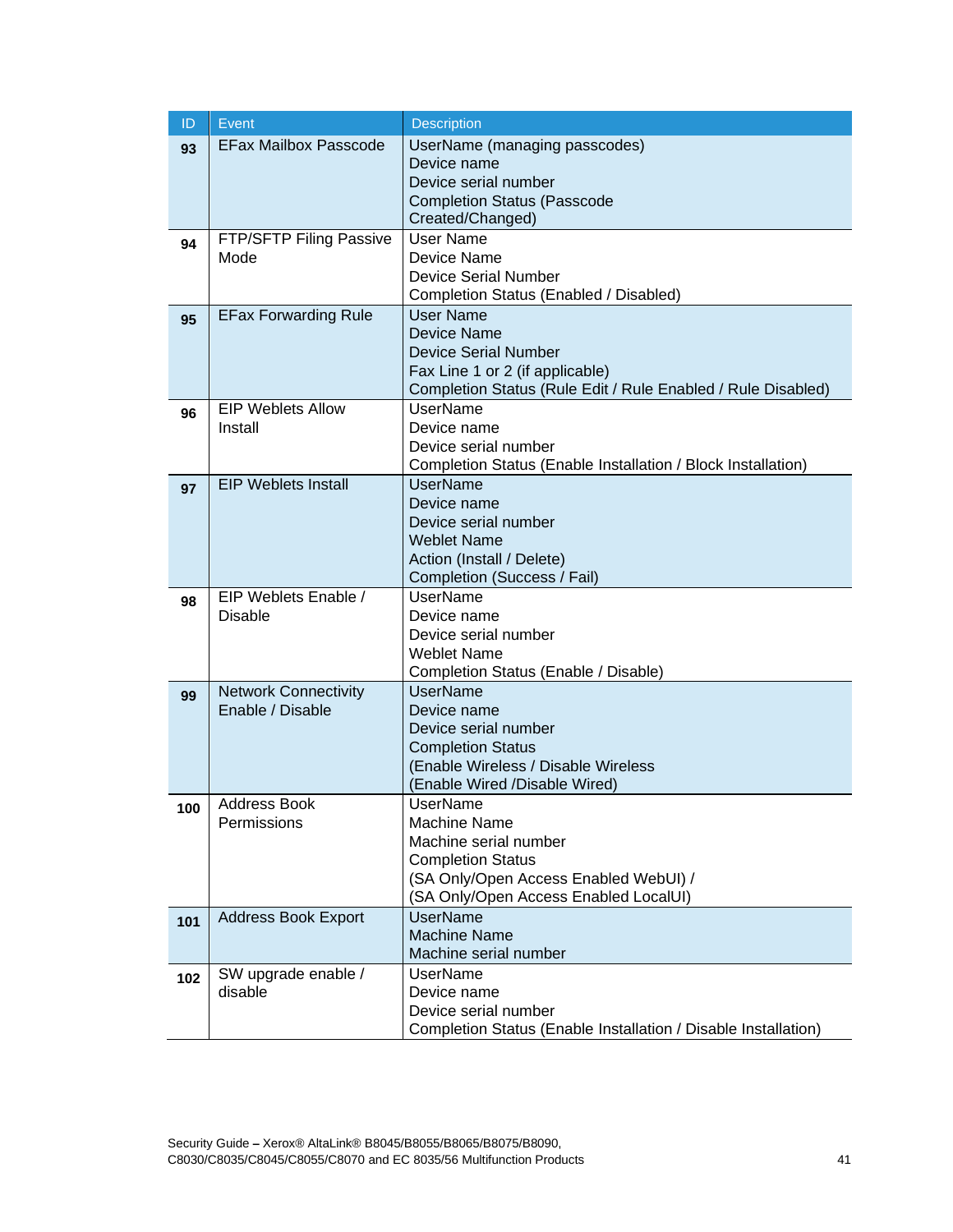| ID  | <b>Event</b>                                              | <b>Description</b>                                                                                                                                                                                                                                                      |
|-----|-----------------------------------------------------------|-------------------------------------------------------------------------------------------------------------------------------------------------------------------------------------------------------------------------------------------------------------------------|
| 103 | <b>Supplies Plan Activation</b>                           | Device name<br>Device serial number<br><b>Completion Status:</b><br>Success: (if Passcode is ok)<br>Failed: (if Passcode is not ok)<br>Locked out (if Max Attempts Exceed 5)<br>Time Remaining:<br>Hrs (Remaining for next attempt)<br>Min (Remaining for next attempt) |
| 104 | <b>Plan Conversion</b>                                    | Device name<br>Device serial number<br><b>Completion Status:</b><br>Success: (if Passcode is ok)<br>Failed: (if Passcode is not ok)<br>Locked out (if Max Attempts Exceed 5)<br>Time Remaining:<br>Hrs (Remaining for next attempt)<br>Min (Remaining for next attempt) |
| 105 | IPv4<br>Enable/Disable/Configure                          | <b>UserName</b><br>Device name<br>Device serial number<br><b>Completion Status</b><br>(Enabled Wireless/Disabled Wireless/<br><b>Configured Wireless)</b><br>(Enabled Wired/Disabled Wired/<br>Configured Wired)                                                        |
| 106 | <b>SA PIN Reset</b>                                       | Device serial number<br><b>Completion Status (Success/Failed)</b>                                                                                                                                                                                                       |
| 107 | Convenience<br><b>Authentication Login</b>                | <b>UserName</b><br>Device name<br>Device serial number<br><b>Completion Status (Success or Failed)</b>                                                                                                                                                                  |
| 108 | Convenience<br>Authentication<br>Enable/Disable/Configure | <b>UserName</b><br>Device name<br>Device serial number<br><b>Completion Status</b><br>(Enabled/Disabled/Configured)                                                                                                                                                     |
| 109 | Efax Passcode Length                                      | UserName (managing passcodes)<br>Device name<br>Device serial number<br><b>Completion Status (Passcode Length</b><br>Changed)                                                                                                                                           |
| 110 | <b>Custom Authentication</b><br>Login                     | <b>UserName</b><br>Device name<br>Device serial number<br><b>Completion Status (Success or Failed)</b>                                                                                                                                                                  |
| 111 | <b>Custom Authentication</b><br>Enable/Disable/Configure  | <b>UserName</b><br>Device name<br>Device serial number<br><b>Completion Status</b><br>(Enabled/Disabled/Configured)                                                                                                                                                     |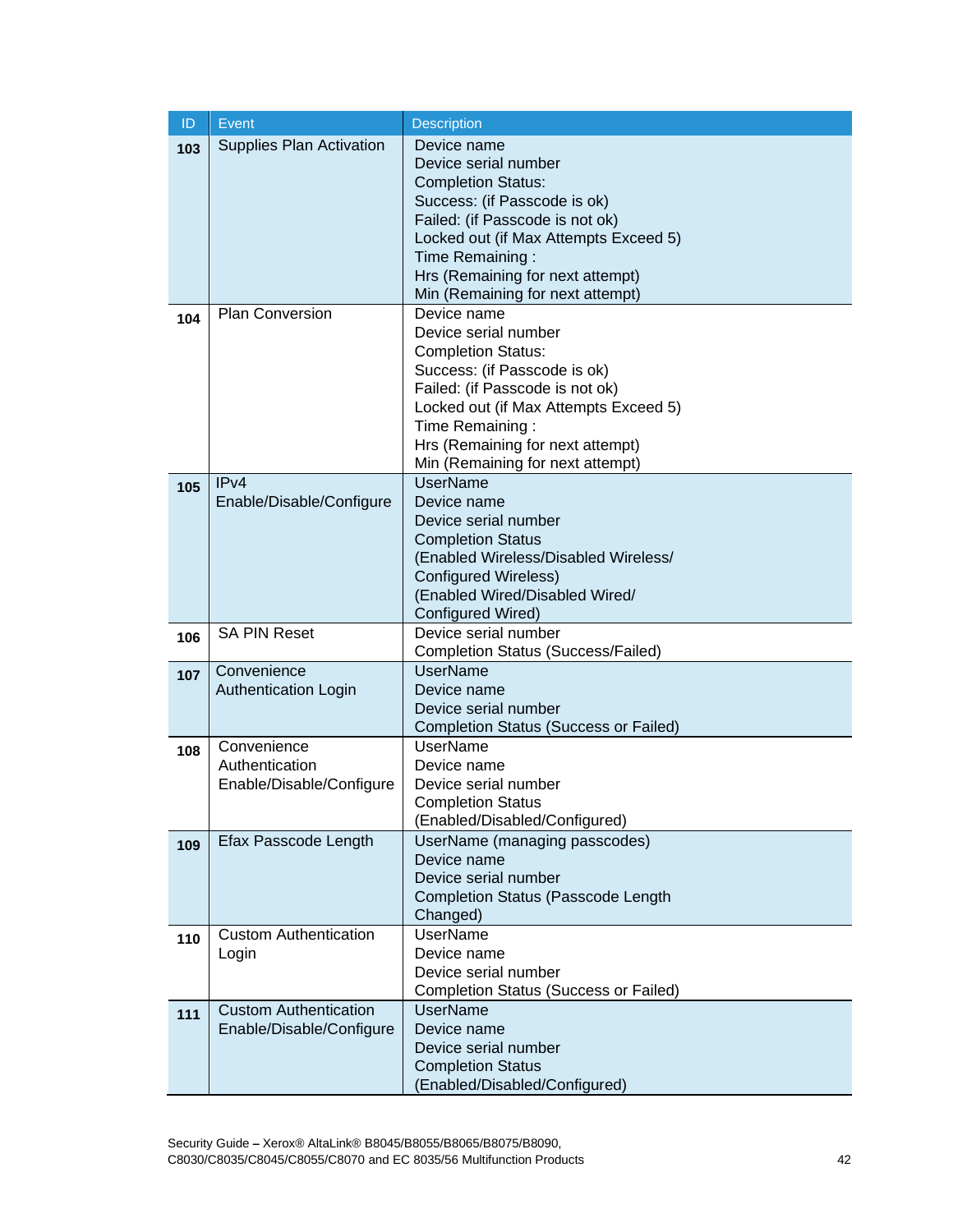| ID  | Event                          | <b>Description</b>                                                      |
|-----|--------------------------------|-------------------------------------------------------------------------|
| 112 | <b>Billing Impression Mode</b> | <b>UserName</b>                                                         |
|     |                                | Device name                                                             |
|     |                                | Device serial number                                                    |
|     |                                | Mode Set to (A4 Mode, A3 Mode                                           |
|     |                                | <b>Completion Status (Success, Failed</b><br>Impression data            |
|     | Airprint                       | <b>UserName</b>                                                         |
| 113 | Enable/Disable/Configure       | Device name                                                             |
|     |                                | Device serial number                                                    |
|     |                                | <b>Completion Status</b>                                                |
|     |                                | (Enabled/Disabled/Configured)                                           |
| 114 | Device cloning                 | <b>UserName</b>                                                         |
|     | enable / disable               | Device name                                                             |
|     |                                | Device serial number                                                    |
|     |                                | <b>Completion Status</b>                                                |
|     | Save for reprint job           | Enable / Disable<br><b>UserName</b>                                     |
| 115 |                                | Device name                                                             |
|     |                                | Device serial number                                                    |
|     |                                | <b>Completion Status</b>                                                |
|     |                                | (Standard Access, Open Access, Restricted)                              |
| 116 | Web UI                         | <b>UserName</b>                                                         |
|     | Access/Configure               | Device name                                                             |
|     |                                | Device serial number                                                    |
|     |                                | <b>Completion Status</b>                                                |
|     |                                | (Standard Access, Open Access, Restricted)<br>Username if authenticated |
| 117 | System log push to<br>Xerox    | Server destination URL                                                  |
|     |                                | Log identifier string (filename)                                        |
|     |                                | <b>Completion Status</b>                                                |
|     |                                | (Success / Failed)                                                      |
| 119 | Scan to WebDAV                 | Job name                                                                |
|     | Job                            | <b>User Name</b>                                                        |
|     |                                | <b>Completion Status</b>                                                |
|     |                                | <b>IIO</b> status                                                       |
|     |                                | <b>Accounting User ID-Name</b>                                          |
|     |                                | <b>Accounting Account ID-Name</b><br>WebDAV destination.                |
|     | Mopria Print                   | <b>UserName</b>                                                         |
| 120 | enable / disable               | Device name                                                             |
|     |                                | Device serial number                                                    |
|     |                                | <b>Completion Status</b>                                                |
|     |                                | Enable / Disable                                                        |
| 121 | PoS credit card API            | <b>UserName</b>                                                         |
|     | enable / disable               | Device name                                                             |
|     |                                | Device serial number                                                    |
|     |                                | <b>Completion Status</b>                                                |
|     |                                | Enable / Disable                                                        |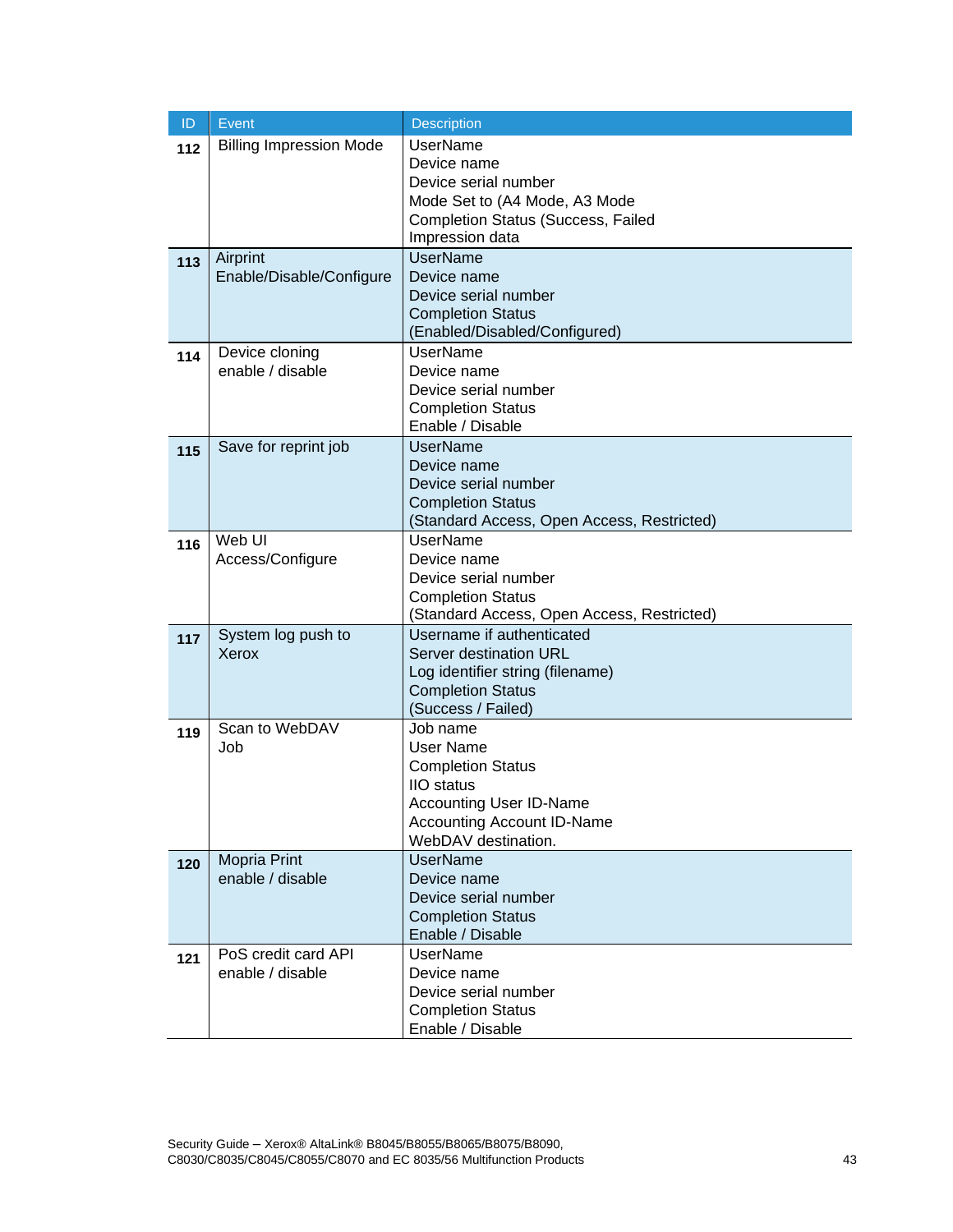| ID  | Event                             | <b>Description</b>                                                    |
|-----|-----------------------------------|-----------------------------------------------------------------------|
| 122 | PoS CC data                       | Job name or number?                                                   |
|     | transfer data transfer            | <b>Machine Name</b>                                                   |
|     |                                   | Machine serial number                                                 |
|     |                                   | <b>Destination server</b><br>Completion status (Success / Fail)       |
|     | Invalid Login Attempt             | Device name                                                           |
| 124 | Lockout                           | Device serial number                                                  |
|     |                                   | Interface (Web UI, Local UI)                                          |
|     |                                   | Session IP Address if available                                       |
| 125 | Protocol audit Log                | <b>UserName</b>                                                       |
|     | enable/Disable                    | Device Name                                                           |
|     |                                   | Device serial number                                                  |
|     |                                   | <b>Completion Status</b><br>Enable / Disable                          |
|     | <b>Display Device</b>             | <b>UserName</b>                                                       |
| 126 | information configure             | Device Name                                                           |
|     |                                   | Device serial number                                                  |
|     |                                   | <b>Completion Status</b>                                              |
|     |                                   | (Configured)                                                          |
| 127 | Invalid Login Lockout             | Device name                                                           |
|     | <b>Expires</b>                    | Device serial number                                                  |
|     |                                   | Interface (Web UI)<br>Session IP Address if available                 |
|     |                                   | Count of invalid attempts: "attempts $xx$ " where $xx =$ the          |
|     |                                   | number of attempts.                                                   |
| 128 | <b>Erase Customer Data</b>        | <b>Erase Customer Data</b>                                            |
|     |                                   | Device serial number                                                  |
|     |                                   | Success / Failed                                                      |
| 129 | Audit log SFTP                    | <b>UserName</b>                                                       |
|     | scheduled Configure               | <b>Device Name</b>                                                    |
|     |                                   | Device serial number<br>Completion status (Enable/Disable/Configured) |
|     | Audit Log SFTP Transfer           | <b>UserName</b>                                                       |
| 130 |                                   | Device Name                                                           |
|     |                                   | Device serial number                                                  |
|     |                                   | Destination server                                                    |
|     |                                   | <b>Completion Status</b>                                              |
|     |                                   | (File Transmitted)                                                    |
| 131 | <b>Remote Software</b>            | <b>UserName</b>                                                       |
|     | Download<br><b>Enable Disable</b> | Device name<br>Device serial number                                   |
|     |                                   | Completion Status (Enable/Disable)                                    |
| 132 | Airprint & Mopria                 | <b>UserName</b>                                                       |
|     | Scanning                          | <b>Device Name</b>                                                    |
|     | Enable/Disable/Configure          | Device serial number                                                  |
|     |                                   | <b>Completion Status</b>                                              |
|     |                                   | (Enable/Disable/Configured)                                           |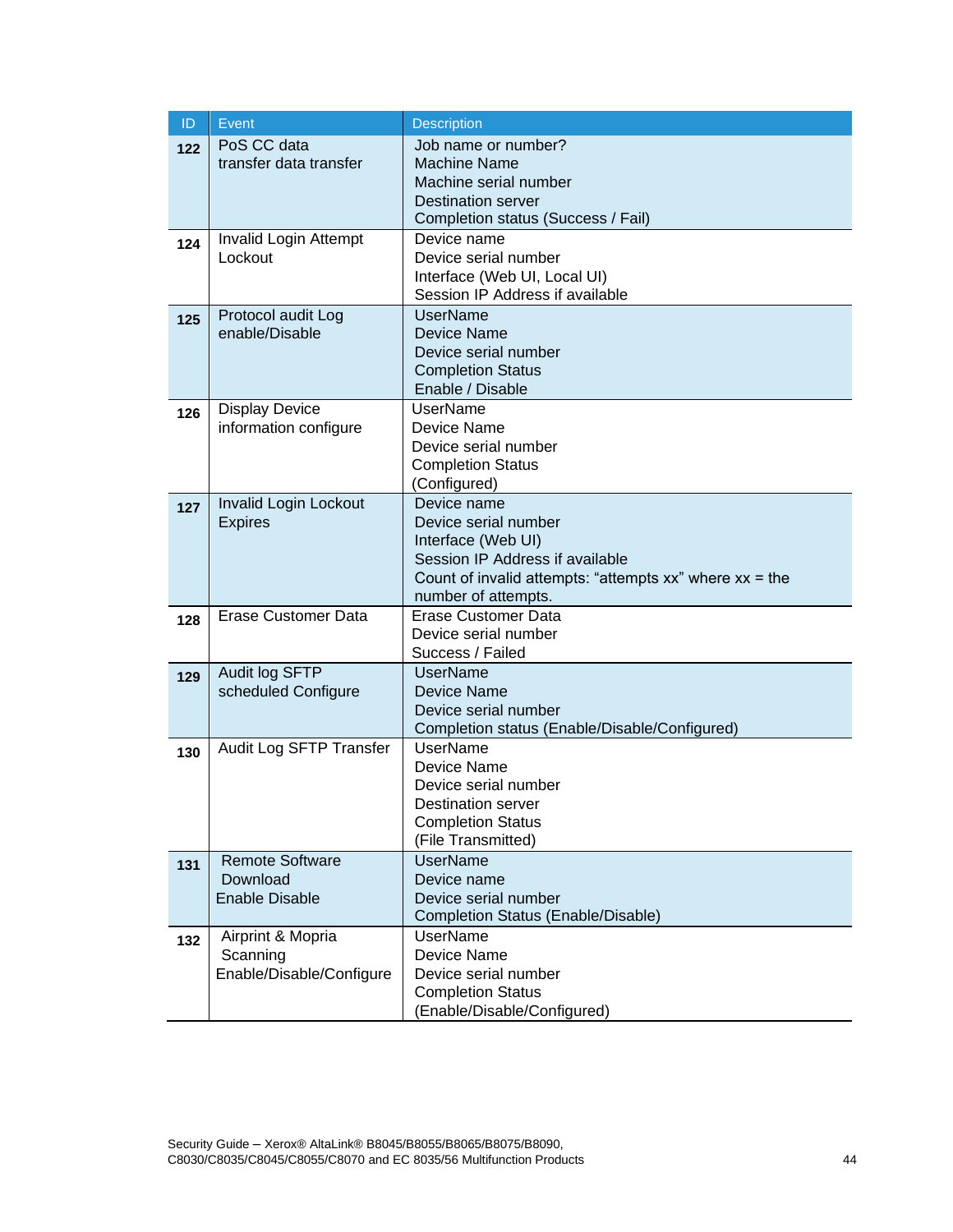| $\mathsf{ID}$ | Event                                          | <b>Description</b>                                                                                                                                                                 |
|---------------|------------------------------------------------|------------------------------------------------------------------------------------------------------------------------------------------------------------------------------------|
| 133           | Airprint & Mopria Scan<br><b>Job Submitted</b> | Job name (if accepted)<br>UserName (if available)<br>IP address of submitting client<br>Device name<br>Device serial number<br><b>Completion status</b><br>(accept/reject request) |
| 134           | Airprint & Mopria Scan<br>Job Completed        | Job name<br>UserName (if available)<br><b>Completion status</b>                                                                                                                    |
| 136           | <b>Remote Services NVM</b><br>Write            | <b>Device Name</b><br><b>Device Serial</b><br><b>Completion Status (Success-Fail)</b>                                                                                              |
| 137           | <b>Remote Services FIK</b><br>Install          | Device Name<br><b>Device Serial</b><br><b>Completion Status (Success-Fail)</b><br>User-readable names for the features being installed                                             |
| 138           | <b>Remote Services Data</b><br>Push            | Device Name<br><b>Device Serial</b><br><b>Completion Status (Success-Fail)</b>                                                                                                     |
| 139           | <b>Remote Services</b>                         | User Name,<br>Device Name,<br><b>Device Serial</b><br>Status: ("Enabled" / "Disabled")                                                                                             |
| 140           | Restore enable/disable                         | <b>User Name</b><br>Device name<br>Device serial number<br><b>Completion status</b><br>Enable / Disable                                                                            |
| 141           | Backup-Restore<br>file downloaded              | <b>File Name</b><br><b>User Name</b><br>Interface (WebUI)<br>IP Address of the destination (if applicable)<br><b>Completion Status (Success or Failed)</b>                         |
| 142           | <b>Backup-Restore</b><br>restore installed     | <b>File Name</b><br>User name<br>Device name<br>Device IP address<br>Interface (WebUI)<br><b>Completion Status (Success or Failed)</b>                                             |
| 143           | <b>Google Cloud Services</b>                   | User name<br>Device name<br>Device serial number<br>Completion Status-(Enabled / Disabled / Configured)                                                                            |
| 144           | User or Group Role<br>Assignment               | User name<br>Device name<br>Device serial number<br>User or group name (assigned)<br>Role name<br>Action (added/removed)                                                           |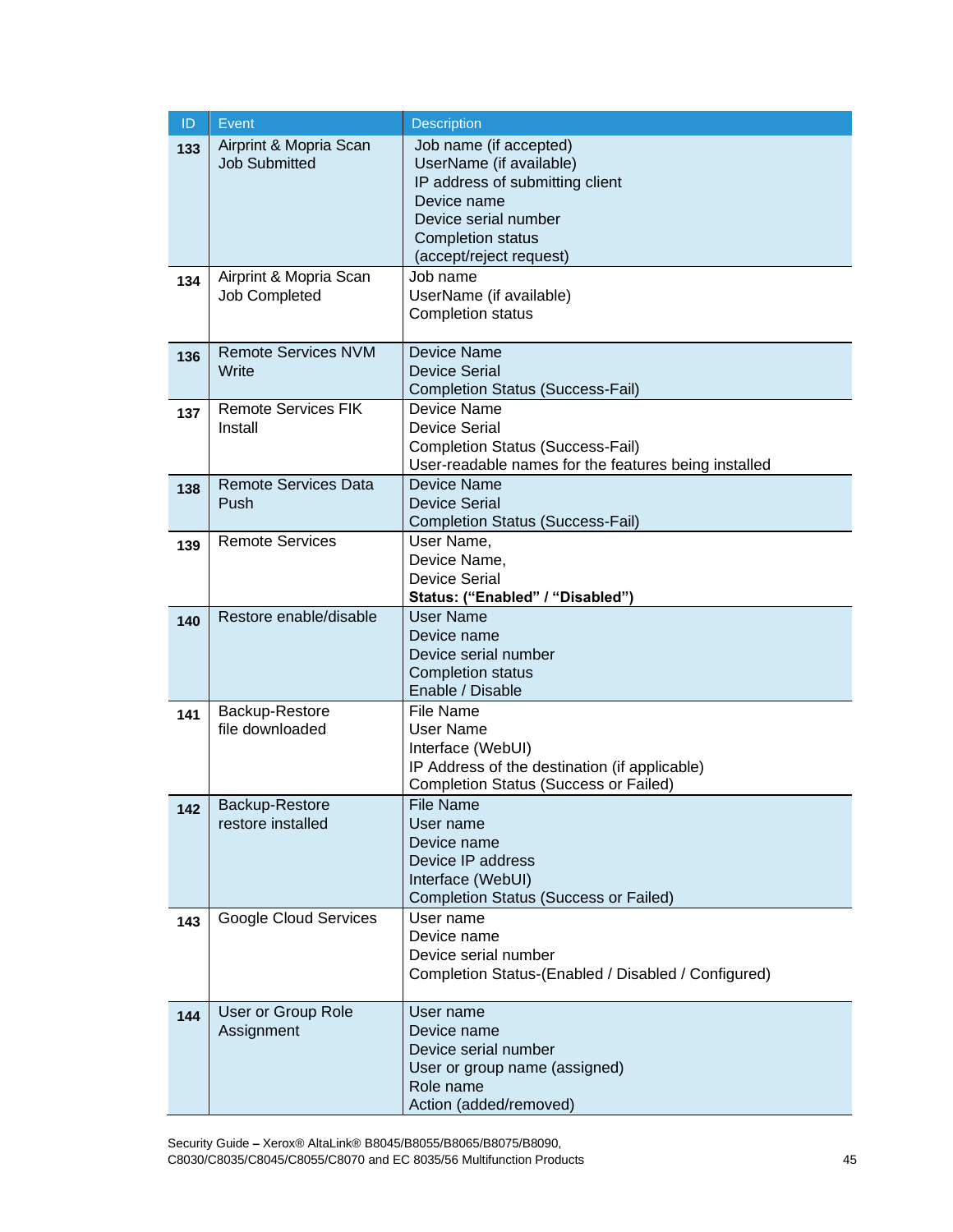| ID  | Event                          | Description                                                  |
|-----|--------------------------------|--------------------------------------------------------------|
| 145 | <b>User Permission Role</b>    | User name                                                    |
|     |                                | Device name                                                  |
|     |                                | Device serial number                                         |
|     |                                | Role name                                                    |
|     |                                | Completion status (Created / Deleted / Configured)           |
| 146 | <b>Admin Password Policy</b>   | User name                                                    |
|     | Configure                      | Device name<br>Device serial number                          |
|     | Local user account             | User name                                                    |
| 147 | password policy                | Device name                                                  |
|     |                                | Device serial number                                         |
|     | Restricted admin login         | User name                                                    |
| 148 |                                | Device name                                                  |
|     |                                | Device serial number                                         |
|     |                                | <b>Completion status: "Success" or "Failed"</b>              |
| 149 | Grant / revoke restricted      | User name (of user making the change)                        |
|     | admin rights                   | Device name                                                  |
|     |                                | Device serial number                                         |
|     |                                | User name (of target user)                                   |
|     |                                | Action: "Grant" or "Revoke"                                  |
| 150 | Manual session logout          | Device Name                                                  |
|     |                                | <b>Device Serial Number</b>                                  |
|     |                                | Interface (Web, LUI, CAC)                                    |
|     |                                | User Name (who was logged out)                               |
|     |                                | Session IP (if available)                                    |
| 151 | <b>IPP</b>                     | User name<br>Device name                                     |
|     | Enable/Disable/Configure       | Device serial number                                         |
|     |                                | Completion status: ("Enabled" / "Disabled" / "Configured")   |
| 152 | <b>HTTP Proxy Server</b>       | User name                                                    |
|     | Enable/Disable/Configure       | Device name                                                  |
|     |                                | Device serial number                                         |
|     |                                | Completion status: ("Enabled" / "Disabled" / "Configured")   |
| 153 | <b>Remote Services</b>         | Device Name                                                  |
|     | Software Download              | Device Serial number                                         |
|     |                                | File Name                                                    |
| 154 | <b>Restricted Admin</b>        | User name                                                    |
|     | <b>Permission Role</b>         | Device name                                                  |
|     |                                | Device serial number                                         |
|     |                                | Restricted admin role name                                   |
|     |                                | Completion status (Created / Deleted / Configured)           |
| 155 | <b>EIP Weblet Installation</b> | User name                                                    |
|     | <b>Security Policy</b>         | Device name<br>Device serial number                          |
|     |                                | Policy: ("allow installation of encrypted Weblets" / " allow |
|     |                                | installation of both encrypted and unencrypted Weblets"      |
| 159 | Send Engineering               | User name (if available)                                     |
|     | Logs on Data Push              | Device name                                                  |
|     |                                | Device serial number                                         |
|     |                                | Current setting ("Enabled" / "Disabled")                     |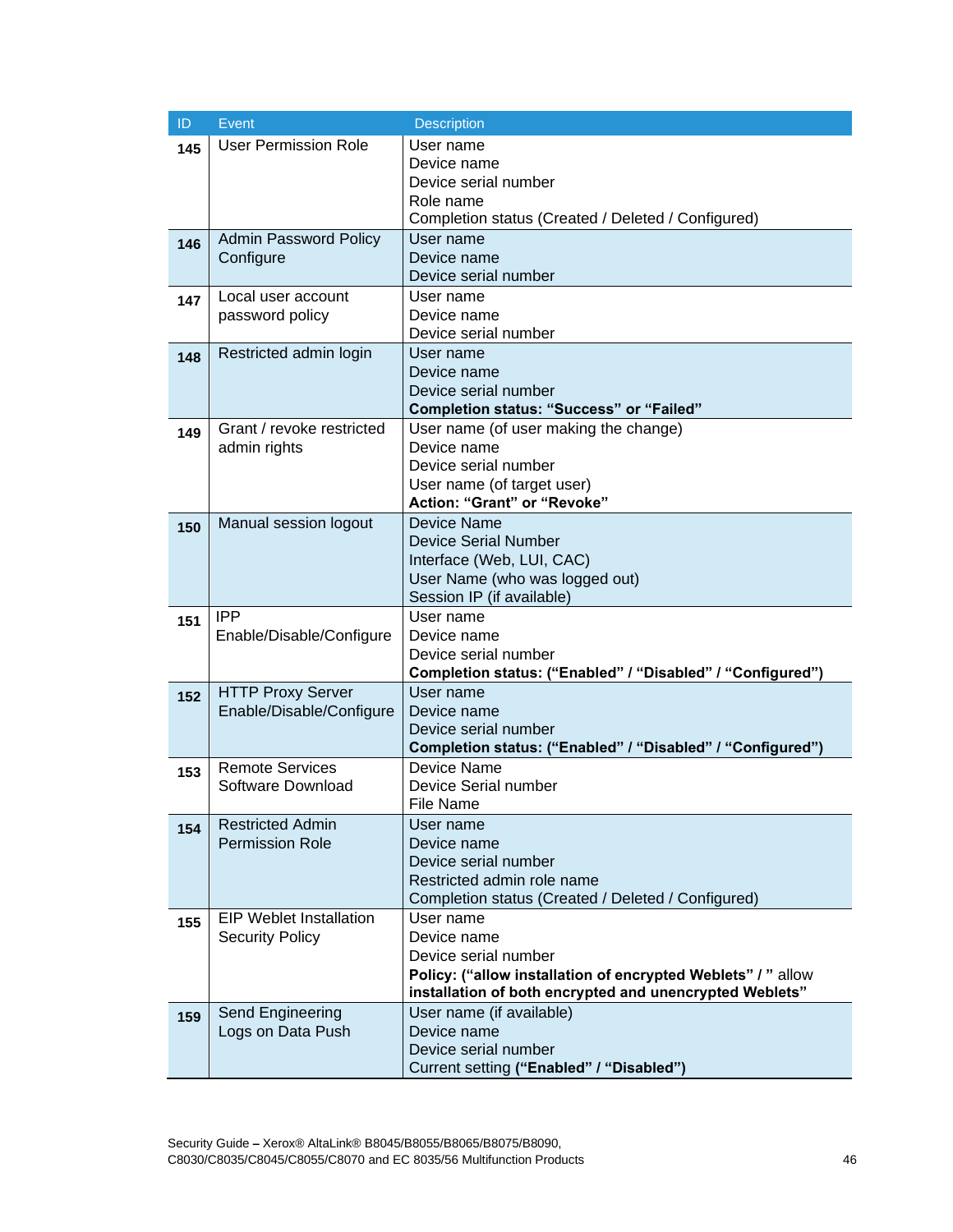| ID  | Event                             | <b>Description</b>                                                             |
|-----|-----------------------------------|--------------------------------------------------------------------------------|
| 160 | Allow the Print                   | UserName (if available)                                                        |
|     | Submission of                     | Device name                                                                    |
|     | <b>Clone Files</b>                | Device serial numberCompletion status: ("Enabled" /                            |
|     |                                   | "Disabled")                                                                    |
| 161 | <b>Network Troubleshooting</b>    | User name                                                                      |
|     | Start, Stop                       | Device Name                                                                    |
|     |                                   | <b>Device Serial Number</b><br><b>Completion Status ("Started", "Stopped")</b> |
|     | Network Troubleshooting           | User name                                                                      |
| 162 | Data Download                     | File name (of downloaded file)                                                 |
|     |                                   | Device Name                                                                    |
|     |                                   | <b>Device Serial Number</b>                                                    |
|     |                                   | Destination (IP address)                                                       |
|     |                                   | Completion Status ("Success" / "Failed")                                       |
| 163 | dns-sd text file download         | User name                                                                      |
|     |                                   | File name (of downloaded file)                                                 |
|     |                                   | Device Name                                                                    |
|     |                                   | <b>Device Serial Number</b>                                                    |
|     |                                   | Destination (IP address)                                                       |
|     |                                   | Completion Status ("Success" / "Failed")                                       |
| 164 | One-Touch App                     | User Name                                                                      |
|     | Management                        | Device name                                                                    |
|     |                                   | Device serial number                                                           |
|     |                                   | Onetouch application Display Name                                              |
|     |                                   | Action ("Install" / "Un-install")                                              |
|     | <b>SMB Browse</b>                 | Completion: ("Success" / "Failed")<br>User name                                |
| 165 |                                   | Device name                                                                    |
|     |                                   | Device serial number                                                           |
|     |                                   | Completion status: ("Enabled" / "Disabled" / "Configured")                     |
| 166 | Job Data Removal                  | Device name                                                                    |
|     | Standard started                  | Device serial number                                                           |
| 167 | <b>Job Data Removal</b>           | Device name                                                                    |
|     | Standard complete                 | Device serial number                                                           |
|     |                                   | Completion Status ("Success" / "Failed")                                       |
|     |                                   |                                                                                |
| 168 | Job Data Removal Full             | Device name                                                                    |
|     | started                           | Device serial number                                                           |
| 169 | Job Data Removal Full<br>complete | Device name<br>Device serial number                                            |
|     |                                   | Completion Status ("Success" / "Failed")                                       |
|     |                                   |                                                                                |
| 170 | Scheduled Job Data                | <b>User Name</b>                                                               |
|     | <b>Removal Configure</b>          | Device name                                                                    |
|     |                                   | Device serial number                                                           |
|     |                                   | Status ("Enable"/"Disable"/"Configured")                                       |
| 171 | Cross-Origin-Resource-            | <b>User Name</b>                                                               |
|     | Sharing (CORS)                    | Device name                                                                    |
|     |                                   | Device serial number                                                           |
|     |                                   | Status ("Enable"/"Disable")                                                    |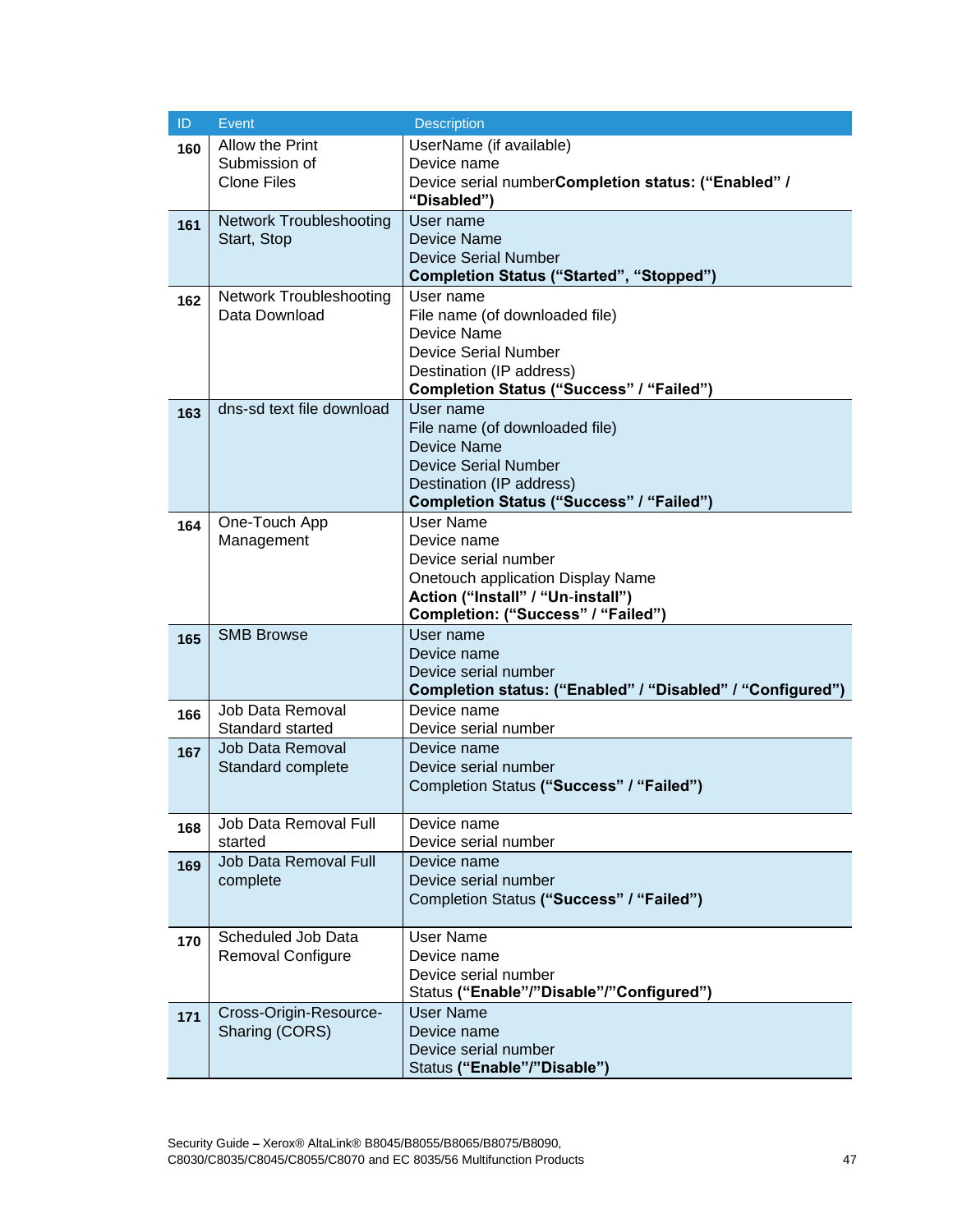| ID  | Event                              | <b>Description</b>                                                                 |
|-----|------------------------------------|------------------------------------------------------------------------------------|
| 172 | One-Touch App Export               | User name                                                                          |
|     |                                    | Device name                                                                        |
|     |                                    | Device serial number<br>Completion Status: ("Success"   "Failed")                  |
| 173 | <b>Device File Distribution</b>    | User name                                                                          |
|     | <b>Trust Operations</b>            | Device name                                                                        |
|     |                                    | Device serial number                                                               |
|     |                                    | Member name                                                                        |
|     |                                    | Member serial number                                                               |
|     |                                    | <b>TC Lead Device Name</b>                                                         |
|     |                                    | <b>TC Lead Serial Number</b>                                                       |
|     |                                    | Trust operation: ("Grant"   "Revoke")<br>Completion status: ("Success"   "Failed") |
|     | Device File Distribution           | User name                                                                          |
| 174 | Feature                            | Device name                                                                        |
|     |                                    | Device serial number                                                               |
|     |                                    | Trust operation: ("Enable"   "Disable"   "Configure")                              |
|     |                                    | Completion status: ("Success"   "Failed")                                          |
| 175 | Device File Distribution -         | User name                                                                          |
|     | <b>Store File for Distribution</b> | Device name                                                                        |
|     |                                    | Device serial number<br>File type: ("SWUP"   "Clone"   "Add-On")                   |
|     |                                    | File name                                                                          |
| 176 | Xerox Configuration                | User name                                                                          |
|     | Watchdog                           | Device Name                                                                        |
|     |                                    | Device Serial number                                                               |
|     |                                    | Completion status: ("Enabled"   "Disabled")                                        |
| 177 | <b>Xerox Configuration</b>         | User name (if available. "SYSTEM", if executed as a                                |
|     | <b>Watchdog Check</b><br>Complete  | scheduled event)<br>Device name                                                    |
|     |                                    | Device serial number                                                               |
|     |                                    | Completion status ("Success"   "Failed")                                           |
| 178 | <b>Xerox Configuration</b>         | User name (if available. "SYSTEM", if executed as a                                |
|     | <b>Watchdog Remediation</b>        | scheduled event)                                                                   |
|     | Complete                           | Device name                                                                        |
|     |                                    | Device serial number                                                               |
|     |                                    | Completion status ("Success"   "Failed")                                           |
| 179 | <b>ThinPrint Feature</b>           | <b>User Name</b><br>Device name                                                    |
|     |                                    | Device serial number                                                               |
|     |                                    | Completion Status: ("Enabled"   "Disabled"   "Configured")                         |
|     |                                    |                                                                                    |
| 181 | <b>Network Troubleshooting</b>     | <b>User Name</b>                                                                   |
|     | Install, Uninstall                 | Device name                                                                        |
|     |                                    | Device serial number                                                               |
|     |                                    | Completion Status: ("Installed"   "Uninstalled")                                   |